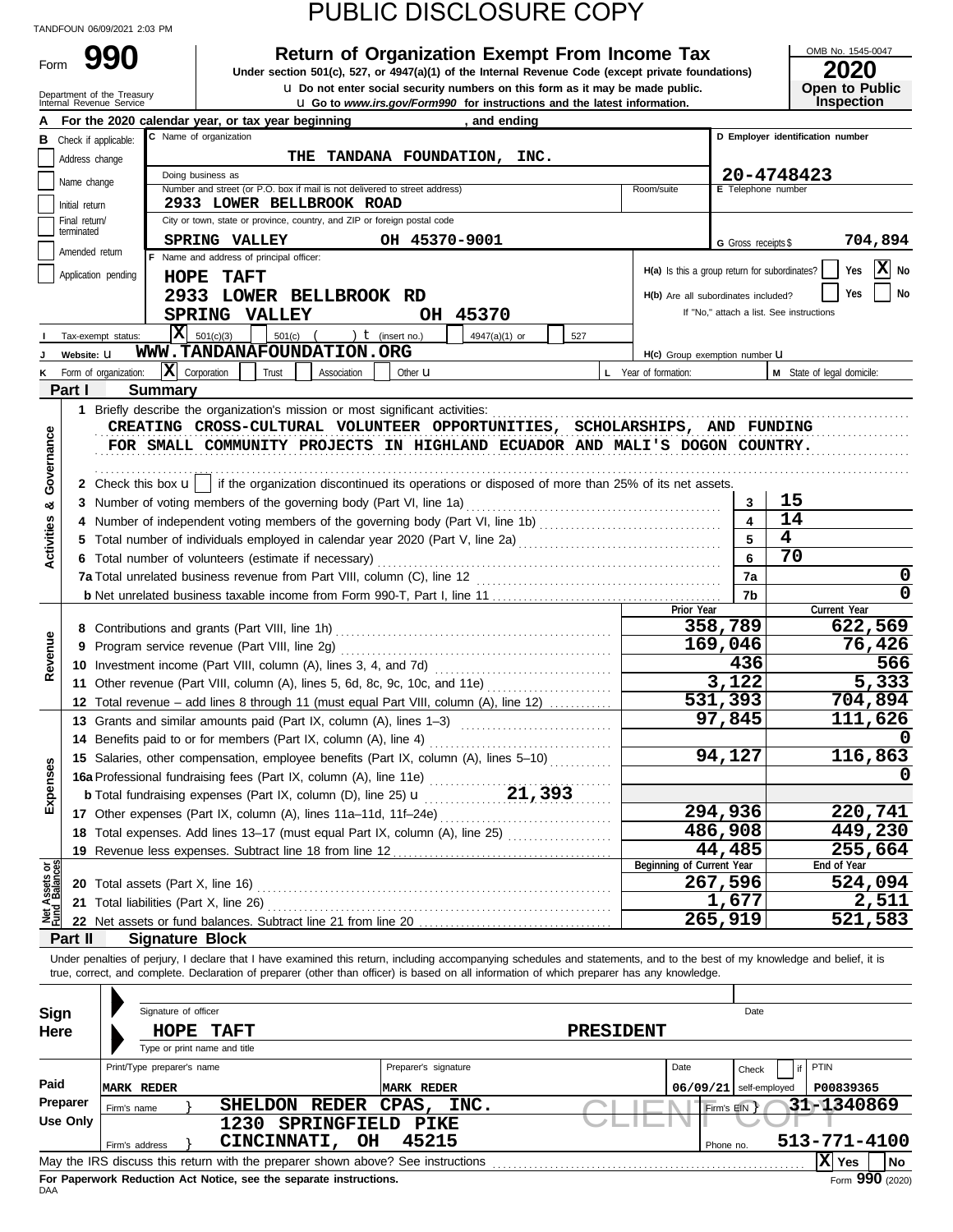| Check if Schedule O contains a response or note to any line in this Part III<br>1 Briefly describe the organization's mission:<br>CREATING CROSS-CULTURAL VOLUNTEER OPPORTUNITIES, SCHOLARSHIPS, AND FUNDING<br>FOR SMALL COMMUNITY PROJECTS IN HIGHLAND ECUADOR AND MALI'S DOGON COUNTRY.<br>Did the organization undertake any significant program services during the year which were not listed on the<br>$\mathbf{2}$<br>prior Form 990 or 990-EZ?<br>If "Yes," describe these new services on Schedule O.<br>Did the organization cease conducting, or make significant changes in how it conducts, any program<br>3<br>Yes $ X $ No<br>services?<br>If "Yes," describe these changes on Schedule O.<br>Describe the organization's program service accomplishments for each of its three largest program services, as measured by<br>4<br>expenses. Section 501(c)(3) and 501(c)(4) organizations are required to report the amount of grants and allocations to others,<br>the total expenses, and revenue, if any, for each program service reported.<br>218,676 including grants of $$$<br>43,879 ) (Revenue \$<br>) (Expenses \$<br>4a (Code:<br>TANDANA COORDINATED 4 VOLUNTEER PROGRAMS IN ECUADOR, WHICH ALLOWED 65 NORTH<br>AMERICANS TO VOLUNTEER THEIR SERVICES TO HELP 5 RURAL COMMUNITIES IN<br>THE LOCAL CULTURE.<br>OUR INTERNSHIP PROGRAM ALSO<br>ECUADOR WHILE LEARNING ABOUT<br>5 NORTH AMERICANS TO SPEND 1-2 MONTHS EACH IN ECUADOR AND TO<br><b>ALLOWED</b><br>ENGLISH CLASSES AT ELEMENTARY SCHOOLS, COLLECT MEANINGFUL STORIES<br><b>PROVIDE</b><br>FOR OUR BLOG THROUGH IN-DEPTH INTERVIEWS, ASSIST A SPECIAL NEEDS SCHOOL,<br>AND SUPPORT OUR VOLUNTEER PROGRAMS AND COMMUNITY PROJECTS.<br>31,275<br>137,927<br>including grants of \$<br>) (Revenue \$<br>4b (Code:<br>) (Expenses \$<br>SEE SCHEDULE O<br>25,462<br>32,667<br>including grants of \$<br>) (Revenue \$<br>4c (Code:<br>) (Expenses \$<br><b>FOR</b><br>100 RURAL ECUADORIAN STUDENTS,<br><b>SCHOLARSHIPS</b><br><b>TANDANA</b><br><b>PROVIDED</b><br><b>WHICH</b><br>ATTEND SECONDARY SCHOOL, AND FOR 17 RURAL ECUADORIAN<br><b>ALLOWED</b><br>TО<br>THEM<br>PROVIDED BOOKS,<br><b>ATTEND</b><br><b>UNIVERSITY.</b><br><b>SUPPLIES</b><br>STUDENTS<br>TO.<br>WE.<br>UNIFORMS<br>COSTS,<br>AND OTHER FEES.<br><b>TRANSPORTATION</b><br>TUTEKNET.<br>4d Other program services (Describe on Schedule O.)<br>(Expenses \$<br>(Revenue \$<br>including grants of \$<br>389,270 | Part III | Form 990 (2020) THE TANDANA FOUNDATION, INC.<br><b>Statement of Program Service Accomplishments</b> | 20-4748423 | Page 2       |
|-----------------------------------------------------------------------------------------------------------------------------------------------------------------------------------------------------------------------------------------------------------------------------------------------------------------------------------------------------------------------------------------------------------------------------------------------------------------------------------------------------------------------------------------------------------------------------------------------------------------------------------------------------------------------------------------------------------------------------------------------------------------------------------------------------------------------------------------------------------------------------------------------------------------------------------------------------------------------------------------------------------------------------------------------------------------------------------------------------------------------------------------------------------------------------------------------------------------------------------------------------------------------------------------------------------------------------------------------------------------------------------------------------------------------------------------------------------------------------------------------------------------------------------------------------------------------------------------------------------------------------------------------------------------------------------------------------------------------------------------------------------------------------------------------------------------------------------------------------------------------------------------------------------------------------------------------------------------------------------------------------------------------------------------------------------------------------------------------------------------------------------------------------------------------------------------------------------------------------------------------------------------------------------------------------------------------------------------------------------------------------------------------------------------------------------------------------------------------------|----------|-----------------------------------------------------------------------------------------------------|------------|--------------|
|                                                                                                                                                                                                                                                                                                                                                                                                                                                                                                                                                                                                                                                                                                                                                                                                                                                                                                                                                                                                                                                                                                                                                                                                                                                                                                                                                                                                                                                                                                                                                                                                                                                                                                                                                                                                                                                                                                                                                                                                                                                                                                                                                                                                                                                                                                                                                                                                                                                                             |          |                                                                                                     |            | X            |
|                                                                                                                                                                                                                                                                                                                                                                                                                                                                                                                                                                                                                                                                                                                                                                                                                                                                                                                                                                                                                                                                                                                                                                                                                                                                                                                                                                                                                                                                                                                                                                                                                                                                                                                                                                                                                                                                                                                                                                                                                                                                                                                                                                                                                                                                                                                                                                                                                                                                             |          |                                                                                                     |            |              |
|                                                                                                                                                                                                                                                                                                                                                                                                                                                                                                                                                                                                                                                                                                                                                                                                                                                                                                                                                                                                                                                                                                                                                                                                                                                                                                                                                                                                                                                                                                                                                                                                                                                                                                                                                                                                                                                                                                                                                                                                                                                                                                                                                                                                                                                                                                                                                                                                                                                                             |          |                                                                                                     |            |              |
|                                                                                                                                                                                                                                                                                                                                                                                                                                                                                                                                                                                                                                                                                                                                                                                                                                                                                                                                                                                                                                                                                                                                                                                                                                                                                                                                                                                                                                                                                                                                                                                                                                                                                                                                                                                                                                                                                                                                                                                                                                                                                                                                                                                                                                                                                                                                                                                                                                                                             |          |                                                                                                     |            |              |
|                                                                                                                                                                                                                                                                                                                                                                                                                                                                                                                                                                                                                                                                                                                                                                                                                                                                                                                                                                                                                                                                                                                                                                                                                                                                                                                                                                                                                                                                                                                                                                                                                                                                                                                                                                                                                                                                                                                                                                                                                                                                                                                                                                                                                                                                                                                                                                                                                                                                             |          |                                                                                                     |            |              |
|                                                                                                                                                                                                                                                                                                                                                                                                                                                                                                                                                                                                                                                                                                                                                                                                                                                                                                                                                                                                                                                                                                                                                                                                                                                                                                                                                                                                                                                                                                                                                                                                                                                                                                                                                                                                                                                                                                                                                                                                                                                                                                                                                                                                                                                                                                                                                                                                                                                                             |          |                                                                                                     |            |              |
|                                                                                                                                                                                                                                                                                                                                                                                                                                                                                                                                                                                                                                                                                                                                                                                                                                                                                                                                                                                                                                                                                                                                                                                                                                                                                                                                                                                                                                                                                                                                                                                                                                                                                                                                                                                                                                                                                                                                                                                                                                                                                                                                                                                                                                                                                                                                                                                                                                                                             |          |                                                                                                     |            | Yes $ X $ No |
|                                                                                                                                                                                                                                                                                                                                                                                                                                                                                                                                                                                                                                                                                                                                                                                                                                                                                                                                                                                                                                                                                                                                                                                                                                                                                                                                                                                                                                                                                                                                                                                                                                                                                                                                                                                                                                                                                                                                                                                                                                                                                                                                                                                                                                                                                                                                                                                                                                                                             |          |                                                                                                     |            |              |
|                                                                                                                                                                                                                                                                                                                                                                                                                                                                                                                                                                                                                                                                                                                                                                                                                                                                                                                                                                                                                                                                                                                                                                                                                                                                                                                                                                                                                                                                                                                                                                                                                                                                                                                                                                                                                                                                                                                                                                                                                                                                                                                                                                                                                                                                                                                                                                                                                                                                             |          |                                                                                                     |            |              |
|                                                                                                                                                                                                                                                                                                                                                                                                                                                                                                                                                                                                                                                                                                                                                                                                                                                                                                                                                                                                                                                                                                                                                                                                                                                                                                                                                                                                                                                                                                                                                                                                                                                                                                                                                                                                                                                                                                                                                                                                                                                                                                                                                                                                                                                                                                                                                                                                                                                                             |          |                                                                                                     |            |              |
|                                                                                                                                                                                                                                                                                                                                                                                                                                                                                                                                                                                                                                                                                                                                                                                                                                                                                                                                                                                                                                                                                                                                                                                                                                                                                                                                                                                                                                                                                                                                                                                                                                                                                                                                                                                                                                                                                                                                                                                                                                                                                                                                                                                                                                                                                                                                                                                                                                                                             |          |                                                                                                     |            |              |
|                                                                                                                                                                                                                                                                                                                                                                                                                                                                                                                                                                                                                                                                                                                                                                                                                                                                                                                                                                                                                                                                                                                                                                                                                                                                                                                                                                                                                                                                                                                                                                                                                                                                                                                                                                                                                                                                                                                                                                                                                                                                                                                                                                                                                                                                                                                                                                                                                                                                             |          |                                                                                                     |            |              |
|                                                                                                                                                                                                                                                                                                                                                                                                                                                                                                                                                                                                                                                                                                                                                                                                                                                                                                                                                                                                                                                                                                                                                                                                                                                                                                                                                                                                                                                                                                                                                                                                                                                                                                                                                                                                                                                                                                                                                                                                                                                                                                                                                                                                                                                                                                                                                                                                                                                                             |          |                                                                                                     |            |              |
|                                                                                                                                                                                                                                                                                                                                                                                                                                                                                                                                                                                                                                                                                                                                                                                                                                                                                                                                                                                                                                                                                                                                                                                                                                                                                                                                                                                                                                                                                                                                                                                                                                                                                                                                                                                                                                                                                                                                                                                                                                                                                                                                                                                                                                                                                                                                                                                                                                                                             |          |                                                                                                     |            |              |
|                                                                                                                                                                                                                                                                                                                                                                                                                                                                                                                                                                                                                                                                                                                                                                                                                                                                                                                                                                                                                                                                                                                                                                                                                                                                                                                                                                                                                                                                                                                                                                                                                                                                                                                                                                                                                                                                                                                                                                                                                                                                                                                                                                                                                                                                                                                                                                                                                                                                             |          |                                                                                                     |            |              |
|                                                                                                                                                                                                                                                                                                                                                                                                                                                                                                                                                                                                                                                                                                                                                                                                                                                                                                                                                                                                                                                                                                                                                                                                                                                                                                                                                                                                                                                                                                                                                                                                                                                                                                                                                                                                                                                                                                                                                                                                                                                                                                                                                                                                                                                                                                                                                                                                                                                                             |          |                                                                                                     |            |              |
|                                                                                                                                                                                                                                                                                                                                                                                                                                                                                                                                                                                                                                                                                                                                                                                                                                                                                                                                                                                                                                                                                                                                                                                                                                                                                                                                                                                                                                                                                                                                                                                                                                                                                                                                                                                                                                                                                                                                                                                                                                                                                                                                                                                                                                                                                                                                                                                                                                                                             |          |                                                                                                     |            |              |
|                                                                                                                                                                                                                                                                                                                                                                                                                                                                                                                                                                                                                                                                                                                                                                                                                                                                                                                                                                                                                                                                                                                                                                                                                                                                                                                                                                                                                                                                                                                                                                                                                                                                                                                                                                                                                                                                                                                                                                                                                                                                                                                                                                                                                                                                                                                                                                                                                                                                             |          |                                                                                                     |            |              |
|                                                                                                                                                                                                                                                                                                                                                                                                                                                                                                                                                                                                                                                                                                                                                                                                                                                                                                                                                                                                                                                                                                                                                                                                                                                                                                                                                                                                                                                                                                                                                                                                                                                                                                                                                                                                                                                                                                                                                                                                                                                                                                                                                                                                                                                                                                                                                                                                                                                                             |          |                                                                                                     |            |              |
|                                                                                                                                                                                                                                                                                                                                                                                                                                                                                                                                                                                                                                                                                                                                                                                                                                                                                                                                                                                                                                                                                                                                                                                                                                                                                                                                                                                                                                                                                                                                                                                                                                                                                                                                                                                                                                                                                                                                                                                                                                                                                                                                                                                                                                                                                                                                                                                                                                                                             |          |                                                                                                     |            |              |
|                                                                                                                                                                                                                                                                                                                                                                                                                                                                                                                                                                                                                                                                                                                                                                                                                                                                                                                                                                                                                                                                                                                                                                                                                                                                                                                                                                                                                                                                                                                                                                                                                                                                                                                                                                                                                                                                                                                                                                                                                                                                                                                                                                                                                                                                                                                                                                                                                                                                             |          |                                                                                                     |            |              |
|                                                                                                                                                                                                                                                                                                                                                                                                                                                                                                                                                                                                                                                                                                                                                                                                                                                                                                                                                                                                                                                                                                                                                                                                                                                                                                                                                                                                                                                                                                                                                                                                                                                                                                                                                                                                                                                                                                                                                                                                                                                                                                                                                                                                                                                                                                                                                                                                                                                                             |          |                                                                                                     |            |              |
|                                                                                                                                                                                                                                                                                                                                                                                                                                                                                                                                                                                                                                                                                                                                                                                                                                                                                                                                                                                                                                                                                                                                                                                                                                                                                                                                                                                                                                                                                                                                                                                                                                                                                                                                                                                                                                                                                                                                                                                                                                                                                                                                                                                                                                                                                                                                                                                                                                                                             |          |                                                                                                     |            |              |
|                                                                                                                                                                                                                                                                                                                                                                                                                                                                                                                                                                                                                                                                                                                                                                                                                                                                                                                                                                                                                                                                                                                                                                                                                                                                                                                                                                                                                                                                                                                                                                                                                                                                                                                                                                                                                                                                                                                                                                                                                                                                                                                                                                                                                                                                                                                                                                                                                                                                             |          |                                                                                                     |            |              |
|                                                                                                                                                                                                                                                                                                                                                                                                                                                                                                                                                                                                                                                                                                                                                                                                                                                                                                                                                                                                                                                                                                                                                                                                                                                                                                                                                                                                                                                                                                                                                                                                                                                                                                                                                                                                                                                                                                                                                                                                                                                                                                                                                                                                                                                                                                                                                                                                                                                                             |          |                                                                                                     |            |              |
|                                                                                                                                                                                                                                                                                                                                                                                                                                                                                                                                                                                                                                                                                                                                                                                                                                                                                                                                                                                                                                                                                                                                                                                                                                                                                                                                                                                                                                                                                                                                                                                                                                                                                                                                                                                                                                                                                                                                                                                                                                                                                                                                                                                                                                                                                                                                                                                                                                                                             |          |                                                                                                     |            |              |
|                                                                                                                                                                                                                                                                                                                                                                                                                                                                                                                                                                                                                                                                                                                                                                                                                                                                                                                                                                                                                                                                                                                                                                                                                                                                                                                                                                                                                                                                                                                                                                                                                                                                                                                                                                                                                                                                                                                                                                                                                                                                                                                                                                                                                                                                                                                                                                                                                                                                             |          |                                                                                                     |            |              |
|                                                                                                                                                                                                                                                                                                                                                                                                                                                                                                                                                                                                                                                                                                                                                                                                                                                                                                                                                                                                                                                                                                                                                                                                                                                                                                                                                                                                                                                                                                                                                                                                                                                                                                                                                                                                                                                                                                                                                                                                                                                                                                                                                                                                                                                                                                                                                                                                                                                                             |          |                                                                                                     |            |              |
|                                                                                                                                                                                                                                                                                                                                                                                                                                                                                                                                                                                                                                                                                                                                                                                                                                                                                                                                                                                                                                                                                                                                                                                                                                                                                                                                                                                                                                                                                                                                                                                                                                                                                                                                                                                                                                                                                                                                                                                                                                                                                                                                                                                                                                                                                                                                                                                                                                                                             |          |                                                                                                     |            |              |
|                                                                                                                                                                                                                                                                                                                                                                                                                                                                                                                                                                                                                                                                                                                                                                                                                                                                                                                                                                                                                                                                                                                                                                                                                                                                                                                                                                                                                                                                                                                                                                                                                                                                                                                                                                                                                                                                                                                                                                                                                                                                                                                                                                                                                                                                                                                                                                                                                                                                             |          |                                                                                                     |            |              |
|                                                                                                                                                                                                                                                                                                                                                                                                                                                                                                                                                                                                                                                                                                                                                                                                                                                                                                                                                                                                                                                                                                                                                                                                                                                                                                                                                                                                                                                                                                                                                                                                                                                                                                                                                                                                                                                                                                                                                                                                                                                                                                                                                                                                                                                                                                                                                                                                                                                                             |          |                                                                                                     |            |              |
|                                                                                                                                                                                                                                                                                                                                                                                                                                                                                                                                                                                                                                                                                                                                                                                                                                                                                                                                                                                                                                                                                                                                                                                                                                                                                                                                                                                                                                                                                                                                                                                                                                                                                                                                                                                                                                                                                                                                                                                                                                                                                                                                                                                                                                                                                                                                                                                                                                                                             |          |                                                                                                     |            |              |
|                                                                                                                                                                                                                                                                                                                                                                                                                                                                                                                                                                                                                                                                                                                                                                                                                                                                                                                                                                                                                                                                                                                                                                                                                                                                                                                                                                                                                                                                                                                                                                                                                                                                                                                                                                                                                                                                                                                                                                                                                                                                                                                                                                                                                                                                                                                                                                                                                                                                             |          |                                                                                                     |            |              |
|                                                                                                                                                                                                                                                                                                                                                                                                                                                                                                                                                                                                                                                                                                                                                                                                                                                                                                                                                                                                                                                                                                                                                                                                                                                                                                                                                                                                                                                                                                                                                                                                                                                                                                                                                                                                                                                                                                                                                                                                                                                                                                                                                                                                                                                                                                                                                                                                                                                                             |          |                                                                                                     |            |              |
|                                                                                                                                                                                                                                                                                                                                                                                                                                                                                                                                                                                                                                                                                                                                                                                                                                                                                                                                                                                                                                                                                                                                                                                                                                                                                                                                                                                                                                                                                                                                                                                                                                                                                                                                                                                                                                                                                                                                                                                                                                                                                                                                                                                                                                                                                                                                                                                                                                                                             |          |                                                                                                     |            |              |
|                                                                                                                                                                                                                                                                                                                                                                                                                                                                                                                                                                                                                                                                                                                                                                                                                                                                                                                                                                                                                                                                                                                                                                                                                                                                                                                                                                                                                                                                                                                                                                                                                                                                                                                                                                                                                                                                                                                                                                                                                                                                                                                                                                                                                                                                                                                                                                                                                                                                             |          |                                                                                                     |            |              |
|                                                                                                                                                                                                                                                                                                                                                                                                                                                                                                                                                                                                                                                                                                                                                                                                                                                                                                                                                                                                                                                                                                                                                                                                                                                                                                                                                                                                                                                                                                                                                                                                                                                                                                                                                                                                                                                                                                                                                                                                                                                                                                                                                                                                                                                                                                                                                                                                                                                                             |          |                                                                                                     |            |              |
|                                                                                                                                                                                                                                                                                                                                                                                                                                                                                                                                                                                                                                                                                                                                                                                                                                                                                                                                                                                                                                                                                                                                                                                                                                                                                                                                                                                                                                                                                                                                                                                                                                                                                                                                                                                                                                                                                                                                                                                                                                                                                                                                                                                                                                                                                                                                                                                                                                                                             |          |                                                                                                     |            |              |
|                                                                                                                                                                                                                                                                                                                                                                                                                                                                                                                                                                                                                                                                                                                                                                                                                                                                                                                                                                                                                                                                                                                                                                                                                                                                                                                                                                                                                                                                                                                                                                                                                                                                                                                                                                                                                                                                                                                                                                                                                                                                                                                                                                                                                                                                                                                                                                                                                                                                             |          |                                                                                                     |            |              |
|                                                                                                                                                                                                                                                                                                                                                                                                                                                                                                                                                                                                                                                                                                                                                                                                                                                                                                                                                                                                                                                                                                                                                                                                                                                                                                                                                                                                                                                                                                                                                                                                                                                                                                                                                                                                                                                                                                                                                                                                                                                                                                                                                                                                                                                                                                                                                                                                                                                                             |          |                                                                                                     |            |              |
|                                                                                                                                                                                                                                                                                                                                                                                                                                                                                                                                                                                                                                                                                                                                                                                                                                                                                                                                                                                                                                                                                                                                                                                                                                                                                                                                                                                                                                                                                                                                                                                                                                                                                                                                                                                                                                                                                                                                                                                                                                                                                                                                                                                                                                                                                                                                                                                                                                                                             |          |                                                                                                     |            |              |
|                                                                                                                                                                                                                                                                                                                                                                                                                                                                                                                                                                                                                                                                                                                                                                                                                                                                                                                                                                                                                                                                                                                                                                                                                                                                                                                                                                                                                                                                                                                                                                                                                                                                                                                                                                                                                                                                                                                                                                                                                                                                                                                                                                                                                                                                                                                                                                                                                                                                             |          |                                                                                                     |            |              |
|                                                                                                                                                                                                                                                                                                                                                                                                                                                                                                                                                                                                                                                                                                                                                                                                                                                                                                                                                                                                                                                                                                                                                                                                                                                                                                                                                                                                                                                                                                                                                                                                                                                                                                                                                                                                                                                                                                                                                                                                                                                                                                                                                                                                                                                                                                                                                                                                                                                                             |          |                                                                                                     |            |              |
|                                                                                                                                                                                                                                                                                                                                                                                                                                                                                                                                                                                                                                                                                                                                                                                                                                                                                                                                                                                                                                                                                                                                                                                                                                                                                                                                                                                                                                                                                                                                                                                                                                                                                                                                                                                                                                                                                                                                                                                                                                                                                                                                                                                                                                                                                                                                                                                                                                                                             |          |                                                                                                     |            |              |
|                                                                                                                                                                                                                                                                                                                                                                                                                                                                                                                                                                                                                                                                                                                                                                                                                                                                                                                                                                                                                                                                                                                                                                                                                                                                                                                                                                                                                                                                                                                                                                                                                                                                                                                                                                                                                                                                                                                                                                                                                                                                                                                                                                                                                                                                                                                                                                                                                                                                             |          |                                                                                                     |            |              |
|                                                                                                                                                                                                                                                                                                                                                                                                                                                                                                                                                                                                                                                                                                                                                                                                                                                                                                                                                                                                                                                                                                                                                                                                                                                                                                                                                                                                                                                                                                                                                                                                                                                                                                                                                                                                                                                                                                                                                                                                                                                                                                                                                                                                                                                                                                                                                                                                                                                                             |          |                                                                                                     |            |              |
|                                                                                                                                                                                                                                                                                                                                                                                                                                                                                                                                                                                                                                                                                                                                                                                                                                                                                                                                                                                                                                                                                                                                                                                                                                                                                                                                                                                                                                                                                                                                                                                                                                                                                                                                                                                                                                                                                                                                                                                                                                                                                                                                                                                                                                                                                                                                                                                                                                                                             |          |                                                                                                     |            | ההה          |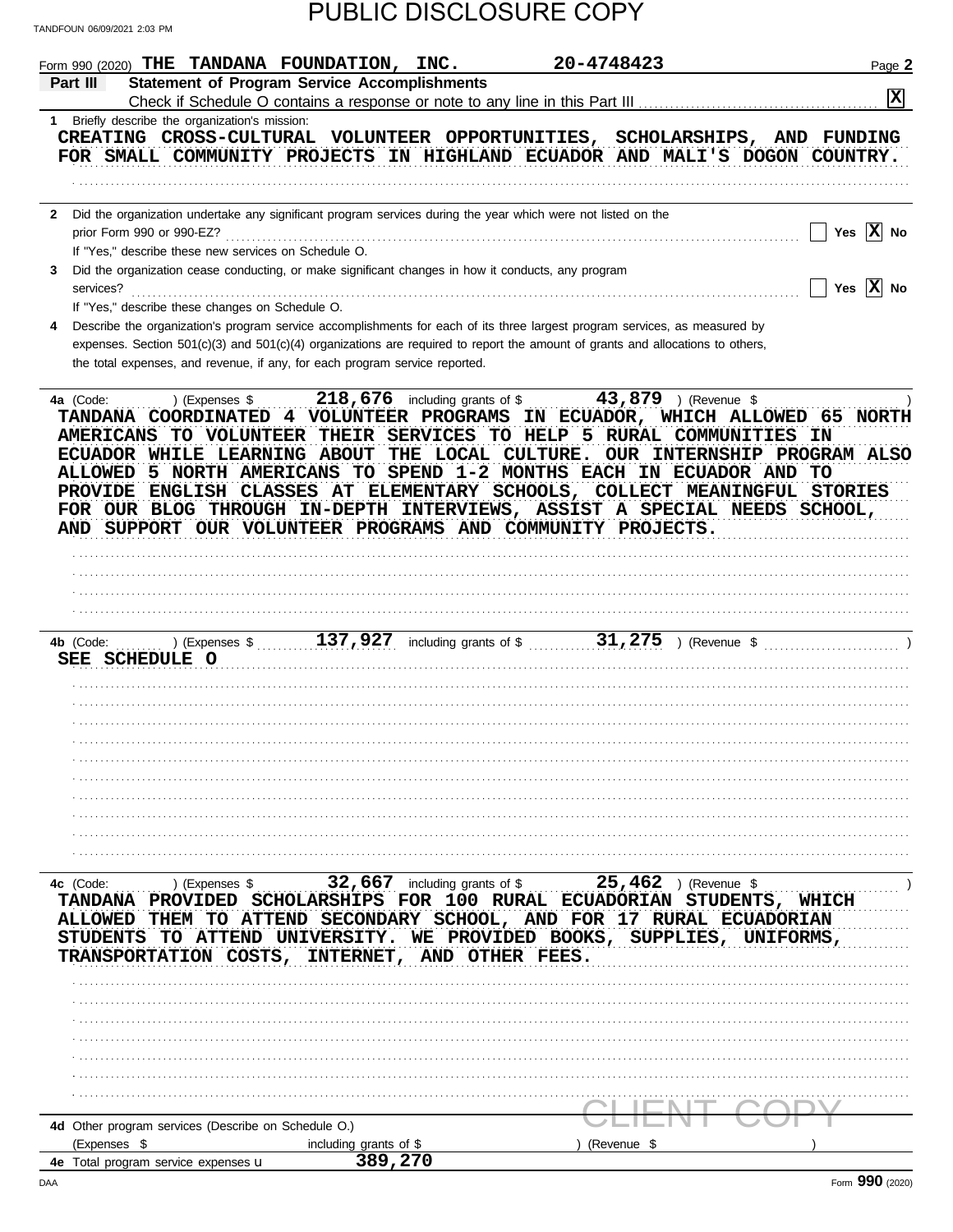|             | 20-4748423<br>Form 990 (2020) THE TANDANA FOUNDATION,<br>INC.                                                                                                                                                                                    |                   |             | Page 3            |
|-------------|--------------------------------------------------------------------------------------------------------------------------------------------------------------------------------------------------------------------------------------------------|-------------------|-------------|-------------------|
|             | Part IV<br><b>Checklist of Required Schedules</b>                                                                                                                                                                                                |                   |             |                   |
|             |                                                                                                                                                                                                                                                  |                   | Yes         | No                |
| 1           | Is the organization described in section 501(c)(3) or $4947(a)(1)$ (other than a private foundation)? If "Yes,"                                                                                                                                  |                   | х           |                   |
| 2           | complete Schedule A                                                                                                                                                                                                                              | 1<br>$\mathbf{2}$ | $\mathbf x$ |                   |
| 3           | Did the organization engage in direct or indirect political campaign activities on behalf of or in opposition to                                                                                                                                 |                   |             |                   |
|             | candidates for public office? If "Yes," complete Schedule C, Part I                                                                                                                                                                              | 3                 |             | x                 |
| 4           | Section 501(c)(3) organizations. Did the organization engage in lobbying activities, or have a section 501(h)                                                                                                                                    |                   |             |                   |
|             | election in effect during the tax year? If "Yes," complete Schedule C, Part II                                                                                                                                                                   | 4                 |             | x                 |
| 5           | Is the organization a section $501(c)(4)$ , $501(c)(5)$ , or $501(c)(6)$ organization that receives membership dues,                                                                                                                             |                   |             |                   |
|             | assessments, or similar amounts as defined in Revenue Procedure 98-19? If "Yes," complete Schedule C, Part III                                                                                                                                   | 5                 |             | X                 |
| 6           | Did the organization maintain any donor advised funds or any similar funds or accounts for which donors                                                                                                                                          |                   |             |                   |
|             | have the right to provide advice on the distribution or investment of amounts in such funds or accounts? If                                                                                                                                      |                   |             |                   |
|             | "Yes," complete Schedule D, Part I                                                                                                                                                                                                               | 6                 |             | X                 |
| 7           | Did the organization receive or hold a conservation easement, including easements to preserve open space,                                                                                                                                        |                   |             |                   |
|             | the environment, historic land areas, or historic structures? If "Yes," complete Schedule D, Part II                                                                                                                                             | 7                 |             | x                 |
| 8           | Did the organization maintain collections of works of art, historical treasures, or other similar assets? If "Yes,"                                                                                                                              |                   |             |                   |
|             | complete Schedule D, Part III<br>Did the organization report an amount in Part X, line 21, for escrow or custodial account liability, serve as a                                                                                                 | 8                 |             | X                 |
| 9           |                                                                                                                                                                                                                                                  |                   |             |                   |
|             | custodian for amounts not listed in Part X; or provide credit counseling, debt management, credit repair, or<br>debt negotiation services? If "Yes," complete Schedule D, Part IV                                                                | 9                 |             | X                 |
| 10          | Did the organization, directly or through a related organization, hold assets in donor-restricted endowments                                                                                                                                     |                   |             |                   |
|             | or in quasi endowments? If "Yes," complete Schedule D, Part V                                                                                                                                                                                    | 10                |             | x                 |
| 11          | If the organization's answer to any of the following questions is "Yes," then complete Schedule D, Parts VI,                                                                                                                                     |                   |             |                   |
|             | VII, VIII, IX, or X as applicable.                                                                                                                                                                                                               |                   |             |                   |
| а           | Did the organization report an amount for land, buildings, and equipment in Part X, line 10? If "Yes,"                                                                                                                                           |                   |             |                   |
|             | complete Schedule D, Part VI                                                                                                                                                                                                                     | 11a               | X           |                   |
| b           | Did the organization report an amount for investments—other securities in Part X, line 12, that is 5% or more                                                                                                                                    |                   |             |                   |
|             | of its total assets reported in Part X, line 16? If "Yes," complete Schedule D, Part VII                                                                                                                                                         | 11b               |             | X.                |
|             | Did the organization report an amount for investments—program related in Part X, line 13, that is 5% or more                                                                                                                                     |                   |             |                   |
|             | of its total assets reported in Part X, line 16? If "Yes," complete Schedule D, Part VIII                                                                                                                                                        | 11c               |             | x                 |
| d           | Did the organization report an amount for other assets in Part X, line 15, that is 5% or more of its total assets                                                                                                                                |                   |             |                   |
|             | reported in Part X, line 16? If "Yes," complete Schedule D, Part IX                                                                                                                                                                              | 11d               |             | X,<br>$\mathbf x$ |
| е<br>f      | Did the organization report an amount for other liabilities in Part X, line 25? If "Yes," complete Schedule D, Part X<br>Did the organization's separate or consolidated financial statements for the tax year include a footnote that addresses | 11e               |             |                   |
|             | the organization's liability for uncertain tax positions under FIN 48 (ASC 740)? If "Yes," complete Schedule D, Part X                                                                                                                           | 11f               |             | x                 |
|             | Did the organization obtain separate, independent audited financial statements for the tax year? If "Yes," complete                                                                                                                              |                   |             |                   |
|             |                                                                                                                                                                                                                                                  | 12a               |             | X                 |
| b           | Was the organization included in consolidated, independent audited financial statements for the tax year? If                                                                                                                                     |                   |             |                   |
|             | "Yes," and if the organization answered "No" to line 12a, then completing Schedule D, Parts XI and XII is optional                                                                                                                               | 12b               |             | X                 |
| 13          |                                                                                                                                                                                                                                                  | 13                |             | x                 |
| 14a         |                                                                                                                                                                                                                                                  | 14a               | x           |                   |
| b           | Did the organization have aggregate revenues or expenses of more than \$10,000 from grantmaking,                                                                                                                                                 |                   |             |                   |
|             | fundraising, business, investment, and program service activities outside the United States, or aggregate                                                                                                                                        |                   |             |                   |
|             | foreign investments valued at \$100,000 or more? If "Yes," complete Schedule F, Parts I and IV [[[[[[[[[[[[[[[                                                                                                                                   | 14b               | x           |                   |
| 15          | Did the organization report on Part IX, column (A), line 3, more than \$5,000 of grants or other assistance to or                                                                                                                                |                   |             |                   |
|             | for any foreign organization? If "Yes," complete Schedule F, Parts II and IV                                                                                                                                                                     | 15                |             | X.                |
| 16          | Did the organization report on Part IX, column (A), line 3, more than \$5,000 of aggregate grants or other                                                                                                                                       |                   | x           |                   |
|             | assistance to or for foreign individuals? If "Yes," complete Schedule F, Parts III and IV [[[[[[[[[[[[[[[[[[[<br>Did the organization report a total of more than \$15,000 of expenses for professional fundraising services on                  | 16                |             |                   |
| 17          |                                                                                                                                                                                                                                                  | 17                |             | X.                |
| 18          | Did the organization report more than \$15,000 total of fundraising event gross income and contributions on                                                                                                                                      |                   |             |                   |
|             |                                                                                                                                                                                                                                                  | 18                |             | x                 |
| 19          | Did the organization report more than \$15,000 of gross income from gaming activities on Part VIII, line 9a?                                                                                                                                     |                   |             |                   |
|             |                                                                                                                                                                                                                                                  | 19                |             | x                 |
| 20a         | Did the organization operate one or more hospital facilities? If "Yes," complete Schedule H [Cull LENTELL                                                                                                                                        | 20a               |             | X                 |
| $\mathbf b$ | If "Yes" to line 20a, did the organization attach a copy of its audited financial statements to this return?                                                                                                                                     | 20b               |             |                   |
| 21          | Did the organization report more than \$5,000 of grants or other assistance to any domestic organization or                                                                                                                                      |                   |             |                   |
|             |                                                                                                                                                                                                                                                  | 21                |             | x                 |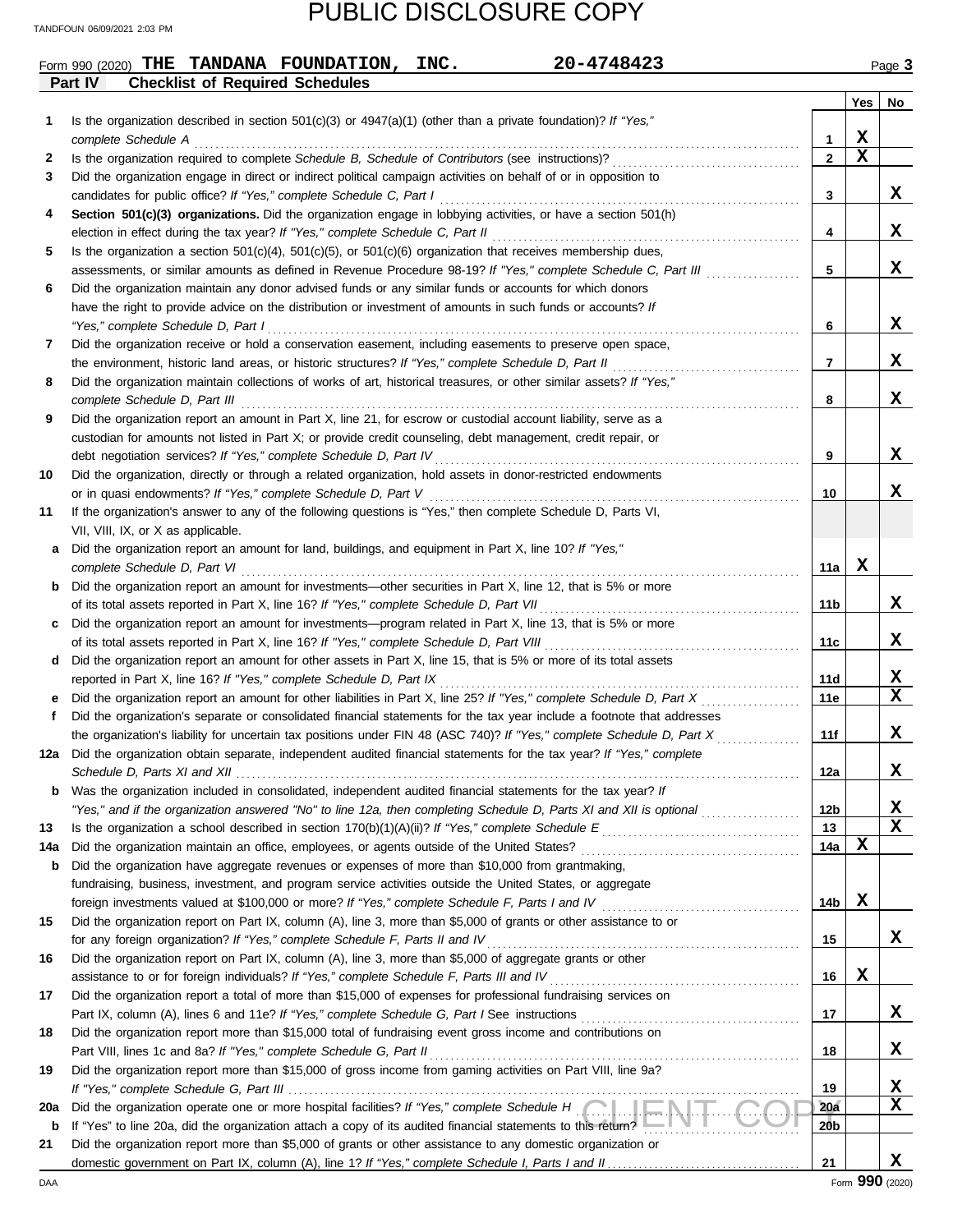|     | 20-4748423<br>Form 990 (2020) THE TANDANA FOUNDATION, INC.                                                                                                        |                 |     | Page 4                  |
|-----|-------------------------------------------------------------------------------------------------------------------------------------------------------------------|-----------------|-----|-------------------------|
|     | Part IV<br><b>Checklist of Required Schedules (continued)</b>                                                                                                     |                 |     |                         |
|     |                                                                                                                                                                   |                 | Yes | No                      |
| 22  | Did the organization report more than \$5,000 of grants or other assistance to or for domestic individuals on                                                     |                 |     |                         |
|     | Part IX, column (A), line 2? If "Yes," complete Schedule I, Parts I and III                                                                                       | 22              |     | X.                      |
| 23  | Did the organization answer "Yes" to Part VII, Section A, line 3, 4, or 5 about compensation of the                                                               |                 |     |                         |
|     | organization's current and former officers, directors, trustees, key employees, and highest compensated                                                           |                 |     |                         |
|     | employees? If "Yes," complete Schedule J                                                                                                                          | 23              |     | X.                      |
| 24a | Did the organization have a tax-exempt bond issue with an outstanding principal amount of more than                                                               |                 |     |                         |
|     | \$100,000 as of the last day of the year, that was issued after December 31, 2002? If "Yes," answer lines 24b                                                     |                 |     |                         |
|     | through 24d and complete Schedule K. If "No," go to line 25a<br>Did the organization invest any proceeds of tax-exempt bonds beyond a temporary period exception? | 24a             |     | X.                      |
| b   | Did the organization maintain an escrow account other than a refunding escrow at any time during the year                                                         | 24b             |     |                         |
| c   | to defease any tax-exempt bonds?                                                                                                                                  | 24c             |     |                         |
| d   | Did the organization act as an "on behalf of" issuer for bonds outstanding at any time during the year?                                                           | <b>24d</b>      |     |                         |
| 25a | Section 501(c)(3), 501(c)(4), and 501(c)(29) organizations. Did the organization engage in an excess benefit                                                      |                 |     |                         |
|     | transaction with a disqualified person during the year? If "Yes," complete Schedule L, Part I                                                                     | 25a             |     | X                       |
| b   | Is the organization aware that it engaged in an excess benefit transaction with a disqualified person in a prior                                                  |                 |     |                         |
|     | year, and that the transaction has not been reported on any of the organization's prior Forms 990 or 990-EZ?                                                      |                 |     |                         |
|     |                                                                                                                                                                   | 25b             |     | x                       |
| 26  | Did the organization report any amount on Part X, line 5 or 22, for receivables from or payables to any current                                                   |                 |     |                         |
|     | or former officer, director, trustee, key employee, creator or founder, substantial contributor, or 35%                                                           |                 |     |                         |
|     | controlled entity or family member of any of these persons? If "Yes," complete Schedule L, Part II                                                                | 26              |     | X                       |
| 27  | Did the organization provide a grant or other assistance to any current or former officer, director, trustee, key                                                 |                 |     |                         |
|     | employee, creator or founder, substantial contributor or employee thereof, a grant selection committee                                                            |                 |     |                         |
|     | member, or to a 35% controlled entity (including an employee thereof) or family member of any of these                                                            |                 |     |                         |
|     | persons? If "Yes," complete Schedule L, Part III                                                                                                                  | 27              |     | X                       |
| 28  | Was the organization a party to a business transaction with one of the following parties (see Schedule L, Part                                                    |                 |     |                         |
|     | IV instructions, for applicable filing thresholds, conditions, and exceptions):                                                                                   |                 |     |                         |
| a   | A current or former officer, director, trustee, key employee, creator or founder, or substantial contributor? If                                                  |                 |     |                         |
|     |                                                                                                                                                                   | 28a             |     | X                       |
| b   | A family member of any individual described in line 28a? If "Yes," complete Schedule L, Part IV [[[[[[[[[[[[[                                                     | 28 <sub>b</sub> |     | $\mathbf x$             |
| c   | A 35% controlled entity of one or more individuals and/or organizations described in lines 28a or 28b? If                                                         |                 |     |                         |
|     |                                                                                                                                                                   | 28c             |     | х                       |
| 29  | Did the organization receive more than \$25,000 in non-cash contributions? If "Yes," complete Schedule M                                                          | 29              |     | $\overline{\mathbf{x}}$ |
| 30  | Did the organization receive contributions of art, historical treasures, or other similar assets, or qualified                                                    |                 |     |                         |
|     | conservation contributions? If "Yes," complete Schedule M                                                                                                         | 30              |     | X                       |
| 31  | Did the organization liquidate, terminate, or dissolve and cease operations? If "Yes," complete Schedule N, Part I                                                | 31              |     | X                       |
| 32  | Did the organization sell, exchange, dispose of, or transfer more than 25% of its net assets? If "Yes,"                                                           |                 |     |                         |
|     |                                                                                                                                                                   | 32              |     | X                       |
| 33  | Did the organization own 100% of an entity disregarded as separate from the organization under Regulations                                                        |                 |     |                         |
|     |                                                                                                                                                                   | 33              |     | х                       |
| 34  | Was the organization related to any tax-exempt or taxable entity? If "Yes," complete Schedule R, Part II, III,                                                    | 34              |     | X                       |
| 35a | or IV, and Part V, line 1                                                                                                                                         | <b>35a</b>      |     | X                       |
| b   | If "Yes" to line 35a, did the organization receive any payment from or engage in any transaction with a                                                           |                 |     |                         |
|     |                                                                                                                                                                   | 35b             |     |                         |
| 36  | Section 501(c)(3) organizations. Did the organization make any transfers to an exempt non-charitable                                                              |                 |     |                         |
|     | related organization? If "Yes," complete Schedule R, Part V, line 2                                                                                               | 36              |     | x                       |
| 37  | Did the organization conduct more than 5% of its activities through an entity that is not a related organization                                                  |                 |     |                         |
|     |                                                                                                                                                                   | 37              |     | X                       |
| 38  | Did the organization complete Schedule O and provide explanations in Schedule O for Part VI, lines 11b and                                                        |                 |     |                         |
|     | 19? Note: All Form 990 filers are required to complete Schedule O.                                                                                                | 38              | X   |                         |
|     | Statements Regarding Other IRS Filings and Tax Compliance<br>Part V                                                                                               |                 |     |                         |
|     |                                                                                                                                                                   |                 |     | $ \mathbf{x} $          |
|     |                                                                                                                                                                   |                 | Yes | No                      |
| 1а  | 1a   <br>Enter the number reported in Box 3 of Form 1096. Enter -0- if not applicable                                                                             |                 |     |                         |
| b   | $\mathbf{O}$<br>l 1b<br>Enter the number of Forms W-2G included in line 1a. Enter -0- if not applicable                                                           |                 |     |                         |
| c   | Did the organization comply with backup withholding rules for reportable payments to vendors and                                                                  |                 |     |                         |
|     |                                                                                                                                                                   | 1c              |     |                         |
| DAA |                                                                                                                                                                   |                 |     | Form 990 (2020)         |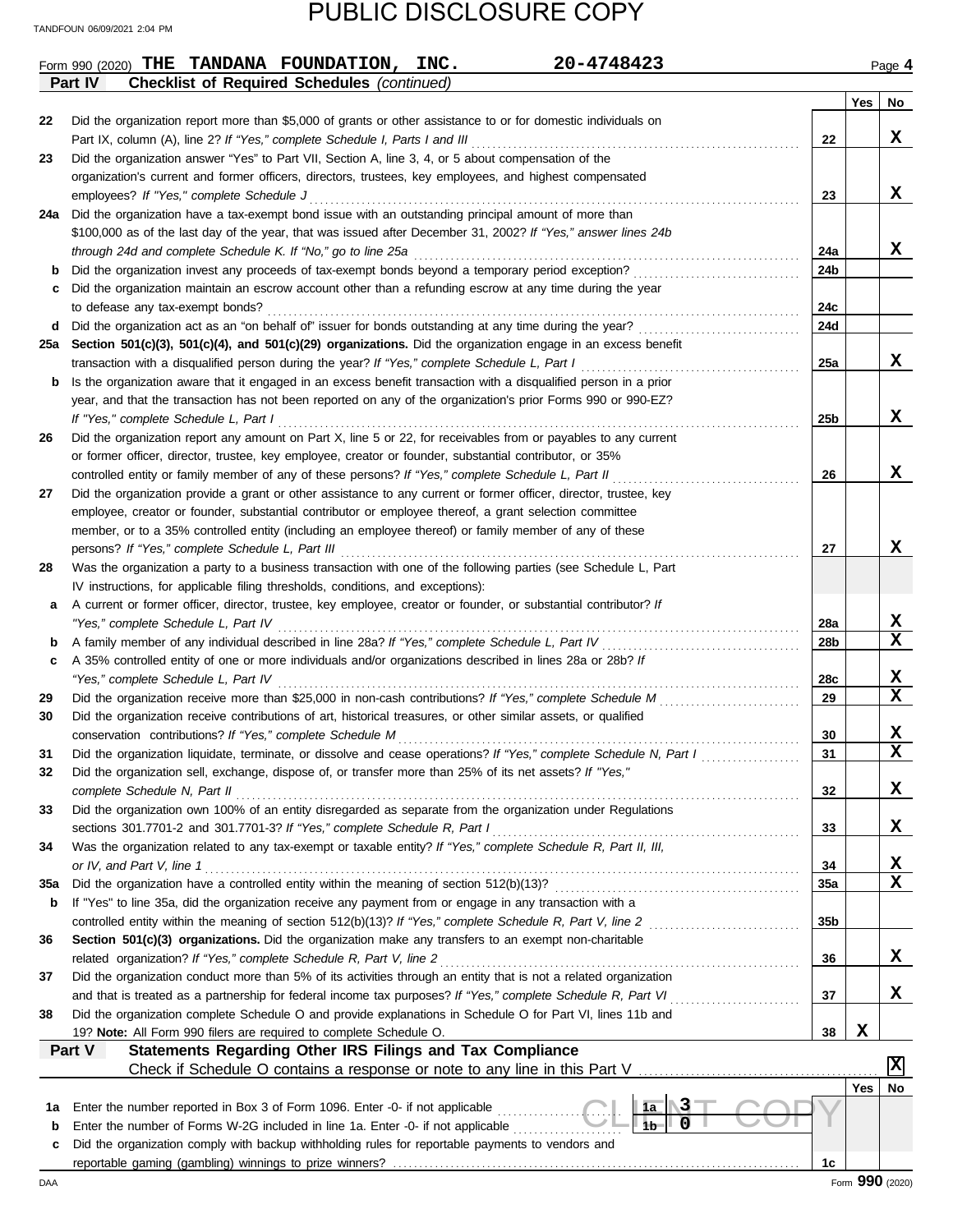|        | 20-4748423<br>Form 990 (2020) THE TANDANA FOUNDATION, INC.                                                                                                                                                                                       |                 |                |     | Page 5      |
|--------|--------------------------------------------------------------------------------------------------------------------------------------------------------------------------------------------------------------------------------------------------|-----------------|----------------|-----|-------------|
|        | Statements Regarding Other IRS Filings and Tax Compliance (continued)<br>Part V                                                                                                                                                                  |                 |                |     |             |
|        |                                                                                                                                                                                                                                                  |                 |                | Yes | No          |
| 2a     | Enter the number of employees reported on Form W-3, Transmittal of Wage and Tax                                                                                                                                                                  |                 |                |     |             |
|        | Statements, filed for the calendar year ending with or within the year covered by this return                                                                                                                                                    | 4<br>2a         |                |     |             |
| b      | If at least one is reported on line 2a, did the organization file all required federal employment tax returns?                                                                                                                                   |                 | 2b             | X   |             |
|        | Note: If the sum of lines 1a and 2a is greater than 250, you may be required to e-file (see instructions)                                                                                                                                        |                 |                |     |             |
| за     | Did the organization have unrelated business gross income of \$1,000 or more during the year?                                                                                                                                                    |                 | 3a             |     | X           |
| b      | If "Yes," has it filed a Form 990-T for this year? If "No" to line 3b, provide an explanation on Schedule O                                                                                                                                      |                 | 3b             |     |             |
| 4a     | At any time during the calendar year, did the organization have an interest in, or a signature or other authority over,                                                                                                                          |                 |                |     |             |
|        | a financial account in a foreign country (such as a bank account, securities account, or other financial account)?                                                                                                                               |                 | 4a             | X   |             |
| b      | If "Yes," enter the name of the foreign country $\mathbf{u}$ SEE SCHEDULE O                                                                                                                                                                      |                 |                |     |             |
|        | See instructions for filing requirements for FinCEN Form 114, Report of Foreign Bank and Financial Accounts (FBAR).                                                                                                                              |                 |                |     |             |
| 5а     | Was the organization a party to a prohibited tax shelter transaction at any time during the tax year?                                                                                                                                            |                 | 5a             |     | х<br>x      |
| b      |                                                                                                                                                                                                                                                  |                 | 5 <sub>b</sub> |     |             |
| c      | If "Yes" to line 5a or 5b, did the organization file Form 8886-T?                                                                                                                                                                                |                 | 5c             |     |             |
| 6а     | Does the organization have annual gross receipts that are normally greater than \$100,000, and did the                                                                                                                                           |                 |                |     |             |
|        | organization solicit any contributions that were not tax deductible as charitable contributions?                                                                                                                                                 |                 | 6a             |     | x           |
| b      | If "Yes," did the organization include with every solicitation an express statement that such contributions or                                                                                                                                   |                 |                |     |             |
|        | gifts were not tax deductible?                                                                                                                                                                                                                   |                 | 6b             |     |             |
| 7      | Organizations that may receive deductible contributions under section 170(c).                                                                                                                                                                    |                 |                |     |             |
| а      | Did the organization receive a payment in excess of \$75 made partly as a contribution and partly for goods                                                                                                                                      |                 |                | X   |             |
|        | and services provided to the payor?                                                                                                                                                                                                              |                 | 7a             | X   |             |
| b      |                                                                                                                                                                                                                                                  |                 | 7b             |     |             |
| c      | Did the organization sell, exchange, or otherwise dispose of tangible personal property for which it was                                                                                                                                         |                 |                |     | X           |
|        |                                                                                                                                                                                                                                                  |                 | 7c             |     |             |
| d      |                                                                                                                                                                                                                                                  | 7d              | 7e             |     | X           |
| е      | Did the organization receive any funds, directly or indirectly, to pay premiums on a personal benefit contract?                                                                                                                                  |                 | 7f             |     | $\mathbf x$ |
| f      | Did the organization, during the year, pay premiums, directly or indirectly, on a personal benefit contract?<br>If the organization received a contribution of qualified intellectual property, did the organization file Form 8899 as required? |                 |                |     | X           |
| g      | If the organization received a contribution of cars, boats, airplanes, or other vehicles, did the organization file a Form 1098-C?                                                                                                               |                 | 7g             |     | $\mathbf x$ |
| h<br>8 | Sponsoring organizations maintaining donor advised funds. Did a donor advised fund maintained by the                                                                                                                                             |                 | 7h             |     |             |
|        | sponsoring organization have excess business holdings at any time during the year?                                                                                                                                                               |                 | 8              |     |             |
| 9      | Sponsoring organizations maintaining donor advised funds.                                                                                                                                                                                        |                 |                |     |             |
| а      | Did the sponsoring organization make any taxable distributions under section 4966?                                                                                                                                                               |                 | 9a             |     |             |
| b      |                                                                                                                                                                                                                                                  |                 | 9b             |     |             |
| 10     | Section 501(c)(7) organizations. Enter:                                                                                                                                                                                                          |                 |                |     |             |
|        | Initiation fees and capital contributions included on Part VIII, line 12                                                                                                                                                                         | <u>_10a</u>     |                |     |             |
| b      | Gross receipts, included on Form 990, Part VIII, line 12, for public use of club facilities                                                                                                                                                      | 10 <sub>b</sub> |                |     |             |
| 11     | Section 501(c)(12) organizations. Enter:                                                                                                                                                                                                         |                 |                |     |             |
| а      | Gross income from members or shareholders                                                                                                                                                                                                        | 11a             |                |     |             |
| b      | Gross income from other sources (Do not net amounts due or paid to other sources                                                                                                                                                                 |                 |                |     |             |
|        | against amounts due or received from them.)                                                                                                                                                                                                      | 11 <sub>b</sub> |                |     |             |
| 12a    | Section 4947(a)(1) non-exempt charitable trusts. Is the organization filing Form 990 in lieu of Form 1041?                                                                                                                                       |                 | 12a            |     |             |
| b      | If "Yes," enter the amount of tax-exempt interest received or accrued during the year                                                                                                                                                            | 12b             |                |     |             |
| 13     | Section 501(c)(29) qualified nonprofit health insurance issuers.                                                                                                                                                                                 |                 |                |     |             |
| а      | Is the organization licensed to issue qualified health plans in more than one state?                                                                                                                                                             |                 | 13а            |     |             |
|        | Note: See the instructions for additional information the organization must report on Schedule O.                                                                                                                                                |                 |                |     |             |
| b      | Enter the amount of reserves the organization is required to maintain by the states in which                                                                                                                                                     |                 |                |     |             |
|        |                                                                                                                                                                                                                                                  | 13 <sub>b</sub> |                |     |             |
| с      | Enter the amount of reserves on hand                                                                                                                                                                                                             | 13 <sub>c</sub> |                |     |             |
| 14a    | Did the organization receive any payments for indoor tanning services during the tax year?                                                                                                                                                       |                 | 14a            |     | x           |
| b      |                                                                                                                                                                                                                                                  |                 | 14b            |     |             |
| 15     | Is the organization subject to the section 4960 tax on payment(s) of more than \$1,000,000 in remuneration or                                                                                                                                    |                 |                |     |             |
|        | excess parachute payment(s) during the year?                                                                                                                                                                                                     |                 | 15             |     | x           |
|        | If "Yes," see instructions and file Form 4720, Schedule N.                                                                                                                                                                                       |                 |                |     |             |
| 16     | Is the organization an educational institution subject to the section 4968 excise tax on net investment income?                                                                                                                                  |                 | 16             |     | X           |
|        | If "Yes," complete Form 4720, Schedule O.                                                                                                                                                                                                        |                 |                |     |             |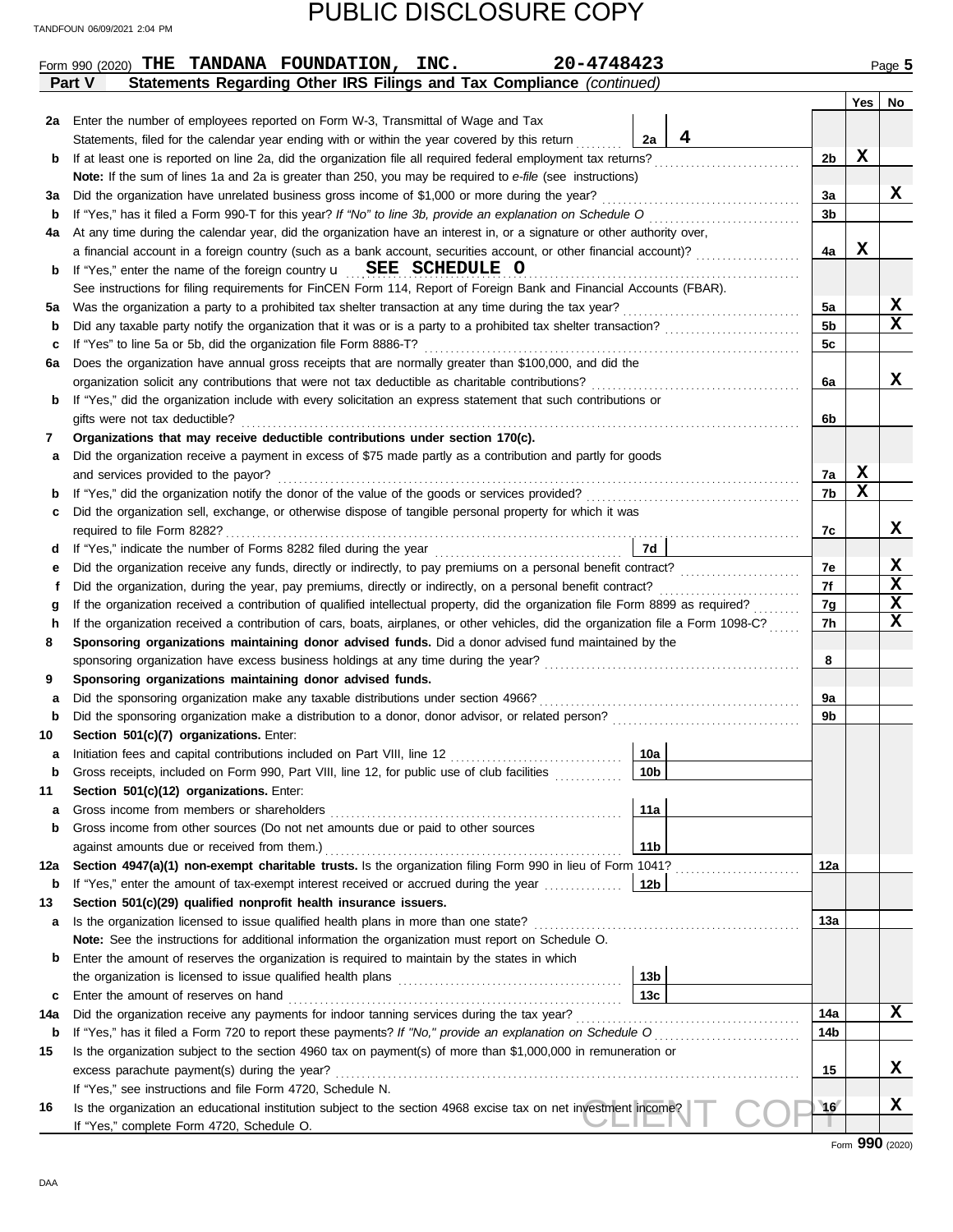|     | 20-4748423<br>Form 990 (2020) THE TANDANA FOUNDATION, INC.                                                                          |                 |     | Page 6          |
|-----|-------------------------------------------------------------------------------------------------------------------------------------|-----------------|-----|-----------------|
|     | Part VI<br>Governance, Management, and Disclosure For each "Yes" response to lines 2 through 7b below, and for a "No"               |                 |     |                 |
|     | response to line 8a, 8b, or 10b below, describe the circumstances, processes, or changes on Schedule O. See instructions.           |                 |     |                 |
|     |                                                                                                                                     |                 |     | ΙXΙ             |
|     | Section A. Governing Body and Management                                                                                            |                 |     |                 |
|     |                                                                                                                                     |                 | Yes | No              |
| 1а  | 15<br>1a<br>Enter the number of voting members of the governing body at the end of the tax year                                     |                 |     |                 |
|     | If there are material differences in voting rights among members of the governing body, or                                          |                 |     |                 |
|     | if the governing body delegated broad authority to an executive committee or similar                                                |                 |     |                 |
|     | committee, explain on Schedule O.                                                                                                   |                 |     |                 |
|     | 14                                                                                                                                  |                 |     |                 |
| b   | 1b<br>Enter the number of voting members included on line 1a, above, who are independent                                            |                 |     |                 |
| 2   | Did any officer, director, trustee, or key employee have a family relationship or a business relationship with                      |                 |     |                 |
|     | any other officer, director, trustee, or key employee?                                                                              | 2               | X   |                 |
| 3   | Did the organization delegate control over management duties customarily performed by or under the direct                           |                 |     |                 |
|     | supervision of officers, directors, trustees, or key employees to a management company or other person?                             | 3               |     | X               |
| 4   | Did the organization make any significant changes to its governing documents since the prior Form 990 was filed?                    | 4               |     | X               |
| 5   | Did the organization become aware during the year of a significant diversion of the organization's assets?                          | 5               |     | X               |
| 6   | Did the organization have members or stockholders?                                                                                  | 6               |     | X               |
| 7a  | Did the organization have members, stockholders, or other persons who had the power to elect or appoint                             |                 |     |                 |
|     | one or more members of the governing body?                                                                                          | 7a              |     | X               |
| b   | Are any governance decisions of the organization reserved to (or subject to approval by) members,                                   |                 |     |                 |
|     | stockholders, or persons other than the governing body?                                                                             | 7b              |     | x               |
| 8   | Did the organization contemporaneously document the meetings held or written actions undertaken during the year by the following:   |                 |     |                 |
| а   | The governing body?                                                                                                                 | 8а              | x   |                 |
| b   | Each committee with authority to act on behalf of the governing body?                                                               | 8b              | х   |                 |
| 9   | Is there any officer, director, trustee, or key employee listed in Part VII, Section A, who cannot be reached at                    |                 |     |                 |
|     |                                                                                                                                     | 9               |     | x               |
|     | <b>Section B. Policies</b> (This Section B requests information about policies not required by the Internal Revenue Code.)          |                 |     |                 |
|     |                                                                                                                                     |                 | Yes | No              |
| 10a | Did the organization have local chapters, branches, or affiliates?                                                                  | 10a             |     | X               |
|     |                                                                                                                                     |                 |     |                 |
| b   | If "Yes," did the organization have written policies and procedures governing the activities of such chapters,                      |                 |     |                 |
|     | affiliates, and branches to ensure their operations are consistent with the organization's exempt purposes?                         | 10b             |     |                 |
| 11a | Has the organization provided a complete copy of this Form 990 to all members of its governing body before filing the form?         | 11a             |     | X               |
| b   | Describe in Schedule O the process, if any, used by the organization to review this Form 990.                                       |                 |     |                 |
| 12a | Did the organization have a written conflict of interest policy? If "No," go to line 13                                             | 12a             | X   |                 |
| b   | Were officers, directors, or trustees, and key employees required to disclose annually interests that could give rise to conflicts? | 12 <sub>b</sub> | х   |                 |
| c   | Did the organization regularly and consistently monitor and enforce compliance with the policy? If "Yes,"                           |                 |     |                 |
|     | describe in Schedule O how this was done                                                                                            | 12c             |     |                 |
| 13  | Did the organization have a written whistleblower policy?                                                                           | 13              |     | $\mathbf x$     |
| 14  | Did the organization have a written document retention and destruction policy?                                                      | 14              |     | X               |
| 15  | Did the process for determining compensation of the following persons include a review and approval by                              |                 |     |                 |
|     | independent persons, comparability data, and contemporaneous substantiation of the deliberation and decision?                       |                 |     |                 |
| a   |                                                                                                                                     | 15a             |     | X               |
| b   | Other officers or key employees of the organization                                                                                 | 15b             |     | x               |
|     | If "Yes" to line 15a or 15b, describe the process in Schedule O (see instructions).                                                 |                 |     |                 |
| 16a | Did the organization invest in, contribute assets to, or participate in a joint venture or similar arrangement                      |                 |     |                 |
|     | with a taxable entity during the year?                                                                                              | 16a             |     | X.              |
| b   | If "Yes," did the organization follow a written policy or procedure requiring the organization to evaluate its                      |                 |     |                 |
|     | participation in joint venture arrangements under applicable federal tax law, and take steps to safeguard the                       |                 |     |                 |
|     |                                                                                                                                     |                 |     |                 |
|     | <b>Section C. Disclosure</b>                                                                                                        | 16 <sub>b</sub> |     |                 |
|     |                                                                                                                                     |                 |     |                 |
| 17  | List the states with which a copy of this Form 990 is required to be filed $\mathbf{u}$ OH                                          |                 |     |                 |
| 18  | Section 6104 requires an organization to make its Forms 1023 (1024 or 1024-A, if applicable), 990, and 990-T (Section 501(c)        |                 |     |                 |
|     | (3)s only) available for public inspection. Indicate how you made these available. Check all that apply.                            |                 |     |                 |
|     | Another's website $ \mathbf{X} $ Upon request<br>$\perp$<br>    Other (explain on Schedule O)<br>Own website                        |                 |     |                 |
| 19  | Describe on Schedule O whether (and if so, how) the organization made its governing documents, conflict of interest policy, and     |                 |     |                 |
|     | financial statements available to the public during the tax year.                                                                   |                 |     |                 |
| 20  | State the name, address, and telephone number of the person who possesses the organization's books and records u                    |                 |     |                 |
|     | 2933 LOWER BELLBROOK ROAD<br><b>MARILYN PETERSON</b>                                                                                |                 |     |                 |
|     | OH 45370<br>SPRING VALLEY                                                                                                           | 937-985-3130    |     |                 |
| DAA |                                                                                                                                     |                 |     | Form 990 (2020) |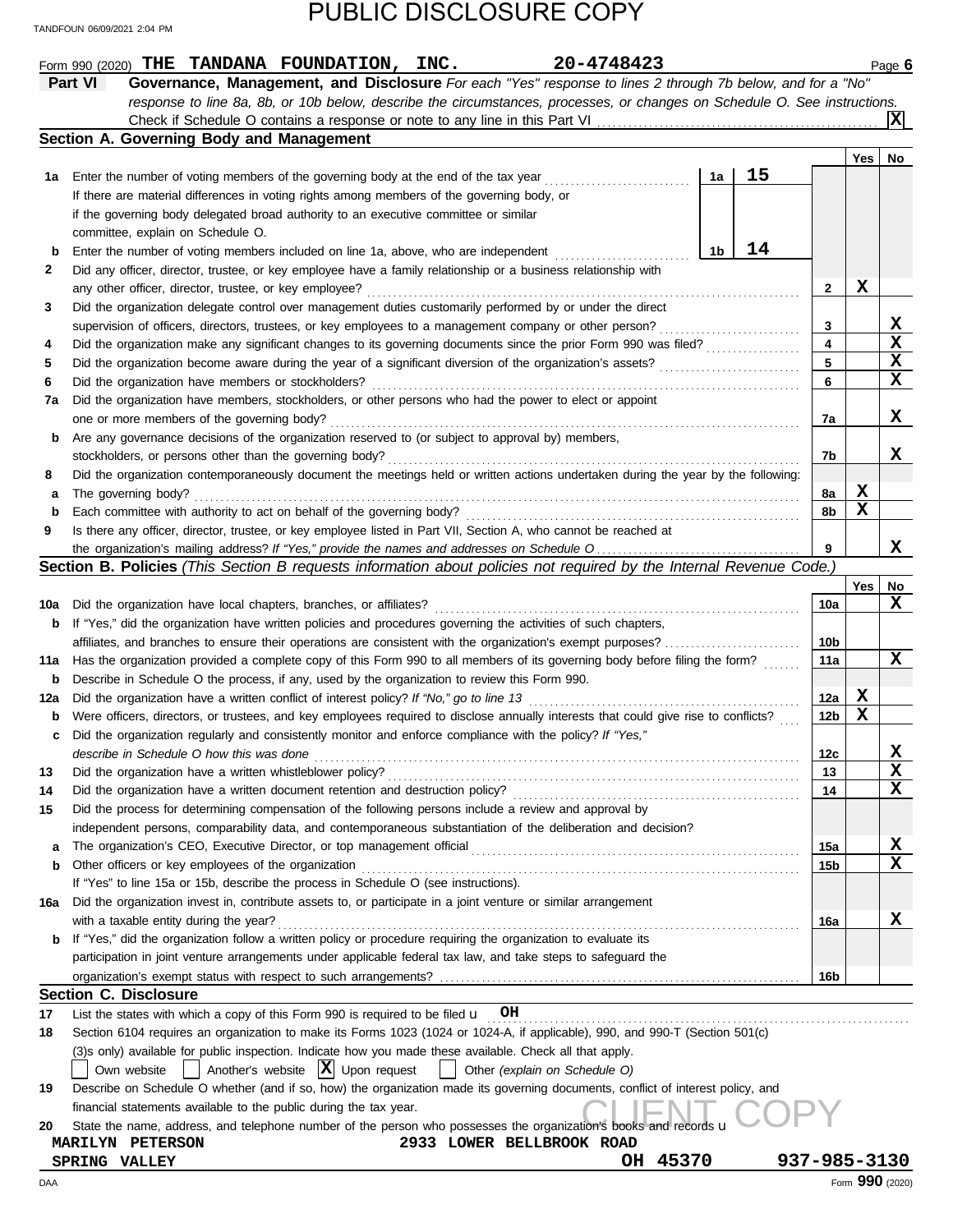| IANDFOUN 06/09/2021 2:04 PM                                                                                                                                                                                                                                                                                                   |                                                                |                                   |                          |         |                 |                                                                                                 |        |                                                                                                                |                                                                    |                                                                 |
|-------------------------------------------------------------------------------------------------------------------------------------------------------------------------------------------------------------------------------------------------------------------------------------------------------------------------------|----------------------------------------------------------------|-----------------------------------|--------------------------|---------|-----------------|-------------------------------------------------------------------------------------------------|--------|----------------------------------------------------------------------------------------------------------------|--------------------------------------------------------------------|-----------------------------------------------------------------|
| Form 990 (2020) THE TANDANA FOUNDATION, INC.<br>Part VII                                                                                                                                                                                                                                                                      |                                                                |                                   |                          |         |                 |                                                                                                 |        | 20-4748423<br>Compensation of Officers, Directors, Trustees, Key Employees, Highest Compensated Employees, and |                                                                    | Page 7                                                          |
| <b>Independent Contractors</b>                                                                                                                                                                                                                                                                                                |                                                                |                                   |                          |         |                 |                                                                                                 |        |                                                                                                                |                                                                    |                                                                 |
|                                                                                                                                                                                                                                                                                                                               |                                                                |                                   |                          |         |                 |                                                                                                 |        | Check if Schedule O contains a response or note to any line in this Part VII                                   |                                                                    |                                                                 |
| Section A.                                                                                                                                                                                                                                                                                                                    |                                                                |                                   |                          |         |                 |                                                                                                 |        | Officers, Directors, Trustees, Key Employees, and Highest Compensated Employees                                |                                                                    |                                                                 |
| 1a Complete this table for all persons required to be listed. Report compensation for the calendar year ending with or within the<br>organization's tax year.                                                                                                                                                                 |                                                                |                                   |                          |         |                 |                                                                                                 |        |                                                                                                                |                                                                    |                                                                 |
| • List all of the organization's <b>current</b> officers, directors, trustees (whether individuals or organizations), regardless of amount of<br>compensation. Enter -0- in columns (D), (E), and (F) if no compensation was paid.                                                                                            |                                                                |                                   |                          |         |                 |                                                                                                 |        |                                                                                                                |                                                                    |                                                                 |
| • List all of the organization's current key employees, if any. See instructions for definition of "key employee."                                                                                                                                                                                                            |                                                                |                                   |                          |         |                 |                                                                                                 |        |                                                                                                                |                                                                    |                                                                 |
| • List the organization's five current highest compensated employees (other than an officer, director, trustee, or key employee)<br>who received reportable compensation (Box 5 of Form W-2 and/or Box 7 of Form 1099-MISC) of more than \$100,000 from the<br>organization and any related organizations.                    |                                                                |                                   |                          |         |                 |                                                                                                 |        |                                                                                                                |                                                                    |                                                                 |
| • List all of the organization's former officers, key employees, and highest compensated employees who received more than<br>\$100,000 of reportable compensation from the organization and any related organizations.                                                                                                        |                                                                |                                   |                          |         |                 |                                                                                                 |        |                                                                                                                |                                                                    |                                                                 |
| • List all of the organization's former directors or trustees that received, in the capacity as a former director or trustee of the<br>organization, more than \$10,000 of reportable compensation from the organization and any related organizations.<br>See instructions for the order in which to list the persons above. |                                                                |                                   |                          |         |                 |                                                                                                 |        |                                                                                                                |                                                                    |                                                                 |
| Check this box if neither the organization nor any related organization compensated any current officer, director, or trustee.                                                                                                                                                                                                |                                                                |                                   |                          |         |                 |                                                                                                 |        |                                                                                                                |                                                                    |                                                                 |
| (A)<br>Name and title                                                                                                                                                                                                                                                                                                         | (B)<br>Average<br>hours<br>per week<br>(list any               |                                   |                          |         | (C)<br>Position | (do not check more than one<br>box, unless person is both an<br>officer and a director/trustee) |        | (D)<br>Reportable<br>compensation<br>from the<br>organization                                                  | (F)<br>Reportable<br>compensation<br>from related<br>organizations | (F)<br>Estimated amount<br>of other<br>compensation<br>from the |
|                                                                                                                                                                                                                                                                                                                               | hours for<br>related<br>organizations<br>below<br>dotted line) | Individual trustee<br>or director | Institutional<br>trustee | Officer | Key employee    | Highest compensated<br>employee                                                                 | Former | (W-2/1099-MISC)                                                                                                | (W-2/1099-MISC)                                                    | organization and<br>related organizations                       |
| $(1)$ HOPE<br><b>TAFT</b>                                                                                                                                                                                                                                                                                                     |                                                                |                                   |                          |         |                 |                                                                                                 |        |                                                                                                                |                                                                    |                                                                 |
| <b>PRESIDENT</b>                                                                                                                                                                                                                                                                                                              | 10.00<br>0.00                                                  | $\mathbf x$                       |                          | X       |                 |                                                                                                 |        | 0                                                                                                              | 0                                                                  | 0                                                               |
| (2) JOYCE JOHNSON                                                                                                                                                                                                                                                                                                             | 1.00                                                           |                                   |                          |         |                 |                                                                                                 |        |                                                                                                                |                                                                    |                                                                 |
| <b>SECRETARY</b>                                                                                                                                                                                                                                                                                                              | 0.00                                                           | $\mathbf x$                       |                          | X       |                 |                                                                                                 |        | 0                                                                                                              | 0                                                                  | 0                                                               |
| $(3)$ $\rm PETER$<br><b>GLAUBITZ</b>                                                                                                                                                                                                                                                                                          |                                                                |                                   |                          |         |                 |                                                                                                 |        |                                                                                                                |                                                                    |                                                                 |
|                                                                                                                                                                                                                                                                                                                               | 10.00                                                          |                                   |                          |         |                 |                                                                                                 |        |                                                                                                                |                                                                    |                                                                 |
| TREASURER<br>(4) ALTA BEASLEY                                                                                                                                                                                                                                                                                                 | 0.00                                                           | X                                 |                          | X       |                 |                                                                                                 |        | 0                                                                                                              | 0                                                                  | 0                                                               |
|                                                                                                                                                                                                                                                                                                                               | 1.00                                                           |                                   |                          |         |                 |                                                                                                 |        |                                                                                                                |                                                                    |                                                                 |
| <b>TRUSTEE</b>                                                                                                                                                                                                                                                                                                                | 0.00                                                           | $\mathbf x$                       |                          |         |                 |                                                                                                 |        | 0                                                                                                              | 0                                                                  | 0                                                               |
| (5) RICHARD DUVAL                                                                                                                                                                                                                                                                                                             |                                                                |                                   |                          |         |                 |                                                                                                 |        |                                                                                                                |                                                                    |                                                                 |
|                                                                                                                                                                                                                                                                                                                               | 1.00                                                           |                                   |                          |         |                 |                                                                                                 |        |                                                                                                                |                                                                    |                                                                 |
| <b>TRUSTEE</b>                                                                                                                                                                                                                                                                                                                | 0.00                                                           | $\mathbf x$                       |                          |         |                 |                                                                                                 |        | 0                                                                                                              | 0                                                                  | 0                                                               |
| (6) KEN GATES                                                                                                                                                                                                                                                                                                                 |                                                                |                                   |                          |         |                 |                                                                                                 |        |                                                                                                                |                                                                    |                                                                 |
|                                                                                                                                                                                                                                                                                                                               | 1.00                                                           |                                   |                          |         |                 |                                                                                                 |        |                                                                                                                |                                                                    |                                                                 |
| <b>TRUSTEE</b>                                                                                                                                                                                                                                                                                                                | 0.00                                                           | X                                 |                          |         |                 |                                                                                                 |        | 0                                                                                                              | 0                                                                  | 0                                                               |

CLIENT COPY Form **990** (2020) **(8) BEAU LEFLER (9) SUSAN NAPIER (10) RICK O'HARA (11) LINDSEY OSWALD SMITH** . . . . . . . . . . . . . . . . . . . . . . . . . . . . . . . . . . . . . . . . . . . . . . . . . . . . . . . **TRUSTEE TRUSTEE 1.000 TRUSTEE 10.000** . . . . . . . . . . . . . . . . . . . . . . . . . . . . . . . . . . . . . . . . . . . . . . . . . . . . . . . **1.00 1.00 0.00 X 0 0 0 1.00 0.00 X 0 0 0 1.00 0.00 X 0 0 0 TRUSTEE 0.00 X 0 0 0**

**0.00 X 0 0 0**

**(7)**

**TRUSTEE 10.000** 

**1.00**

**TONY HUCKEBY**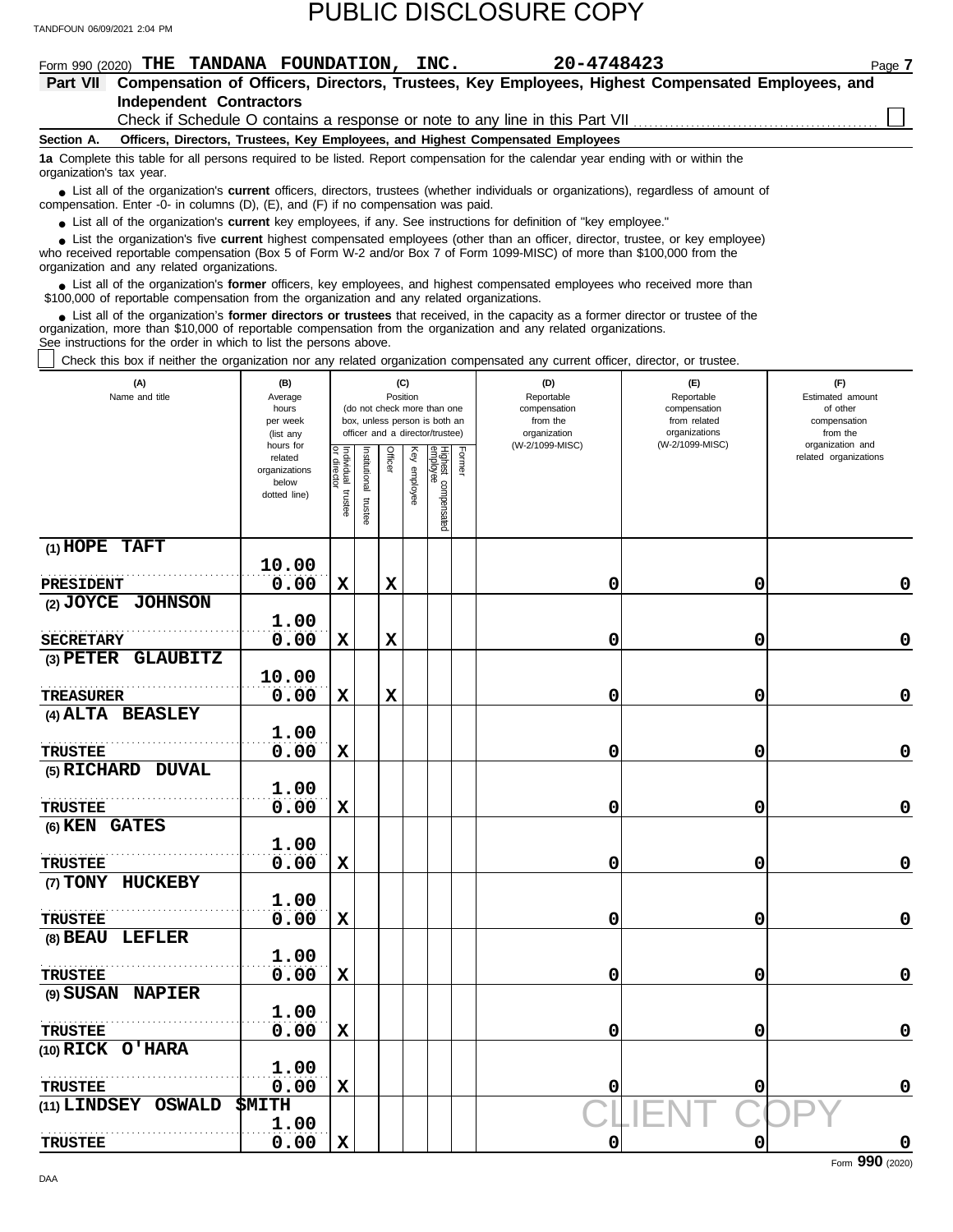| TANDFOUN 06/09/2021 2:04 PM                                                                                                                                                                                                                                                                                                                                   |                                                                                                                    |                                   |                         |         |                                 |                                                                                                                                    |                   | <b>PUBLIC DISCLOSURE COPY</b>                                                                                        |                                                                                       |                                                                                                              |                     |
|---------------------------------------------------------------------------------------------------------------------------------------------------------------------------------------------------------------------------------------------------------------------------------------------------------------------------------------------------------------|--------------------------------------------------------------------------------------------------------------------|-----------------------------------|-------------------------|---------|---------------------------------|------------------------------------------------------------------------------------------------------------------------------------|-------------------|----------------------------------------------------------------------------------------------------------------------|---------------------------------------------------------------------------------------|--------------------------------------------------------------------------------------------------------------|---------------------|
| THE<br>Form 990 (2020)<br>Part VII                                                                                                                                                                                                                                                                                                                            | TANDANA FOUNDATION, INC.                                                                                           |                                   |                         |         |                                 |                                                                                                                                    |                   | 20-4748423<br>Section A. Officers, Directors, Trustees, Key Employees, and Highest Compensated Employees (continued) |                                                                                       |                                                                                                              | Page 8              |
| (A)<br>Name and title                                                                                                                                                                                                                                                                                                                                         | (B)<br>Average<br>hours<br>per week<br>(list any<br>hours for<br>related<br>organizations<br>below<br>dotted line) | Individual trustee<br>or director | nstitutional<br>trustee | Officer | (C)<br>Position<br>Key employee | (do not check more than one<br>box, unless person is both an<br>officer and a director/trustee)<br>Highest compensated<br>employee | Former            | (D)<br>Reportable<br>compensation<br>from the<br>organization<br>(W-2/1099-MISC)                                     | (F)<br>Reportable<br>compensation<br>from related<br>organizations<br>(W-2/1099-MISC) | (F)<br>Estimated amount<br>of other<br>compensation<br>from the<br>organization and<br>related organizations |                     |
| JILL ROGERS<br>(12)<br><b>TRUSTEE</b>                                                                                                                                                                                                                                                                                                                         | \$PIKER<br>1.00<br>0.00                                                                                            | X                                 |                         |         |                                 |                                                                                                                                    |                   | 0                                                                                                                    | 0                                                                                     |                                                                                                              | $\mathbf 0$         |
| <b>ASHOK VARMA</b><br>(13)<br><b>TRUSTEE</b><br>ANDREA DENNING<br>(14)                                                                                                                                                                                                                                                                                        | 1.00<br>0.00                                                                                                       | X                                 |                         |         |                                 |                                                                                                                                    |                   | 0                                                                                                                    | 0                                                                                     |                                                                                                              | $\mathbf 0$         |
| <b>TRUSTEE</b><br><b>SANTIAGO</b><br>(15)                                                                                                                                                                                                                                                                                                                     | 1.00<br>0.00<br><b>GUALAPURO</b>                                                                                   | X                                 |                         |         |                                 |                                                                                                                                    |                   | 0                                                                                                                    | 0                                                                                     |                                                                                                              | $\mathbf 0$         |
| <b>TRUSTEE</b><br><b>ANNA TAFT</b><br>(16)                                                                                                                                                                                                                                                                                                                    | 1.00<br>0.00                                                                                                       | X                                 |                         |         |                                 |                                                                                                                                    |                   | 0                                                                                                                    | 0                                                                                     |                                                                                                              | $\mathbf 0$         |
| FOUNDING DIRECTOR                                                                                                                                                                                                                                                                                                                                             | 40.00<br>0.00                                                                                                      |                                   |                         | X       |                                 |                                                                                                                                    |                   | 35,568                                                                                                               | 0                                                                                     |                                                                                                              | $\mathbf 0$         |
|                                                                                                                                                                                                                                                                                                                                                               |                                                                                                                    |                                   |                         |         |                                 |                                                                                                                                    |                   |                                                                                                                      |                                                                                       |                                                                                                              |                     |
| 1b Subtotal<br>Total from continuation sheets to Part VII, Section A  u<br>c<br>d                                                                                                                                                                                                                                                                             |                                                                                                                    |                                   |                         |         |                                 |                                                                                                                                    | u<br>$\mathbf{u}$ | 35,568<br>35,568                                                                                                     |                                                                                       |                                                                                                              |                     |
| Total number of individuals (including but not limited to those listed above) who received more than \$100,000 of<br>2<br>reportable compensation from the organization $\bf{u}$ 0<br>Did the organization list any former officer, director, trustee, key employee, or highest compensated<br>3                                                              |                                                                                                                    |                                   |                         |         |                                 |                                                                                                                                    |                   |                                                                                                                      |                                                                                       |                                                                                                              | Yes<br>No.          |
| For any individual listed on line 1a, is the sum of reportable compensation and other compensation from the<br>4<br>organization and related organizations greater than \$150,000? If "Yes," complete Schedule J for such<br>individual<br>Did any person listed on line 1a receive or accrue compensation from any unrelated organization or individual<br>5 |                                                                                                                    |                                   |                         |         |                                 |                                                                                                                                    |                   |                                                                                                                      |                                                                                       | 3<br>4                                                                                                       | x<br>X              |
| Section B. Independent Contractors                                                                                                                                                                                                                                                                                                                            |                                                                                                                    |                                   |                         |         |                                 |                                                                                                                                    |                   |                                                                                                                      |                                                                                       | 5                                                                                                            | X                   |
| Complete this table for your five highest compensated independent contractors that received more than \$100,000 of<br>1<br>compensation from the organization. Report compensation for the calendar year ending with or within the organization's tax year.                                                                                                   |                                                                                                                    |                                   |                         |         |                                 |                                                                                                                                    |                   |                                                                                                                      |                                                                                       |                                                                                                              |                     |
|                                                                                                                                                                                                                                                                                                                                                               | (A)<br>Name and business address                                                                                   |                                   |                         |         |                                 |                                                                                                                                    |                   |                                                                                                                      | (B)<br>Description of services                                                        |                                                                                                              | (C)<br>Compensation |
|                                                                                                                                                                                                                                                                                                                                                               |                                                                                                                    |                                   |                         |         |                                 |                                                                                                                                    |                   |                                                                                                                      |                                                                                       |                                                                                                              |                     |
| Total number of independent contractors (including but not limited to those listed above) who<br>$\mathbf{2}$<br>received more than \$100,000 of compensation from the organization u<br>DAA                                                                                                                                                                  |                                                                                                                    |                                   |                         |         |                                 |                                                                                                                                    |                   |                                                                                                                      | 0                                                                                     |                                                                                                              | Form 990 (2020)     |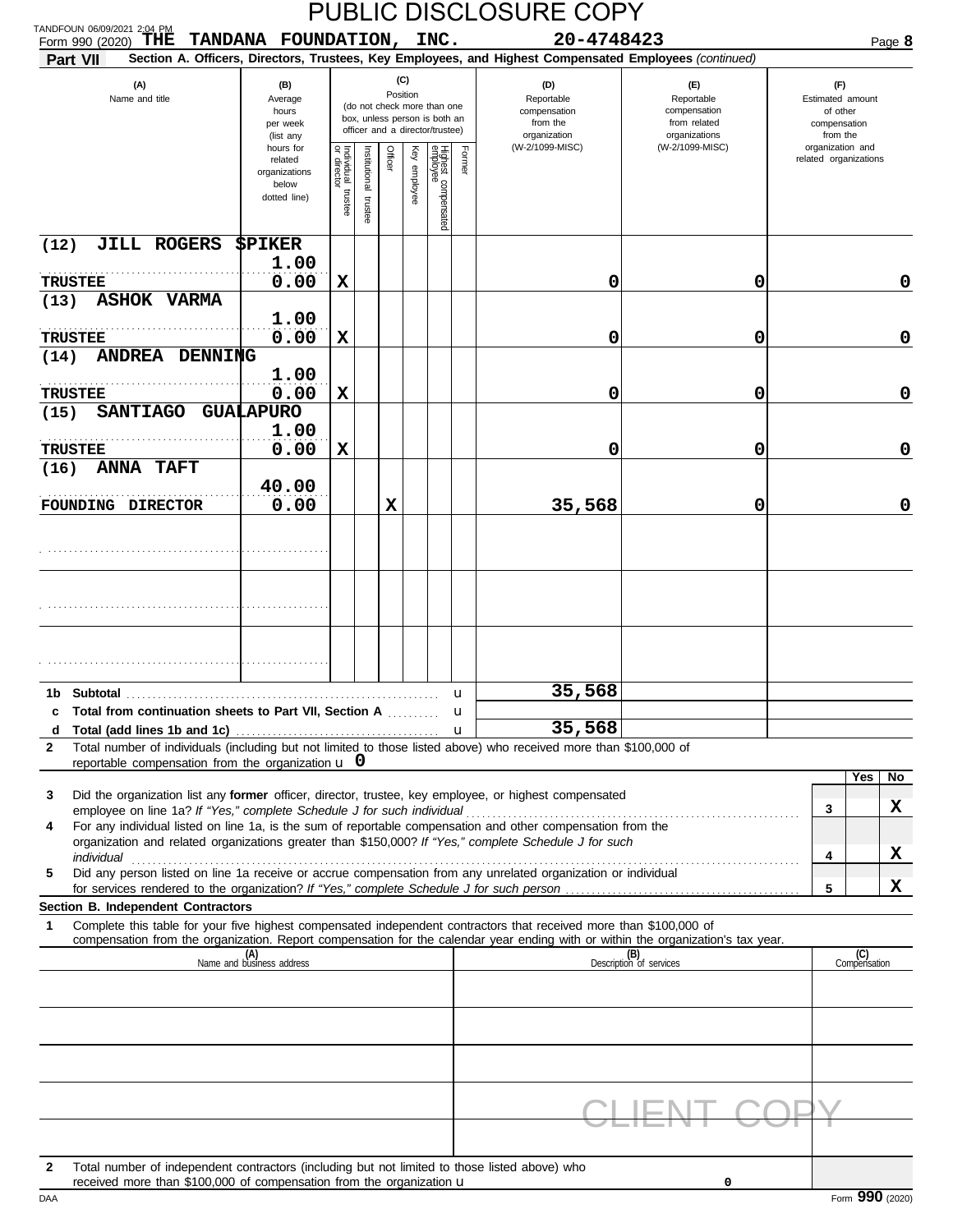**Form 990 (2020) THE TANDANA FOUNDATION, INC.** 20-4748423 Page 9

|                                                                  | Part VIII |                                                        |    | <b>Statement of Revenue</b> |                |                      | Check if Schedule O contains a response or note to any line in this Part VIII |                                              |                                      |                                                               |
|------------------------------------------------------------------|-----------|--------------------------------------------------------|----|-----------------------------|----------------|----------------------|-------------------------------------------------------------------------------|----------------------------------------------|--------------------------------------|---------------------------------------------------------------|
|                                                                  |           |                                                        |    |                             |                |                      | (A)<br>Total revenue                                                          | (B)<br>Related or exempt<br>function revenue | (C)<br>Unrelated<br>business revenue | (D)<br>Revenue excluded<br>from tax under<br>sections 512-514 |
|                                                                  |           | 1a Federated campaigns                                 |    |                             | 1a             |                      |                                                                               |                                              |                                      |                                                               |
| <b>Contributions, Gifts, Grants</b><br>and Other Similar Amounts |           | <b>b</b> Membership dues                               |    |                             | 1b             |                      |                                                                               |                                              |                                      |                                                               |
|                                                                  |           | c Fundraising events                                   |    |                             | 1 <sub>c</sub> |                      |                                                                               |                                              |                                      |                                                               |
|                                                                  |           | d Related organizations                                |    |                             | 1 <sub>d</sub> |                      |                                                                               |                                              |                                      |                                                               |
|                                                                  |           | e Government grants (contributions)                    |    |                             | 1e             | 10,233               |                                                                               |                                              |                                      |                                                               |
|                                                                  |           | <b>f</b> All other contributions, gifts, grants,       |    |                             |                |                      |                                                                               |                                              |                                      |                                                               |
|                                                                  |           | and similar amounts not included above                 |    |                             | 1f             | 612,336              |                                                                               |                                              |                                      |                                                               |
|                                                                  |           | <b>g</b> Noncash contributions included in lines 1a-1f |    |                             | 1g $\sqrt{3}$  |                      |                                                                               |                                              |                                      |                                                               |
|                                                                  |           |                                                        |    |                             |                | $\mathbf{u}$         | 622,569                                                                       |                                              |                                      |                                                               |
|                                                                  |           |                                                        |    |                             |                | <b>Business Code</b> |                                                                               |                                              |                                      |                                                               |
|                                                                  | 2a        | PROGRAM FEES                                           |    |                             |                |                      | 76,426                                                                        | 76,426                                       |                                      |                                                               |
| Program Service<br>Revenue                                       | b         |                                                        |    |                             |                |                      |                                                                               |                                              |                                      |                                                               |
|                                                                  | c         |                                                        |    |                             |                |                      |                                                                               |                                              |                                      |                                                               |
|                                                                  |           |                                                        |    |                             |                |                      |                                                                               |                                              |                                      |                                                               |
|                                                                  |           |                                                        |    |                             |                |                      |                                                                               |                                              |                                      |                                                               |
|                                                                  |           | f All other program service revenue                    |    |                             |                | $\mathbf{u}$         | 76,426                                                                        |                                              |                                      |                                                               |
|                                                                  | 3         | Investment income (including dividends, interest, and  |    |                             |                |                      |                                                                               |                                              |                                      |                                                               |
|                                                                  |           |                                                        |    |                             |                | u                    | 566                                                                           |                                              |                                      | 566                                                           |
|                                                                  | 4         | Income from investment of tax-exempt bond proceeds     |    |                             |                | u                    |                                                                               |                                              |                                      |                                                               |
|                                                                  | 5         |                                                        |    |                             |                | $\mathbf u$          |                                                                               |                                              |                                      |                                                               |
|                                                                  |           |                                                        |    | (i) Real                    |                | (ii) Personal        |                                                                               |                                              |                                      |                                                               |
|                                                                  |           | 6a Gross rents                                         | 6а |                             |                |                      |                                                                               |                                              |                                      |                                                               |
|                                                                  |           | <b>b</b> Less: rental expenses                         | 6b |                             |                |                      |                                                                               |                                              |                                      |                                                               |
|                                                                  |           | <b>c</b> Rental inc. or (loss)                         | 6c |                             |                |                      |                                                                               |                                              |                                      |                                                               |
|                                                                  |           |                                                        |    |                             |                | u                    |                                                                               |                                              |                                      |                                                               |
|                                                                  |           | <b>7a</b> Gross amount from<br>sales of assets         |    | (i) Securities              |                | (ii) Other           |                                                                               |                                              |                                      |                                                               |
|                                                                  |           | other than inventory                                   | 7a |                             |                |                      |                                                                               |                                              |                                      |                                                               |
|                                                                  |           | <b>b</b> Less: cost or other                           |    |                             |                |                      |                                                                               |                                              |                                      |                                                               |
| Revenue                                                          |           | basis and sales exps.                                  | 7b |                             |                |                      |                                                                               |                                              |                                      |                                                               |
|                                                                  |           | c Gain or (loss)                                       | 7c |                             |                |                      |                                                                               |                                              |                                      |                                                               |
| <b>Other</b>                                                     |           |                                                        |    |                             |                | u                    |                                                                               |                                              |                                      |                                                               |
|                                                                  |           | 8a Gross income from fundraising events                |    |                             |                |                      |                                                                               |                                              |                                      |                                                               |
|                                                                  |           |                                                        |    |                             |                |                      |                                                                               |                                              |                                      |                                                               |
|                                                                  |           | of contributions reported on line 1c).                 |    |                             | 8а             |                      |                                                                               |                                              |                                      |                                                               |
|                                                                  |           | See Part IV, line 18<br><b>b</b> Less: direct expenses |    |                             | 8b             |                      |                                                                               |                                              |                                      |                                                               |
|                                                                  |           | c Net income or (loss) from fundraising events         |    |                             |                | u                    |                                                                               |                                              |                                      |                                                               |
|                                                                  |           | 9a Gross income from gaming activities.                |    |                             |                |                      |                                                                               |                                              |                                      |                                                               |
|                                                                  |           | See Part IV, line 19                                   |    |                             | 9a             |                      |                                                                               |                                              |                                      |                                                               |
|                                                                  |           | <b>b</b> Less: direct expenses                         |    |                             | 9 <sub>b</sub> |                      |                                                                               |                                              |                                      |                                                               |
|                                                                  |           | c Net income or (loss) from gaming activities          |    |                             |                | u                    |                                                                               |                                              |                                      |                                                               |
|                                                                  |           | 10a Gross sales of inventory, less                     |    |                             |                |                      |                                                                               |                                              |                                      |                                                               |
|                                                                  |           | returns and allowances                                 |    |                             | 10a            |                      |                                                                               |                                              |                                      |                                                               |
|                                                                  |           | <b>b</b> Less: cost of goods sold                      |    |                             | 10b            |                      |                                                                               |                                              |                                      |                                                               |
|                                                                  |           | c Net income or (loss) from sales of inventory         |    |                             |                | u                    |                                                                               |                                              |                                      |                                                               |
|                                                                  |           |                                                        |    |                             |                | <b>Business Code</b> |                                                                               |                                              |                                      |                                                               |
|                                                                  | 11a       | <b>DIVERSION RECOVERY</b>                              |    |                             |                |                      | 2,000                                                                         | 2,000                                        |                                      |                                                               |
| Miscellaneous<br>Revenue                                         | b         | OTHER SALES                                            |    |                             |                |                      | 1,797                                                                         | 1,797                                        |                                      |                                                               |
|                                                                  | c         | INSTALLMENT INCOME                                     |    |                             |                |                      | 1,177                                                                         | 1,177                                        |                                      |                                                               |
|                                                                  |           |                                                        |    |                             |                |                      | 359                                                                           | 359                                          |                                      |                                                               |
|                                                                  |           |                                                        |    |                             |                | u                    | 5,333                                                                         |                                              |                                      |                                                               |
|                                                                  |           |                                                        |    |                             |                | $\mathbf{u}$         | 704,894                                                                       | 81,759                                       | 0                                    | 566<br>Form 990 (2020)                                        |
|                                                                  |           |                                                        |    |                             |                |                      |                                                                               |                                              |                                      |                                                               |

DAA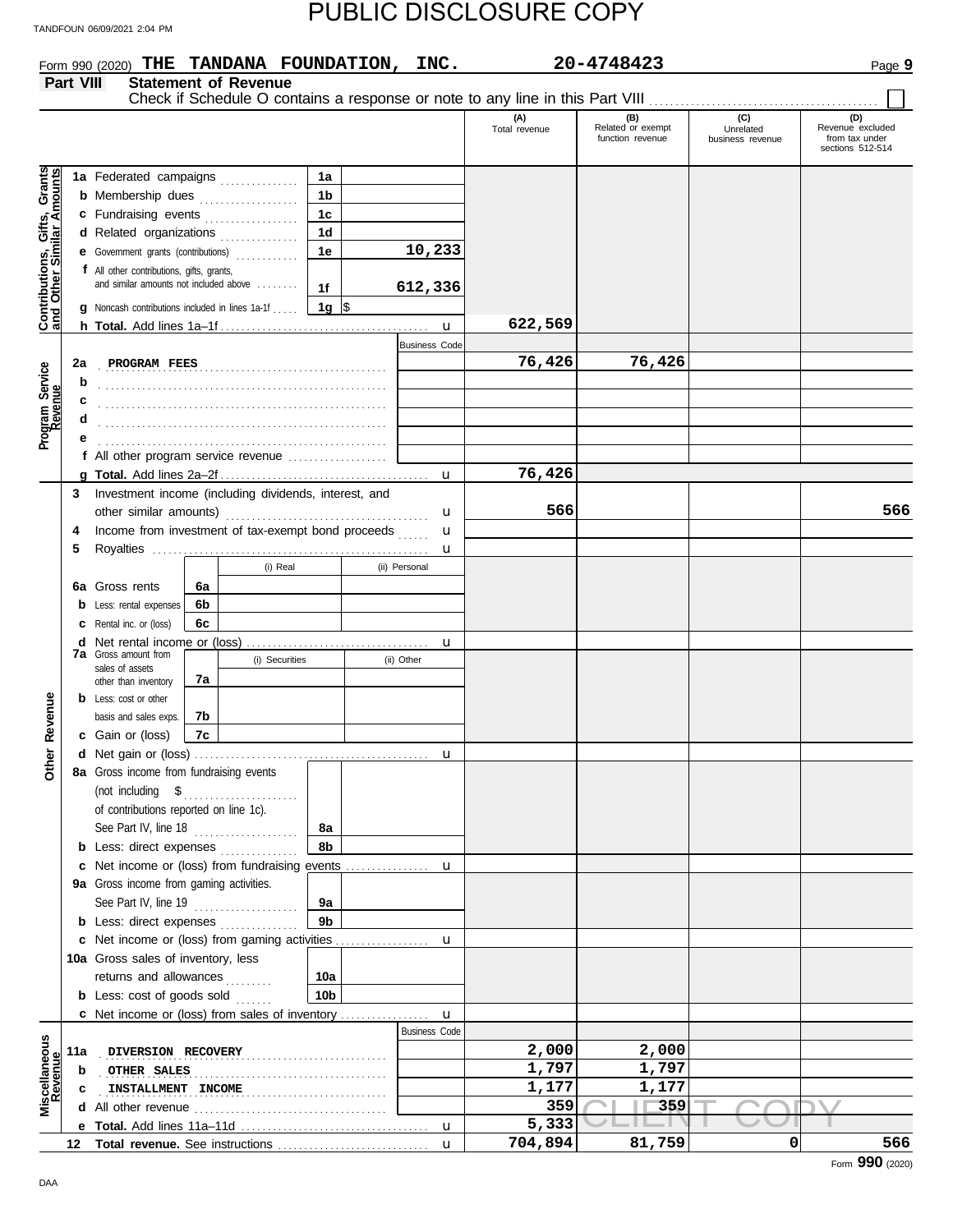#### CLIENT COPY **Part IX Statement of Functional Expenses Form 990 (2020) THE TANDANA FOUNDATION, INC.** 20-4748423 20 2010 2001 2001 2010 *Section 501(c)(3) and 501(c)(4) organizations must complete all columns. All other organizations must complete column (A). Do not include amounts reported on lines 6b, 7b, 8b, 9b, and 10b of Part VIII.* **1 2 3 4 5 6 7 8 9 10 11 a** Management ................................. **b** Legal **c** Accounting . . . . . . . . . . . . . . . . . . . . . . . . . . . . . . . . . . . **d** Lobbying . . . . . . . . . . . . . . . . . . . . . . . . . . . . . . . . . . . . . **e** Professional fundraising services. See Part IV, line 17 **f g** Other. (If line 11g amount exceeds 10% of line 25, column **12** Advertising and promotion . . . . . . . . . . . . . . . . . **13 14 15 16 17 18 19 20 21 22 23 24 a b c d e** All other expenses . . . . . . . . . . . . . . . . . . . . . . . . . . . **25 26** Grants and other assistance to domestic organizations and domestic governments. See Part IV, line 21 . . . . . . . . . . . Grants and other assistance to domestic individuals. See Part IV, line 22 Grants and other assistance to foreign organizations, foreign governments, and foreign individuals. See Part IV, lines 15 and 16 Benefits paid to or for members . . . . . . . . . . . . Compensation of current officers, directors, trustees, and key employees ............... Compensation not included above to disqualified persons (as defined under section 4958(f)(1)) and persons described in section 4958(c)(3)(B) . . . . . . . . Other salaries and wages ................... Pension plan accruals and contributions (include section 401(k) and 403(b) employer contributions) Other employee benefits .................... Payroll taxes . . . . . . . . . . . . . . . . . . . . . . . . . . . . . . . . . Fees for services (nonemployees): . . . . . . . . . . . . . . . . . . . . . . . . . . . . . . . . . . . . . . . . . Investment management fees ................ Office expenses ................................ Information technology ...................... Royalties . . . . . . . . . . . . . . . . . . . . . . . . . . . . . . . . . . . . . Occupancy . . . . . . . . . . . . . . . . . . . . . . . . . . . . . . . . . . Travel . . . . . . . . . . . . . . . . . . . . . . . . . . . . . . . . . . . . . . . . Payments of travel or entertainment expenses for any federal, state, or local public officials Conferences, conventions, and meetings Interest . . . . . . . . . . . . . . . . . . . . . . . . . . . . . . . . . . . . . . Payments to affiliates . . . . . . . . . . . . . . . . . . . . . . . . Depreciation, depletion, and amortization Insurance . . . . . . . . . . . . . . . . . . . . . . . . . . . . . . . . . . . . Other expenses. Itemize expenses not covered above (List miscellaneous expenses on line 24e. If line 24e amount exceeds 10% of line 25, column (A) amount, list line 24e expenses on Schedule O.) Total functional expenses. Add lines 1 through 24e fundraising solicitation. Check here  $\mathbf{u}$  | if organization reported in column (B) joint costs from a combined educational campaign and following SOP 98-2 (ASC 958-720). **(A) (B) (C) (D)** Management and expenses general expenses Fundraising expenses . . . . . . . . . . . . . . . . . . . . . . . . . . . . . . . . . . . . . . . . . . . . . . . **PROJECT SUPPLIES 28,599 28,599** . . . . . . . . . . . . . . . . . . . . . . . . . . . . . . . . . . . . . . . . . . . . . . . **MEDICAL SUPPLIES 9,662 9,662** . . . . . . . . . . . . . . . . . . . . . . . . . . . . . . . . . . . . . . . . . . . . . . . **LODGING 8,173 8,173** Check if Schedule O contains a response or note to any line in this Part IX **Joint costs.** Complete this line only if the (A) amount, list line 11g expenses on Schedule O.) . . . . . . . . **X 111,626 111,626 35,568 20,155 7,114 8,299 70,256 51,206 13,950 5,100 2,936 2,936 8,103 3,319 2,208 2,576 94,735 85,803 8,833 99 10,251 4,887 65 5,299 1,698 1,698 14,589 14,589 4,075 4,075 12,555 9,093 3,462 FOOD 19,057 19,057 17,347 14,392 2,935 20 449,230 389,270 38,567 21,393**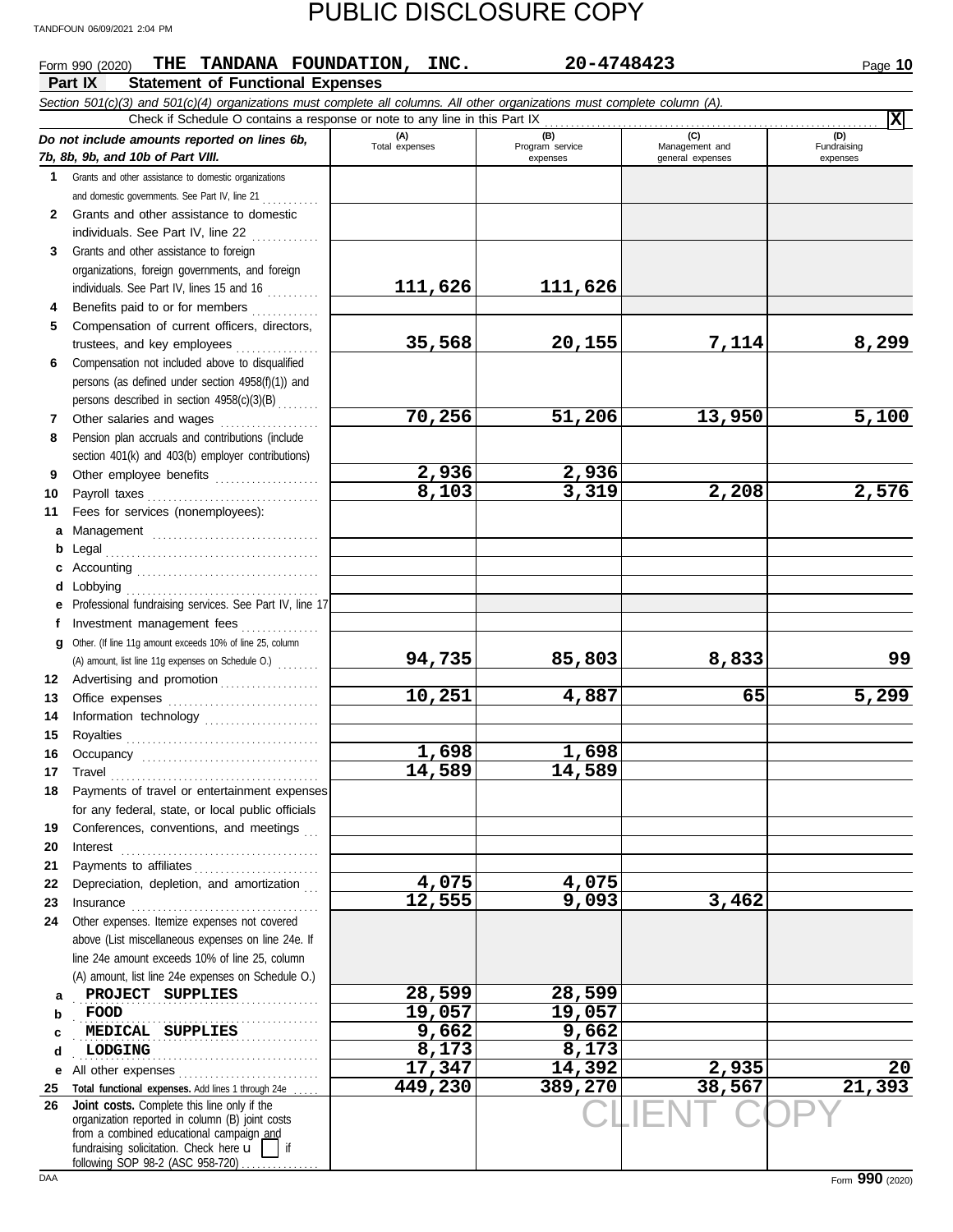|                  |        | THE TANDANA FOUNDATION, INC.<br>Form 990 (2020)                                |                 |        | 20-4748423               |                 | Page 11            |
|------------------|--------|--------------------------------------------------------------------------------|-----------------|--------|--------------------------|-----------------|--------------------|
|                  | Part X | <b>Balance Sheet</b>                                                           |                 |        |                          |                 |                    |
|                  |        | Check if Schedule O contains a response or note to any line in this Part X.    |                 |        |                          |                 |                    |
|                  |        |                                                                                |                 |        | (A)<br>Beginning of year |                 | (B)<br>End of year |
|                  | 1      | Cash-non-interest-bearing                                                      |                 |        | 191,485                  | $\mathbf{1}$    | 508,097            |
|                  | 2      |                                                                                |                 |        | 61,444                   | $\overline{2}$  | 2,380              |
|                  | 3      |                                                                                |                 |        |                          | 3               |                    |
|                  | 4      |                                                                                |                 |        |                          | 4               |                    |
|                  | 5      | Loans and other receivables from any current or former officer, director,      |                 |        |                          |                 |                    |
|                  |        | trustee, key employee, creator or founder, substantial contributor, or 35%     |                 |        |                          |                 |                    |
|                  |        | controlled entity or family member of any of these persons                     |                 |        |                          | 5               |                    |
|                  | 6      | Loans and other receivables from other disqualified persons (as defined        |                 |        |                          |                 |                    |
|                  |        | under section $4958(f)(1)$ ), and persons described in section $4958(c)(3)(B)$ |                 |        |                          | 6               |                    |
| Assets           | 7      |                                                                                |                 |        |                          | $\overline{7}$  |                    |
|                  | 8      | Inventories for sale or use                                                    |                 |        |                          | 8               |                    |
|                  | 9      | Prepaid expenses and deferred charges                                          |                 |        |                          | 9               |                    |
|                  |        | 10a Land, buildings, and equipment: cost or other                              |                 |        |                          |                 |                    |
|                  |        |                                                                                |                 | 28,059 |                          |                 |                    |
|                  | b      | Less: accumulated depreciation                                                 | 10 <sub>b</sub> | 14,442 | 14,667                   | 10 <sub>c</sub> | 13,617             |
|                  | 11     |                                                                                |                 |        |                          | 11              |                    |
|                  | 12     |                                                                                |                 |        |                          | 12              |                    |
|                  | 13     |                                                                                |                 |        |                          | 13              |                    |
|                  | 14     | Intangible assets                                                              |                 | 14     |                          |                 |                    |
|                  | 15     |                                                                                |                 |        |                          | 15              |                    |
|                  | 16     |                                                                                |                 |        | 267,596                  | 16              | 524,094            |
|                  | 17     |                                                                                |                 |        | 1,677                    | 17              | 2,511              |
|                  | 18     | Grants payable                                                                 |                 | 18     |                          |                 |                    |
|                  | 19     |                                                                                |                 | 19     |                          |                 |                    |
|                  | 20     |                                                                                |                 |        |                          | 20              |                    |
|                  | 21     | Escrow or custodial account liability. Complete Part IV of Schedule D          |                 |        |                          | 21              |                    |
|                  | 22     | Loans and other payables to any current or former officer, director,           |                 |        |                          |                 |                    |
| Liabilities      |        | trustee, key employee, creator or founder, substantial contributor, or 35%     |                 |        |                          |                 |                    |
|                  |        | controlled entity or family member of any of these persons                     |                 |        |                          | 22              |                    |
|                  | 23     | Secured mortgages and notes payable to unrelated third parties                 |                 |        |                          | 23              |                    |
|                  | 24     | Unsecured notes and loans payable to unrelated third parties                   |                 |        |                          | 24              |                    |
|                  | 25     | Other liabilities (including federal income tax, payables to related third     |                 |        |                          |                 |                    |
|                  |        | parties, and other liabilities not included on lines 17-24). Complete Part X   |                 |        |                          |                 |                    |
|                  |        |                                                                                |                 |        |                          | 25              |                    |
|                  | 26     |                                                                                |                 |        | 1,677                    | 26              | <u>2,511</u>       |
|                  |        | Organizations that follow FASB ASC 958, check here $\mathbf{u} \mathbf{X}$     |                 |        |                          |                 |                    |
|                  |        | and complete lines 27, 28, 32, and 33.                                         |                 |        |                          |                 |                    |
|                  | 27     | Net assets without donor restrictions                                          |                 |        | 265,919                  | 27              | 350,841            |
| or Fund Balances | 28     | Net assets with donor restrictions                                             |                 |        |                          | 28              | 170,742            |
|                  |        | Organizations that do not follow FASB ASC 958, check here u                    |                 |        |                          |                 |                    |
|                  |        | and complete lines 29 through 33.                                              |                 |        |                          |                 |                    |
|                  | 29     | Capital stock or trust principal, or current funds                             |                 | 29     |                          |                 |                    |
|                  | 30     |                                                                                |                 |        |                          | 30              |                    |
| Assets           | 31     | Retained earnings, endowment, accumulated income, or other funds               |                 |        |                          | 31              |                    |
| <b>Net</b>       | 32     |                                                                                |                 |        | 265,919                  | 32              | 521,583            |
|                  | 33     |                                                                                |                 |        | 267,596                  | 33              | 524,094            |
|                  |        |                                                                                |                 |        |                          |                 | Form 990 (2020)    |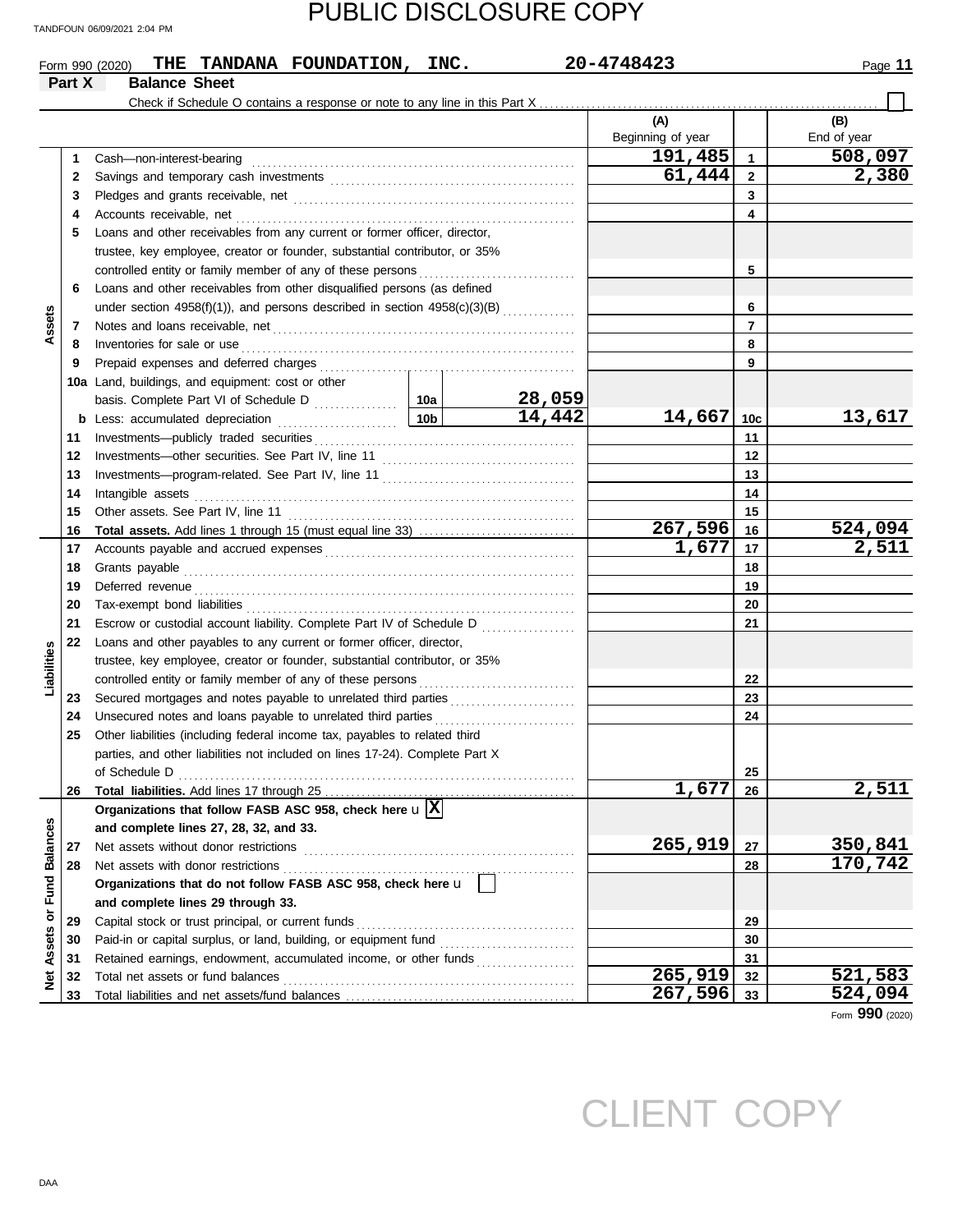|    | 20-4748423<br>Form 990 (2020) THE TANDANA FOUNDATION, INC.                                                                                                                                                                     |                         |    |         | Page 12         |  |
|----|--------------------------------------------------------------------------------------------------------------------------------------------------------------------------------------------------------------------------------|-------------------------|----|---------|-----------------|--|
|    | Part XI<br><b>Reconciliation of Net Assets</b>                                                                                                                                                                                 |                         |    |         |                 |  |
|    |                                                                                                                                                                                                                                |                         |    |         |                 |  |
| 1. |                                                                                                                                                                                                                                | $\mathbf{1}$            |    |         | 704,894         |  |
| 2  |                                                                                                                                                                                                                                | $\overline{2}$          |    | 449,230 |                 |  |
| 3  |                                                                                                                                                                                                                                | 3                       |    |         | 255,664         |  |
| 4  |                                                                                                                                                                                                                                | $\overline{\mathbf{4}}$ |    |         | 265,919         |  |
| 5  |                                                                                                                                                                                                                                | 5                       |    |         |                 |  |
| 6  |                                                                                                                                                                                                                                | 6                       |    |         |                 |  |
| 7  |                                                                                                                                                                                                                                | $\overline{7}$          |    |         |                 |  |
| 8  | Prior period adjustments [11] production and an intervention of the state of the state of the state of the state of the state of the state of the state of the state of the state of the state of the state of the state of th | 8                       |    |         |                 |  |
| 9  |                                                                                                                                                                                                                                | 9                       |    |         |                 |  |
| 10 | Net assets or fund balances at end of year. Combine lines 3 through 9 (must equal Part X, line                                                                                                                                 |                         |    |         |                 |  |
|    | 32, column (B))                                                                                                                                                                                                                | 10                      |    | 521,583 |                 |  |
|    | <b>Financial Statements and Reporting</b><br>Part XII                                                                                                                                                                          |                         |    |         |                 |  |
|    |                                                                                                                                                                                                                                |                         |    |         |                 |  |
|    |                                                                                                                                                                                                                                |                         |    | Yes     | No              |  |
| 1. | $ \mathbf{X} $ Cash<br>Accounting method used to prepare the Form 990:<br>Accrual<br>Other                                                                                                                                     |                         |    |         |                 |  |
|    | If the organization changed its method of accounting from a prior year or checked "Other," explain in                                                                                                                          |                         |    |         |                 |  |
|    | Schedule O.                                                                                                                                                                                                                    |                         |    |         |                 |  |
|    | 2a Were the organization's financial statements compiled or reviewed by an independent accountant?                                                                                                                             |                         | 2a |         | x               |  |
|    | If "Yes," check a box below to indicate whether the financial statements for the year were compiled or                                                                                                                         |                         |    |         |                 |  |
|    | reviewed on a separate basis, consolidated basis, or both:                                                                                                                                                                     |                         |    |         |                 |  |
|    | Consolidated basis<br>Separate basis<br>Both consolidated and separate basis                                                                                                                                                   |                         |    |         |                 |  |
|    | <b>b</b> Were the organization's financial statements audited by an independent accountant?                                                                                                                                    |                         | 2b |         | х               |  |
|    | If "Yes," check a box below to indicate whether the financial statements for the year were audited on a                                                                                                                        |                         |    |         |                 |  |
|    | separate basis, consolidated basis, or both:                                                                                                                                                                                   |                         |    |         |                 |  |
|    | Both consolidated and separate basis<br>Consolidated basis<br>Separate basis                                                                                                                                                   |                         |    |         |                 |  |
|    | c If "Yes" to line 2a or 2b, does the organization have a committee that assumes responsibility for oversight of                                                                                                               |                         |    |         |                 |  |
|    | the audit, review, or compilation of its financial statements and selection of an independent accountant?                                                                                                                      |                         | 2c |         |                 |  |
|    | If the organization changed either its oversight process or selection process during the tax year, explain on                                                                                                                  |                         |    |         |                 |  |
|    | Schedule O.                                                                                                                                                                                                                    |                         |    |         |                 |  |
|    | 3a As a result of a federal award, was the organization required to undergo an audit or audits as set forth in the                                                                                                             |                         |    |         |                 |  |
|    | Single Audit Act and OMB Circular A-133?                                                                                                                                                                                       |                         | За |         |                 |  |
|    | <b>b</b> If "Yes," did the organization undergo the required audit or audits? If the organization did not undergo the                                                                                                          |                         |    |         |                 |  |
|    | required audit or audits, explain why on Schedule O and describe any steps taken to undergo such audits                                                                                                                        |                         | 3b |         |                 |  |
|    |                                                                                                                                                                                                                                |                         |    |         | Form 990 (2020) |  |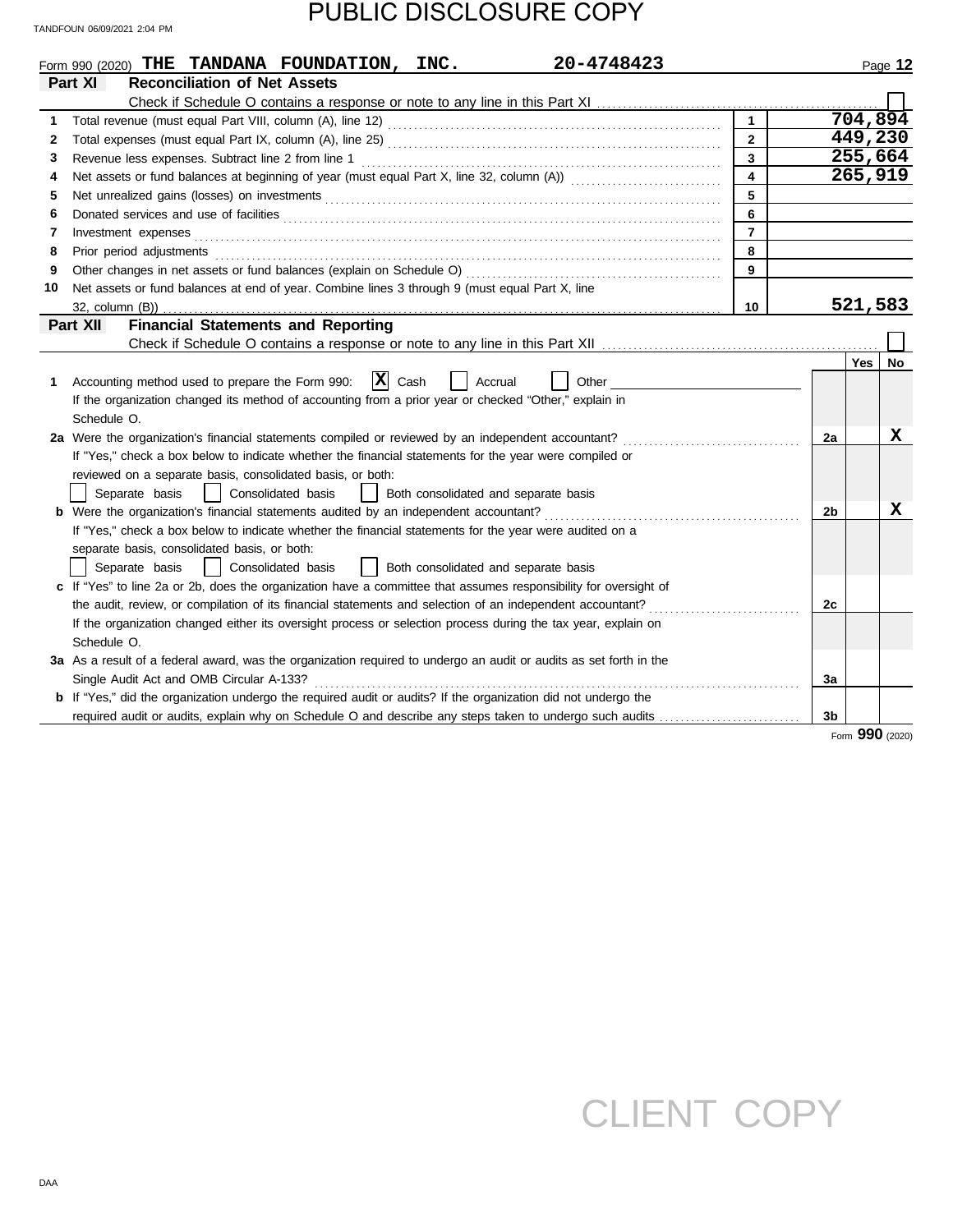| <b>SCHEDULE A</b>          |                                                            | <b>Public Charity Status and Public Support</b>                                                                                                                |                | OMB No. 1545-0047        |                                                                                                                                                                                                                                                                |                    |
|----------------------------|------------------------------------------------------------|----------------------------------------------------------------------------------------------------------------------------------------------------------------|----------------|--------------------------|----------------------------------------------------------------------------------------------------------------------------------------------------------------------------------------------------------------------------------------------------------------|--------------------|
| (Form 990 or 990-EZ)       |                                                            | Complete if the organization is a section 501(c)(3) organization or a section 4947(a)(1) nonexempt charitable trust.                                           |                | <b>2020</b>              |                                                                                                                                                                                                                                                                |                    |
| Department of the Treasury |                                                            | La Attach to Form 990 or Form 990-EZ.                                                                                                                          | Open to Public |                          |                                                                                                                                                                                                                                                                |                    |
| Internal Revenue Service   |                                                            | <b>u</b> Go to www.irs.gov/Form990 for instructions and the latest information.                                                                                |                | <b>Inspection</b>        |                                                                                                                                                                                                                                                                |                    |
| Name of the organization   |                                                            |                                                                                                                                                                |                |                          | Employer identification number                                                                                                                                                                                                                                 |                    |
|                            | THE                                                        | TANDANA FOUNDATION, INC.                                                                                                                                       |                |                          | 20-4748423                                                                                                                                                                                                                                                     |                    |
| Part I                     |                                                            |                                                                                                                                                                |                |                          | Reason for Public Charity Status. (All organizations must complete this part.) See instructions.                                                                                                                                                               |                    |
|                            |                                                            | The organization is not a private foundation because it is: (For lines 1 through 12, check only one box.)                                                      |                |                          |                                                                                                                                                                                                                                                                |                    |
| 1                          |                                                            | A church, convention of churches, or association of churches described in section 170(b)(1)(A)(i).                                                             |                |                          |                                                                                                                                                                                                                                                                |                    |
| 2                          |                                                            | A school described in section 170(b)(1)(A)(ii). (Attach Schedule E (Form 990 or 990-EZ).)                                                                      |                |                          |                                                                                                                                                                                                                                                                |                    |
| 3                          |                                                            | A hospital or a cooperative hospital service organization described in section 170(b)(1)(A)(iii).                                                              |                |                          |                                                                                                                                                                                                                                                                |                    |
| 4                          |                                                            |                                                                                                                                                                |                |                          | A medical research organization operated in conjunction with a hospital described in section 170(b)(1)(A)(iii). Enter the hospital's name,                                                                                                                     |                    |
| 5                          |                                                            | city, and state:<br>$\frac{1}{2}$<br>An organization operated for the benefit of a college or university owned or operated by a governmental unit described in |                |                          |                                                                                                                                                                                                                                                                |                    |
|                            | section 170(b)(1)(A)(iv). (Complete Part II.)              |                                                                                                                                                                |                |                          |                                                                                                                                                                                                                                                                |                    |
| 6                          |                                                            | A federal, state, or local government or governmental unit described in section 170(b)(1)(A)(v).                                                               |                |                          |                                                                                                                                                                                                                                                                |                    |
| 7                          |                                                            |                                                                                                                                                                |                |                          | An organization that normally receives a substantial part of its support from a governmental unit or from the general public                                                                                                                                   |                    |
|                            | described in section 170(b)(1)(A)(vi). (Complete Part II.) |                                                                                                                                                                |                |                          |                                                                                                                                                                                                                                                                |                    |
| 8                          |                                                            | A community trust described in section 170(b)(1)(A)(vi). (Complete Part II.)                                                                                   |                |                          |                                                                                                                                                                                                                                                                |                    |
| 9                          |                                                            |                                                                                                                                                                |                |                          | An agricultural research organization described in section 170(b)(1)(A)(ix) operated in conjunction with a land-grant college                                                                                                                                  |                    |
|                            |                                                            | or university or a non-land-grant college of agriculture (see instructions). Enter the name, city, and state of the college or                                 |                |                          |                                                                                                                                                                                                                                                                |                    |
| university:<br> X<br>10    |                                                            |                                                                                                                                                                |                |                          | An organization that normally receives: (1) more than 33 1/3% of its support from contributions, membership fees, and gross                                                                                                                                    |                    |
|                            |                                                            | receipts from activities related to its exempt functions, subject to certain exceptions; and (2) no more than 331/3% of its                                    |                |                          |                                                                                                                                                                                                                                                                |                    |
|                            |                                                            | support from gross investment income and unrelated business taxable income (less section 511 tax) from businesses                                              |                |                          |                                                                                                                                                                                                                                                                |                    |
|                            |                                                            | acquired by the organization after June 30, 1975. See section 509(a)(2). (Complete Part III.)                                                                  |                |                          |                                                                                                                                                                                                                                                                |                    |
|                            |                                                            | An organization organized and operated exclusively to test for public safety. See section 509(a)(4).                                                           |                |                          |                                                                                                                                                                                                                                                                |                    |
|                            |                                                            |                                                                                                                                                                |                |                          | An organization organized and operated exclusively for the benefit of, to perform the functions of, or to carry out the purposes                                                                                                                               |                    |
|                            |                                                            |                                                                                                                                                                |                |                          | of one or more publicly supported organizations described in section 509(a)(1) or section 509(a)(2). See section 509(a)(3).<br>Check the box in lines 12a through 12d that describes the type of supporting organization and complete lines 12e, 12f, and 12g. |                    |
| a                          |                                                            |                                                                                                                                                                |                |                          | Type I. A supporting organization operated, supervised, or controlled by its supported organization(s), typically by giving                                                                                                                                    |                    |
|                            |                                                            | the supported organization(s) the power to regularly appoint or elect a majority of the directors or trustees of the                                           |                |                          |                                                                                                                                                                                                                                                                |                    |
|                            |                                                            | supporting organization. You must complete Part IV, Sections A and B.                                                                                          |                |                          |                                                                                                                                                                                                                                                                |                    |
| b                          |                                                            |                                                                                                                                                                |                |                          | Type II. A supporting organization supervised or controlled in connection with its supported organization(s), by having                                                                                                                                        |                    |
|                            |                                                            |                                                                                                                                                                |                |                          | control or management of the supporting organization vested in the same persons that control or manage the supported                                                                                                                                           |                    |
|                            |                                                            | organization(s). You must complete Part IV, Sections A and C.                                                                                                  |                |                          |                                                                                                                                                                                                                                                                |                    |
|                            |                                                            | its supported organization(s) (see instructions). You must complete Part IV, Sections A, D, and E.                                                             |                |                          | Type III functionally integrated. A supporting organization operated in connection with, and functionally integrated with,                                                                                                                                     |                    |
| d                          |                                                            |                                                                                                                                                                |                |                          | Type III non-functionally integrated. A supporting organization operated in connection with its supported organization(s)                                                                                                                                      |                    |
|                            |                                                            |                                                                                                                                                                |                |                          | that is not functionally integrated. The organization generally must satisfy a distribution requirement and an attentiveness                                                                                                                                   |                    |
|                            |                                                            | requirement (see instructions). You must complete Part IV, Sections A and D, and Part V.                                                                       |                |                          |                                                                                                                                                                                                                                                                |                    |
| е                          |                                                            | Check this box if the organization received a written determination from the IRS that it is a Type I, Type II, Type III                                        |                |                          |                                                                                                                                                                                                                                                                |                    |
| f                          | Enter the number of supported organizations                | functionally integrated, or Type III non-functionally integrated supporting organization.                                                                      |                |                          |                                                                                                                                                                                                                                                                |                    |
| g                          |                                                            | Provide the following information about the supported organization(s).                                                                                         |                |                          |                                                                                                                                                                                                                                                                |                    |
| (i) Name of supported      | (ii) EIN                                                   | (iii) Type of organization                                                                                                                                     |                | (iv) Is the organization | (v) Amount of monetary                                                                                                                                                                                                                                         | (vi) Amount of     |
| organization               |                                                            | (described on lines 1-10                                                                                                                                       |                | listed in your governing | support (see                                                                                                                                                                                                                                                   | other support (see |
|                            |                                                            | above (see instructions))                                                                                                                                      |                | document?                | instructions)                                                                                                                                                                                                                                                  | instructions)      |
|                            |                                                            |                                                                                                                                                                | Yes            | No                       |                                                                                                                                                                                                                                                                |                    |
| (A)                        |                                                            |                                                                                                                                                                |                |                          |                                                                                                                                                                                                                                                                |                    |
|                            |                                                            |                                                                                                                                                                |                |                          |                                                                                                                                                                                                                                                                |                    |
| (B)                        |                                                            |                                                                                                                                                                |                |                          |                                                                                                                                                                                                                                                                |                    |
| (C)                        |                                                            |                                                                                                                                                                |                |                          |                                                                                                                                                                                                                                                                |                    |
|                            |                                                            |                                                                                                                                                                |                |                          |                                                                                                                                                                                                                                                                |                    |
| (D)                        |                                                            |                                                                                                                                                                |                |                          |                                                                                                                                                                                                                                                                |                    |
|                            |                                                            |                                                                                                                                                                |                |                          |                                                                                                                                                                                                                                                                |                    |
| (E)                        |                                                            |                                                                                                                                                                |                |                          |                                                                                                                                                                                                                                                                |                    |
|                            |                                                            |                                                                                                                                                                |                |                          |                                                                                                                                                                                                                                                                |                    |
|                            |                                                            |                                                                                                                                                                |                |                          |                                                                                                                                                                                                                                                                |                    |

**For Paperwork Reduction Act Notice, see the Instructions for Form 990 or 990-EZ. Total**

**Schedule A (Form 990 or 990-EZ) 2020**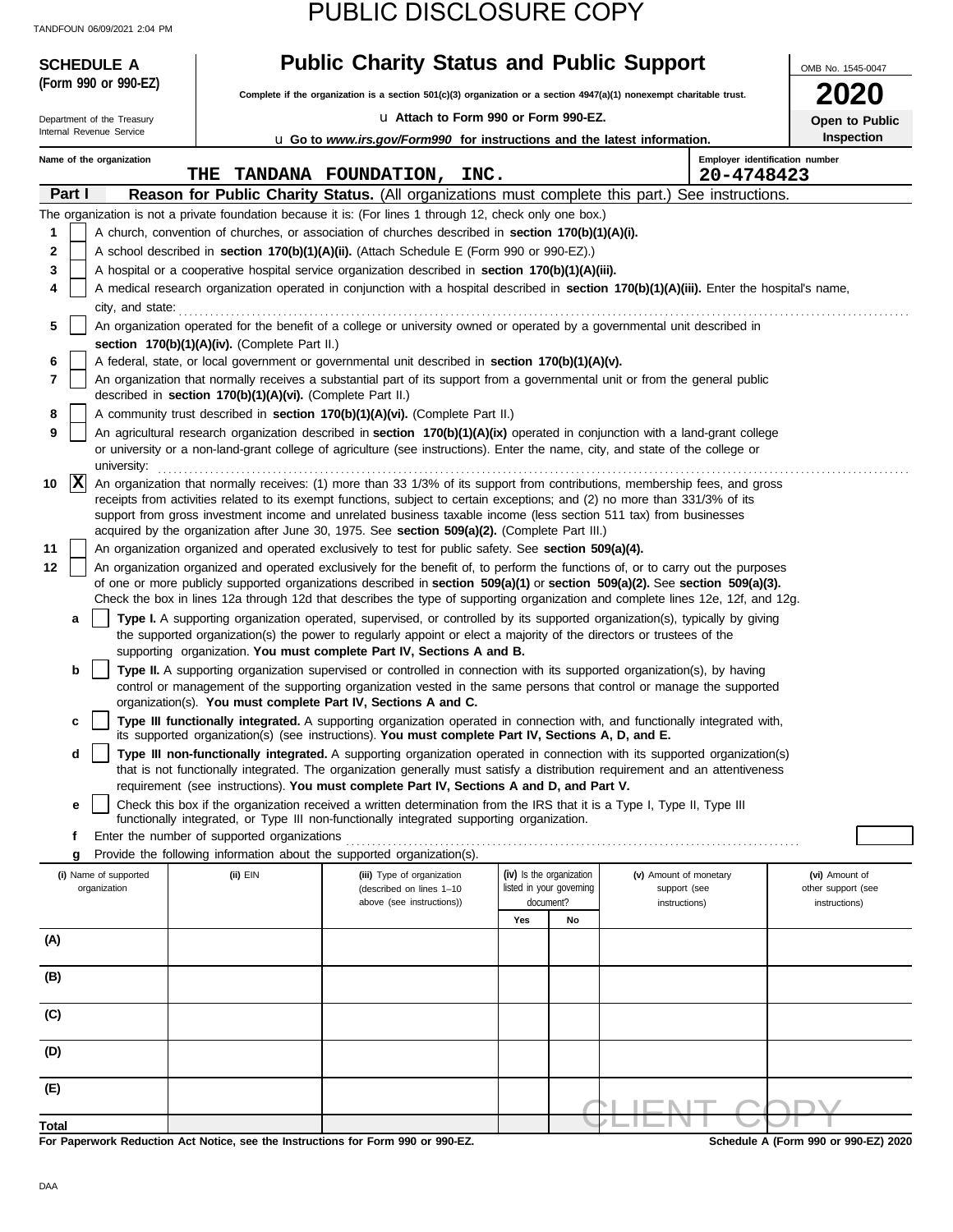|              | Schedule A (Form 990 or 990-EZ) 2020                                                                                                                                                                                           |          |            | THE TANDANA FOUNDATION, INC. |            | 20-4748423 |    | Page 2                               |
|--------------|--------------------------------------------------------------------------------------------------------------------------------------------------------------------------------------------------------------------------------|----------|------------|------------------------------|------------|------------|----|--------------------------------------|
|              | Support Schedule for Organizations Described in Sections 170(b)(1)(A)(iv) and 170(b)(1)(A)(vi)<br>Part II                                                                                                                      |          |            |                              |            |            |    |                                      |
|              | (Complete only if you checked the box on line 5, 7, or 8 of Part I or if the organization failed to qualify under                                                                                                              |          |            |                              |            |            |    |                                      |
|              | Part III. If the organization fails to qualify under the tests listed below, please complete Part III.)                                                                                                                        |          |            |                              |            |            |    |                                      |
|              | <b>Section A. Public Support</b>                                                                                                                                                                                               |          |            |                              |            |            |    |                                      |
|              | Calendar year (or fiscal year beginning in)<br>$\mathbf{u}$                                                                                                                                                                    | (a) 2016 | (b) $2017$ | $(c)$ 2018                   | $(d)$ 2019 | (e) 2020   |    | (f) Total                            |
| 1            | Gifts, grants, contributions, and                                                                                                                                                                                              |          |            |                              |            |            |    |                                      |
|              | membership fees received. (Do not                                                                                                                                                                                              |          |            |                              |            |            |    |                                      |
|              | include any "unusual grants.")                                                                                                                                                                                                 |          |            |                              |            |            |    |                                      |
| $\mathbf{2}$ | Tax revenues levied for the                                                                                                                                                                                                    |          |            |                              |            |            |    |                                      |
|              | organization's benefit and either paid                                                                                                                                                                                         |          |            |                              |            |            |    |                                      |
|              | to or expended on its behalf                                                                                                                                                                                                   |          |            |                              |            |            |    |                                      |
| 3            | The value of services or facilities                                                                                                                                                                                            |          |            |                              |            |            |    |                                      |
|              | furnished by a governmental unit to the                                                                                                                                                                                        |          |            |                              |            |            |    |                                      |
|              | organization without charge                                                                                                                                                                                                    |          |            |                              |            |            |    |                                      |
| 4            | Total. Add lines 1 through 3                                                                                                                                                                                                   |          |            |                              |            |            |    |                                      |
| 5            | The portion of total contributions by                                                                                                                                                                                          |          |            |                              |            |            |    |                                      |
|              | each person (other than a                                                                                                                                                                                                      |          |            |                              |            |            |    |                                      |
|              | governmental unit or publicly                                                                                                                                                                                                  |          |            |                              |            |            |    |                                      |
|              | supported organization) included on<br>line 1 that exceeds 2% of the amount                                                                                                                                                    |          |            |                              |            |            |    |                                      |
|              | shown on line 11, column (f) $\ldots$                                                                                                                                                                                          |          |            |                              |            |            |    |                                      |
| 6            | Public support. Subtract line 5 from line 4                                                                                                                                                                                    |          |            |                              |            |            |    |                                      |
|              | <b>Section B. Total Support</b>                                                                                                                                                                                                |          |            |                              |            |            |    |                                      |
|              | Calendar year (or fiscal year beginning in)<br>$\mathbf u$                                                                                                                                                                     | (a) 2016 | (b) $2017$ | $(c)$ 2018                   | $(d)$ 2019 | (e) 2020   |    | (f) Total                            |
| 7            | Amounts from line 4                                                                                                                                                                                                            |          |            |                              |            |            |    |                                      |
| 8            | Gross income from interest, dividends,                                                                                                                                                                                         |          |            |                              |            |            |    |                                      |
|              | payments received on securities loans,<br>rents, royalties, and income from                                                                                                                                                    |          |            |                              |            |            |    |                                      |
|              | similar sources                                                                                                                                                                                                                |          |            |                              |            |            |    |                                      |
| 9            | Net income from unrelated business                                                                                                                                                                                             |          |            |                              |            |            |    |                                      |
|              | activities, whether or not the business                                                                                                                                                                                        |          |            |                              |            |            |    |                                      |
|              | is regularly carried on                                                                                                                                                                                                        |          |            |                              |            |            |    |                                      |
| 10           | Other income. Do not include gain or                                                                                                                                                                                           |          |            |                              |            |            |    |                                      |
|              | loss from the sale of capital assets                                                                                                                                                                                           |          |            |                              |            |            |    |                                      |
|              | (Explain in Part VI.)                                                                                                                                                                                                          |          |            |                              |            |            |    |                                      |
| 11           | Total support. Add lines 7 through 10                                                                                                                                                                                          |          |            |                              |            |            |    |                                      |
| 12           |                                                                                                                                                                                                                                |          |            |                              |            |            | 12 |                                      |
| 13           | First 5 years. If the Form 990 is for the organization's first, second, third, fourth, or fifth tax year as a section 501(c)(3)                                                                                                |          |            |                              |            |            |    |                                      |
|              | organization, check this box and stop here contained and successive contained a state of the contained and stop here contained and stop here contained a state of the contained and stop here contained a state of the contain |          |            |                              |            |            |    | ▸                                    |
|              | Section C. Computation of Public Support Percentage                                                                                                                                                                            |          |            |                              |            |            |    |                                      |
| 14           |                                                                                                                                                                                                                                |          |            |                              |            |            | 14 | %                                    |
| 15           | Public support percentage from 2019 Schedule A, Part II, line 14                                                                                                                                                               |          |            |                              |            |            | 15 | %                                    |
| 16a          | 33 1/3% support test-2020. If the organization did not check the box on line 13, and line 14 is 33 1/3% or more, check this                                                                                                    |          |            |                              |            |            |    |                                      |
|              | box and stop here. The organization qualifies as a publicly supported organization                                                                                                                                             |          |            |                              |            |            |    |                                      |
| b            | 33 1/3% support test-2019. If the organization did not check a box on line 13 or 16a, and line 15 is 33 1/3% or more, check                                                                                                    |          |            |                              |            |            |    |                                      |
|              | this box and stop here. The organization qualifies as a publicly supported organization                                                                                                                                        |          |            |                              |            |            |    |                                      |
| 17a          | 10%-facts-and-circumstances test-2020. If the organization did not check a box on line 13, 16a, or 16b, and line 14 is                                                                                                         |          |            |                              |            |            |    |                                      |
|              | 10% or more, and if the organization meets the "facts-and-circumstances" test, check this box and stop here. Explain in                                                                                                        |          |            |                              |            |            |    |                                      |
|              | Part VI how the organization meets the "facts-and-circumstances" test. The organization qualifies as a publicly supported                                                                                                      |          |            |                              |            |            |    |                                      |
|              | organization                                                                                                                                                                                                                   |          |            |                              |            |            |    |                                      |
| b            | 10%-facts-and-circumstances test-2019. If the organization did not check a box on line 13, 16a, 16b, or 17a, and line                                                                                                          |          |            |                              |            |            |    |                                      |
|              | 15 is 10% or more, and if the organization meets the "facts-and-circumstances" test, check this box and stop here. Explain                                                                                                     |          |            |                              |            |            |    |                                      |
|              | in Part VI how the organization meets the "facts-and-circumstances" test. The organization qualifies as a publicly supported                                                                                                   |          |            |                              |            |            |    |                                      |
|              | organization                                                                                                                                                                                                                   |          |            |                              |            |            |    |                                      |
| 18           | Private foundation. If the organization did not check a box on line 13, 16a, 16b, 17a, or 17b, check this box and see                                                                                                          |          |            |                              |            |            |    |                                      |
|              |                                                                                                                                                                                                                                |          |            |                              |            |            |    |                                      |
|              |                                                                                                                                                                                                                                |          |            |                              |            |            |    | Schedule A (Form 990 or 990-EZ) 2020 |
|              |                                                                                                                                                                                                                                |          |            |                              |            |            |    |                                      |
|              |                                                                                                                                                                                                                                |          |            |                              |            |            |    |                                      |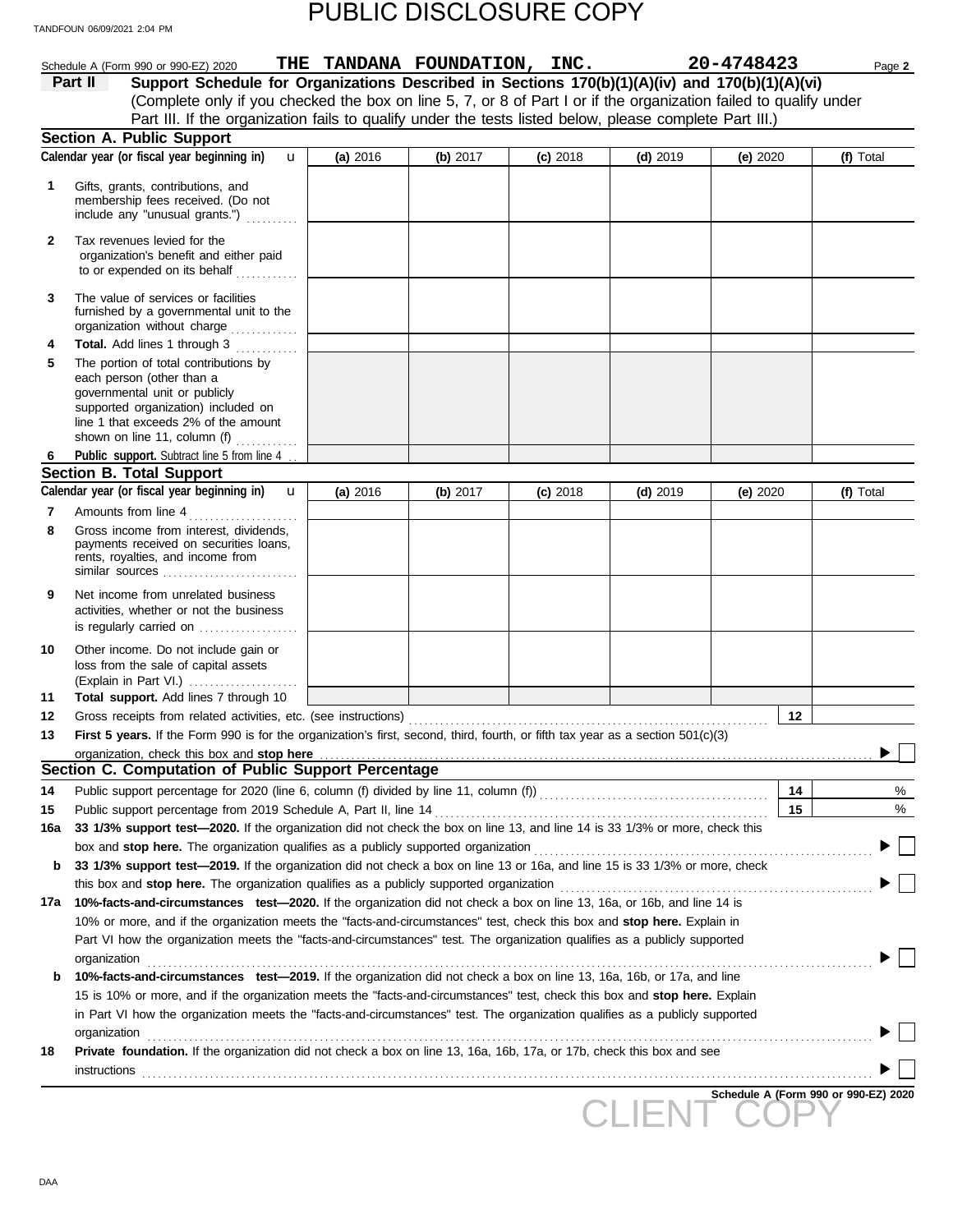|                | Schedule A (Form 990 or 990-EZ) 2020                                                                                                                                          | THE TANDANA FOUNDATION, INC. |          |            |            | 20-4748423 | Page 3       |
|----------------|-------------------------------------------------------------------------------------------------------------------------------------------------------------------------------|------------------------------|----------|------------|------------|------------|--------------|
|                | Part III<br>Support Schedule for Organizations Described in Section 509(a)(2)                                                                                                 |                              |          |            |            |            |              |
|                | (Complete only if you checked the box on line 10 of Part I or if the organization failed to qualify under Part II.                                                            |                              |          |            |            |            |              |
|                | If the organization fails to qualify under the tests listed below, please complete Part II.)                                                                                  |                              |          |            |            |            |              |
|                | <b>Section A. Public Support</b>                                                                                                                                              |                              |          |            |            |            |              |
|                | Calendar year (or fiscal year beginning in)<br>u                                                                                                                              | (a) 2016                     | (b) 2017 | $(c)$ 2018 | $(d)$ 2019 | (e) 2020   | (f) Total    |
| $\mathbf{1}$   | Gifts, grants, contributions, and membership fees                                                                                                                             |                              |          |            |            |            |              |
|                | received. (Do not include any "unusual grants.")<br>.                                                                                                                         | 226,653                      | 212,882  | 236,380    | 358,789    | 622,569    | 1,657,273    |
| $\overline{2}$ | Gross receipts from admissions, merchandise                                                                                                                                   |                              |          |            |            |            |              |
|                | sold or services performed, or facilities<br>furnished in any activity that is related to the                                                                                 |                              |          |            |            |            |              |
|                | organization's tax-exempt purpose                                                                                                                                             | 250,953                      | 234,403  | 224,909    | 182,163    | 81,759     | 974,187      |
| 3              | Gross receipts from activities that are not an<br>unrelated trade or business under section 513                                                                               |                              |          |            |            |            |              |
| 4              | Tax revenues levied for the                                                                                                                                                   |                              |          |            |            |            |              |
|                | organization's benefit and either paid                                                                                                                                        |                              |          |            |            |            |              |
|                | to or expended on its behalf<br>.                                                                                                                                             |                              |          |            |            |            |              |
| 5              | The value of services or facilities<br>furnished by a governmental unit to the<br>organization without charge                                                                 |                              |          |            |            |            |              |
| 6              | Total. Add lines 1 through 5                                                                                                                                                  | 477,606                      | 447,285  | 461,289    | 540,952    | 704,328    | 2,631,460    |
|                | 7a Amounts included on lines 1, 2, and 3                                                                                                                                      |                              |          |            |            |            |              |
|                | received from disqualified persons                                                                                                                                            | 112,000                      | 124,739  | 121,215    | 145,936    | 222,461    | 726,351      |
| b              | Amounts included on lines 2 and 3                                                                                                                                             |                              |          |            |            |            |              |
|                | received from other than disqualified                                                                                                                                         |                              |          |            |            |            |              |
|                | persons that exceed the greater of \$5,000                                                                                                                                    |                              |          |            |            |            |              |
|                | or 1% of the amount on line 13 for the year $\ldots$                                                                                                                          | 105,413                      | 108,895  | 67,903     | 57,589     | 19,801     | 359,601      |
| c              | Add lines 7a and 7b<br>.                                                                                                                                                      | 217,413                      | 233,634  | 189,118    | 203,525    | 242,262    | 1,085,952    |
| 8              | Public support. (Subtract line 7c from                                                                                                                                        |                              |          |            |            |            | 1,545,508    |
|                | <b>Section B. Total Support</b>                                                                                                                                               |                              |          |            |            |            |              |
|                | Calendar year (or fiscal year beginning in)<br>$\mathbf{u}$                                                                                                                   | (a) 2016                     | (b) 2017 | $(c)$ 2018 | $(d)$ 2019 | (e) 2020   | (f) Total    |
| 9              | Amounts from line 6                                                                                                                                                           | 477,606                      | 447,285  | 461,289    | 540,952    | 704,328    | 2,631,460    |
|                |                                                                                                                                                                               |                              |          |            |            |            |              |
| 10a            | Gross income from interest, dividends,<br>payments received on securities loans, rents,                                                                                       |                              |          |            |            |            |              |
|                | royalties, and income from similar sources                                                                                                                                    | 859                          | 147      | 105        | 436        | 566        | 2,113        |
| b              | Unrelated business taxable income (less                                                                                                                                       |                              |          |            |            |            |              |
|                | section 511 taxes) from businesses                                                                                                                                            |                              |          |            |            |            |              |
|                | acquired after June 30, 1975                                                                                                                                                  |                              |          |            |            |            |              |
|                | c Add lines 10a and 10b<br>.                                                                                                                                                  | 859                          | 147      | 105        | 436        | 566        | 2.113        |
| 11             | Net income from unrelated business                                                                                                                                            |                              |          |            |            |            |              |
|                | activities not included in line 10b, whether<br>or not the business is regularly carried on                                                                                   |                              |          |            |            |            |              |
| 12             | Other income. Do not include gain or                                                                                                                                          |                              |          |            |            |            |              |
|                | loss from the sale of capital assets                                                                                                                                          |                              |          |            |            |            |              |
|                | (Explain in Part VI.)<br>.                                                                                                                                                    |                              |          |            |            |            |              |
| 13             | Total support. (Add lines 9, 10c, 11,                                                                                                                                         |                              |          |            |            |            |              |
|                | and 12.) $\ldots$                                                                                                                                                             | 478,465                      | 447,432  | 461,394    | 541,388    | 704,894    | 2,633,573    |
| 14             | First 5 years. If the Form 990 is for the organization's first, second, third, fourth, or fifth tax year as a section 501(c)(3)<br>organization, check this box and stop here |                              |          |            |            |            |              |
|                | Section C. Computation of Public Support Percentage                                                                                                                           |                              |          |            |            |            |              |
| 15             |                                                                                                                                                                               |                              |          |            |            | 15         | 58.68%       |
| 16             |                                                                                                                                                                               |                              |          |            |            | 16         | 56.02%       |
|                | Section D. Computation of Investment Income Percentage                                                                                                                        |                              |          |            |            |            |              |
| 17             |                                                                                                                                                                               |                              |          |            |            | 17         | %            |
| 18             | Investment income percentage from 2019 Schedule A, Part III, line 17                                                                                                          |                              |          |            |            | 18         | %            |
| 19a            | 33 1/3% support tests-2020. If the organization did not check the box on line 14, and line 15 is more than 33 1/3%, and line                                                  |                              |          |            |            |            |              |
|                | 17 is not more than 33 1/3%, check this box and stop here. The organization qualifies as a publicly supported organization                                                    |                              |          |            |            |            | $\mathbf{x}$ |
| b              | 33 1/3% support tests-2019. If the organization did not check a box on line 14 or line 19a, and line 16 is more than 33 1/3%, and                                             |                              |          |            |            |            |              |
|                | line 18 is not more than 33 1/3%, check this box and stop here. The organization qualifies as a publicly supported organization                                               |                              |          |            |            |            |              |
| 20             |                                                                                                                                                                               |                              |          |            |            |            |              |
|                |                                                                                                                                                                               |                              |          |            |            |            |              |

**Schedule A (Form 990 or 990-EZ) 2020**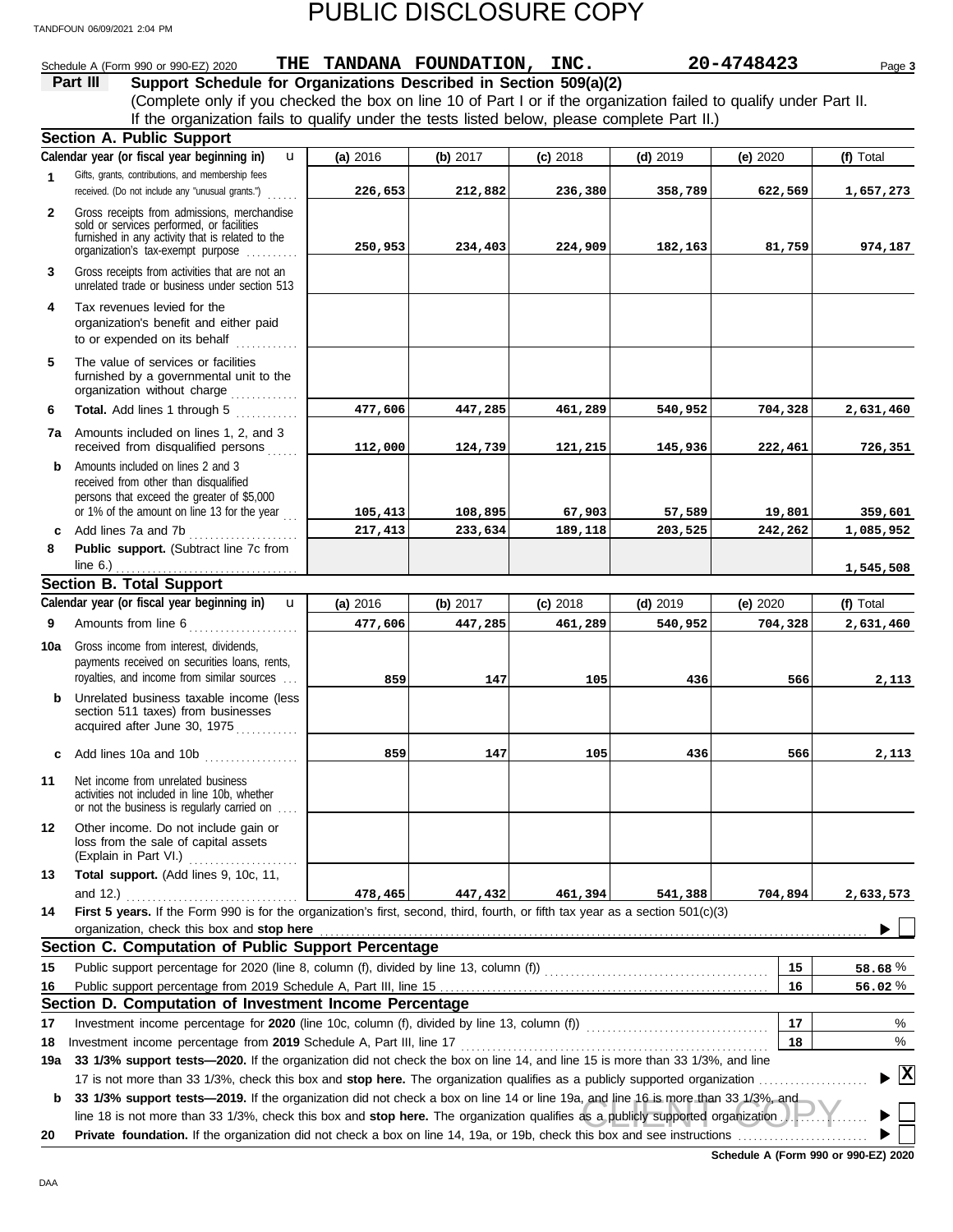|         | 20-4748423<br>THE TANDANA FOUNDATION, INC.<br>Schedule A (Form 990 or 990-EZ) 2020                                                                                                                                           |                 |     | Page 4 |
|---------|------------------------------------------------------------------------------------------------------------------------------------------------------------------------------------------------------------------------------|-----------------|-----|--------|
| Part IV | <b>Supporting Organizations</b>                                                                                                                                                                                              |                 |     |        |
|         | (Complete only if you checked a box in line 12 on Part I. If you checked box 12a, Part I, complete Sections A                                                                                                                |                 |     |        |
|         | and B. If you checked box 12b, Part I, complete Sections A and C. If you checked box 12c, Part I, complete                                                                                                                   |                 |     |        |
|         | Sections A, D, and E. If you checked box 12d, Part I, complete Sections A and D, and complete Part V.)                                                                                                                       |                 |     |        |
|         | Section A. All Supporting Organizations                                                                                                                                                                                      |                 |     |        |
|         |                                                                                                                                                                                                                              |                 | Yes | No     |
| 1       | Are all of the organization's supported organizations listed by name in the organization's governing                                                                                                                         |                 |     |        |
|         | documents? If "No," describe in Part VI how the supported organizations are designated. If designated by                                                                                                                     |                 |     |        |
| 2       | class or purpose, describe the designation. If historic and continuing relationship, explain.<br>Did the organization have any supported organization that does not have an IRS determination of status                      | 1               |     |        |
|         | under section 509(a)(1) or (2)? If "Yes," explain in Part VI how the organization determined that the supported                                                                                                              |                 |     |        |
|         | organization was described in section 509(a)(1) or (2).                                                                                                                                                                      | 2               |     |        |
| За      | Did the organization have a supported organization described in section $501(c)(4)$ , (5), or (6)? If "Yes," answer                                                                                                          |                 |     |        |
|         | lines 3b and 3c below.                                                                                                                                                                                                       | За              |     |        |
| b       | Did the organization confirm that each supported organization qualified under section $501(c)(4)$ , $(5)$ , or $(6)$ and                                                                                                     |                 |     |        |
|         | satisfied the public support tests under section 509(a)(2)? If "Yes," describe in Part VI when and how the                                                                                                                   |                 |     |        |
|         | organization made the determination.                                                                                                                                                                                         | 3b              |     |        |
| c       | Did the organization ensure that all support to such organizations was used exclusively for section $170(c)(2)(B)$                                                                                                           |                 |     |        |
|         | purposes? If "Yes," explain in Part VI what controls the organization put in place to ensure such use.                                                                                                                       | 3c              |     |        |
| 4a      | Was any supported organization not organized in the United States ("foreign supported organization")? If                                                                                                                     |                 |     |        |
|         | "Yes," and if you checked 12a or 12b in Part I, answer (b) and (c) below.                                                                                                                                                    | 4a              |     |        |
| b       | Did the organization have ultimate control and discretion in deciding whether to make grants to the foreign                                                                                                                  |                 |     |        |
|         | supported organization? If "Yes," describe in Part VI how the organization had such control and discretion                                                                                                                   |                 |     |        |
|         | despite being controlled or supervised by or in connection with its supported organizations.                                                                                                                                 | 4b              |     |        |
| c       | Did the organization support any foreign supported organization that does not have an IRS determination                                                                                                                      |                 |     |        |
|         | under sections $501(c)(3)$ and $509(a)(1)$ or (2)? If "Yes," explain in Part VI what controls the organization used                                                                                                          |                 |     |        |
|         | to ensure that all support to the foreign supported organization was used exclusively for section $170(c)(2)(B)$                                                                                                             |                 |     |        |
|         | purposes.                                                                                                                                                                                                                    | 4c              |     |        |
| 5a      | Did the organization add, substitute, or remove any supported organizations during the tax year? If "Yes,"<br>answer lines 5b and 5c below (if applicable). Also, provide detail in Part VI, including (i) the names and EIN |                 |     |        |
|         | numbers of the supported organizations added, substituted, or removed; (ii) the reasons for each such action;                                                                                                                |                 |     |        |
|         | (iii) the authority under the organization's organizing document authorizing such action; and (iv) how the action                                                                                                            |                 |     |        |
|         | was accomplished (such as by amendment to the organizing document).                                                                                                                                                          | 5a              |     |        |
| b       | Type I or Type II only. Was any added or substituted supported organization part of a class already                                                                                                                          |                 |     |        |
|         | designated in the organization's organizing document?                                                                                                                                                                        | 5b              |     |        |
| c       | Substitutions only. Was the substitution the result of an event beyond the organization's control?                                                                                                                           | 5c              |     |        |
| 6       | Did the organization provide support (whether in the form of grants or the provision of services or facilities) to                                                                                                           |                 |     |        |
|         | anyone other than (i) its supported organizations, (ii) individuals that are part of the charitable class benefited                                                                                                          |                 |     |        |
|         | by one or more of its supported organizations, or (iii) other supporting organizations that also support or                                                                                                                  |                 |     |        |
|         | benefit one or more of the filing organization's supported organizations? If "Yes," provide detail in Part VI.                                                                                                               | 6               |     |        |
| 7       | Did the organization provide a grant, loan, compensation, or other similar payment to a substantial contributor                                                                                                              |                 |     |        |
|         | (as defined in section $4958(c)(3)(C)$ ), a family member of a substantial contributor, or a 35% controlled entity                                                                                                           |                 |     |        |
|         | with regard to a substantial contributor? If "Yes," complete Part I of Schedule L (Form 990 or 990-EZ).                                                                                                                      | 7               |     |        |
| 8       | Did the organization make a loan to a disqualified person (as defined in section 4958) not described in line 7?                                                                                                              |                 |     |        |
| 9a      | If "Yes," complete Part I of Schedule L (Form 990 or 990-EZ).<br>Was the organization controlled directly or indirectly at any time during the tax year by one or more                                                       | 8               |     |        |
|         | disqualified persons, as defined in section 4946 (other than foundation managers and organizations                                                                                                                           |                 |     |        |
|         | described in section 509(a)(1) or (2))? If "Yes," provide detail in Part VI.                                                                                                                                                 | 9a              |     |        |
| b       | Did one or more disqualified persons (as defined in line 9a) hold a controlling interest in any entity in which                                                                                                              |                 |     |        |
|         | the supporting organization had an interest? If "Yes," provide detail in Part VI.                                                                                                                                            | 9b              |     |        |
| c       | Did a disqualified person (as defined in line 9a) have an ownership interest in, or derive any personal benefit                                                                                                              |                 |     |        |
|         | from, assets in which the supporting organization also had an interest? If "Yes," provide detail in Part VI.                                                                                                                 | 9c              |     |        |
| 10a     | Was the organization subject to the excess business holdings rules of section 4943 because of section                                                                                                                        |                 |     |        |
|         | 4943(f) (regarding certain Type II supporting organizations, and all Type III non-functionally integrated                                                                                                                    |                 |     |        |
|         | supporting organizations)? If "Yes," answer line 10b below.                                                                                                                                                                  | 10a             |     |        |
| b       | Did the organization have any excess business holdings in the tax year? (Use Schedule C, Form 4720, to                                                                                                                       |                 |     |        |
|         | determine whether the organization had excess business holdings.)                                                                                                                                                            | 10 <sub>b</sub> |     |        |

**Schedule A (Form 990 or 990-EZ) 2020**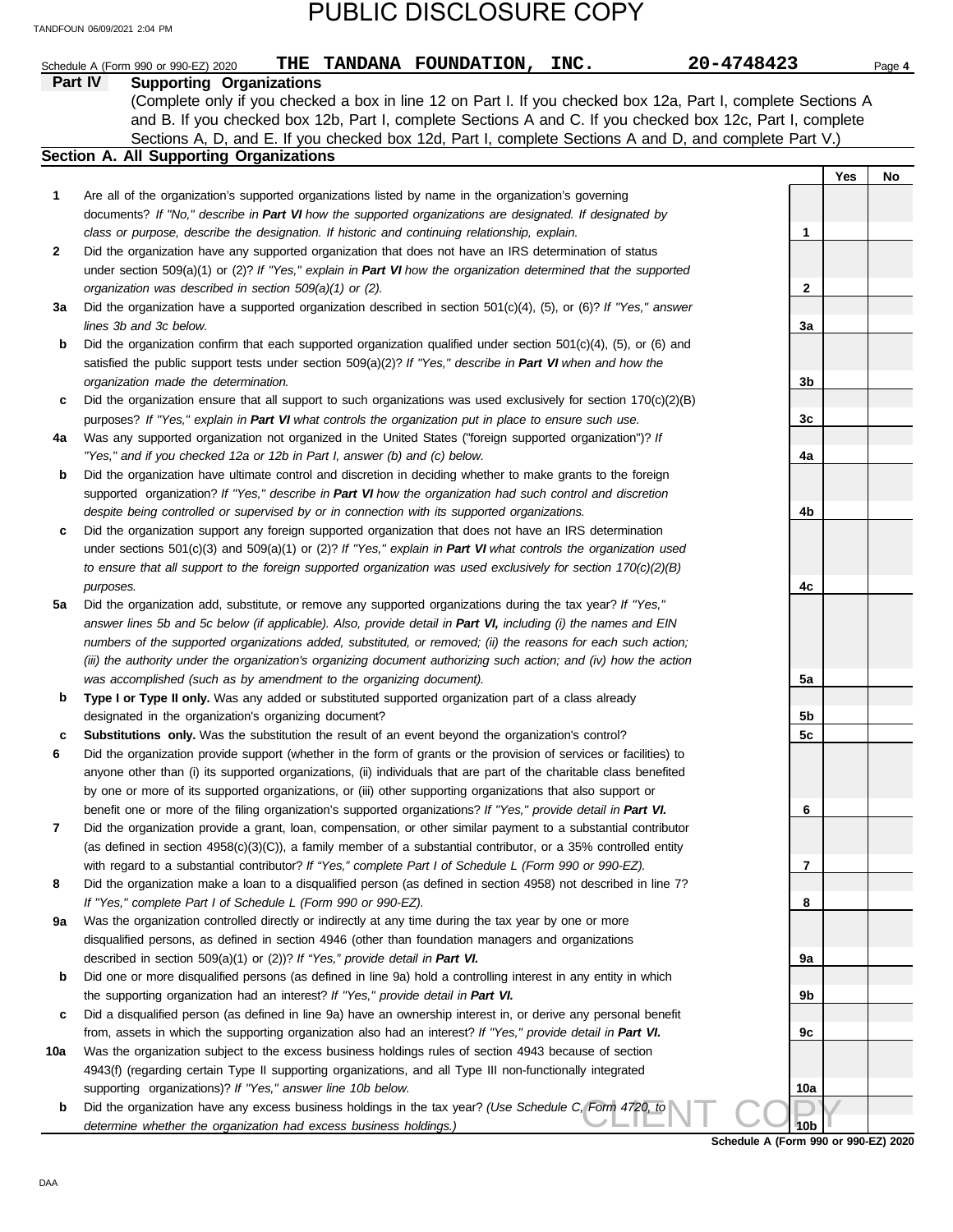|              | 20-4748423<br>TANDANA FOUNDATION,<br>INC.<br>THE<br>Schedule A (Form 990 or 990-EZ) 2020                                          |                 |     | Page 5 |
|--------------|-----------------------------------------------------------------------------------------------------------------------------------|-----------------|-----|--------|
|              | <b>Part IV</b><br><b>Supporting Organizations (continued)</b>                                                                     |                 |     |        |
|              |                                                                                                                                   |                 | Yes | No     |
| 11           | Has the organization accepted a gift or contribution from any of the following persons?                                           |                 |     |        |
| a            | A person who directly or indirectly controls, either alone or together with persons described in lines 11b and                    |                 |     |        |
|              | 11c below, the governing body of a supported organization?                                                                        | 11a             |     |        |
| b            | A family member of a person described in line 11a above?                                                                          | 11 <sub>b</sub> |     |        |
| c            | A 35% controlled entity of a person described in line 11a or 11b above? If "Yes" to line 11a, 11b, or 11c, provide                |                 |     |        |
|              | detail in Part VI.                                                                                                                | 11c             |     |        |
|              | Section B. Type I Supporting Organizations                                                                                        |                 |     |        |
|              |                                                                                                                                   |                 |     |        |
|              |                                                                                                                                   |                 | Yes | No     |
| 1            | Did the governing body, members of the governing body, officers acting in their official capacity, or membership of one or        |                 |     |        |
|              | more supported organizations have the power to regularly appoint or elect at least a majority of the organization's officers,     |                 |     |        |
|              | directors, or trustees at all times during the tax year? If "No," describe in Part VI how the supported organization(s)           |                 |     |        |
|              | effectively operated, supervised, or controlled the organization's activities. If the organization had more than one supported    |                 |     |        |
|              | organization, describe how the powers to appoint and/or remove officers, directors, or trustees were allocated among the          |                 |     |        |
|              | supported organizations and what conditions or restrictions, if any, applied to such powers during the tax year.                  | $\mathbf{1}$    |     |        |
| $\mathbf{2}$ | Did the organization operate for the benefit of any supported organization other than the supported                               |                 |     |        |
|              | organization(s) that operated, supervised, or controlled the supporting organization? If "Yes," explain in Part                   |                 |     |        |
|              | VI how providing such benefit carried out the purposes of the supported organization(s) that operated,                            |                 |     |        |
|              | supervised, or controlled the supporting organization.                                                                            | 2               |     |        |
|              | Section C. Type II Supporting Organizations                                                                                       |                 |     |        |
|              |                                                                                                                                   |                 | Yes | No     |
| 1            | Were a majority of the organization's directors or trustees during the tax year also a majority of the directors                  |                 |     |        |
|              | or trustees of each of the organization's supported organization(s)? If "No," describe in Part VI how control                     |                 |     |        |
|              | or management of the supporting organization was vested in the same persons that controlled or managed                            |                 |     |        |
|              | the supported organization(s).                                                                                                    | 1               |     |        |
|              | Section D. All Type III Supporting Organizations                                                                                  |                 |     |        |
|              |                                                                                                                                   |                 |     |        |
|              |                                                                                                                                   |                 | Yes | No     |
| 1            | Did the organization provide to each of its supported organizations, by the last day of the fifth month of the                    |                 |     |        |
|              | organization's tax year, (i) a written notice describing the type and amount of support provided during the prior tax             |                 |     |        |
|              | year, (ii) a copy of the Form 990 that was most recently filed as of the date of notification, and (iii) copies of the            |                 |     |        |
|              | organization's governing documents in effect on the date of notification, to the extent not previously provided?                  | 1               |     |        |
| 2            | Were any of the organization's officers, directors, or trustees either (i) appointed or elected by the supported                  |                 |     |        |
|              | organization(s) or (ii) serving on the governing body of a supported organization? If "No," explain in Part VI how                |                 |     |        |
|              | the organization maintained a close and continuous working relationship with the supported organization(s).                       | 2               |     |        |
| 3            | By reason of the relationship described in line 2, above, did the organization's supported organizations have                     |                 |     |        |
|              | a significant voice in the organization's investment policies and in directing the use of the organization's                      |                 |     |        |
|              | income or assets at all times during the tax year? If "Yes," describe in Part VI the role the organization's                      |                 |     |        |
|              | supported organizations played in this regard.                                                                                    | 3               |     |        |
|              | Section E. Type III Functionally-Integrated Supporting Organizations                                                              |                 |     |        |
| 1            | Check the box next to the method that the organization used to satisfy the Integral Part Test during the year (see instructions). |                 |     |        |
| а            | The organization satisfied the Activities Test. Complete line 2 below.                                                            |                 |     |        |
| b            | The organization is the parent of each of its supported organizations. Complete line 3 below.                                     |                 |     |        |
|              |                                                                                                                                   |                 |     |        |
| c            | The organization supported a governmental entity. Describe in Part VI how you supported a governmental entity (see instructions). |                 |     |        |
| 2            | Activities Test. Answer lines 2a and 2b below.                                                                                    |                 | Yes | No     |
| а            | Did substantially all of the organization's activities during the tax year directly further the exempt purposes of                |                 |     |        |
|              | the supported organization(s) to which the organization was responsive? If "Yes," then in Part VI identify                        |                 |     |        |
|              | those supported organizations and explain how these activities directly furthered their exempt purposes,                          |                 |     |        |
|              | how the organization was responsive to those supported organizations, and how the organization determined                         |                 |     |        |
|              | that these activities constituted substantially all of its activities.                                                            | 2a              |     |        |
| b            | Did the activities described in line 2a, above, constitute activities that, but for the organization's involvement,               |                 |     |        |
|              | one or more of the organization's supported organization(s) would have been engaged in? If "Yes," explain in                      |                 |     |        |
|              | Part VI the reasons for the organization's position that its supported organization(s) would have engaged in                      |                 |     |        |
|              | these activities but for the organization's involvement.                                                                          | 2b              |     |        |
| З            | Parent of Supported Organizations. Answer lines 3a and 3b below.                                                                  |                 |     |        |
| а            | Did the organization have the power to regularly appoint or elect a majority of the officers, directors, or                       |                 |     |        |
|              | trustees of each of the supported organizations? If "Yes" or "No," provide details in Part VI.                                    | Зa              |     |        |
| b            | Did the organization exercise a substantial degree of direction over the policies, programs, and activities of each               |                 |     |        |
|              | of its supported organizations? If "Yes," describe in Part VI the role played by the organization in this regard.                 | 3b              |     |        |
| DAA          | Schedule A (Form 990 or 990-EZ) 2020                                                                                              |                 |     |        |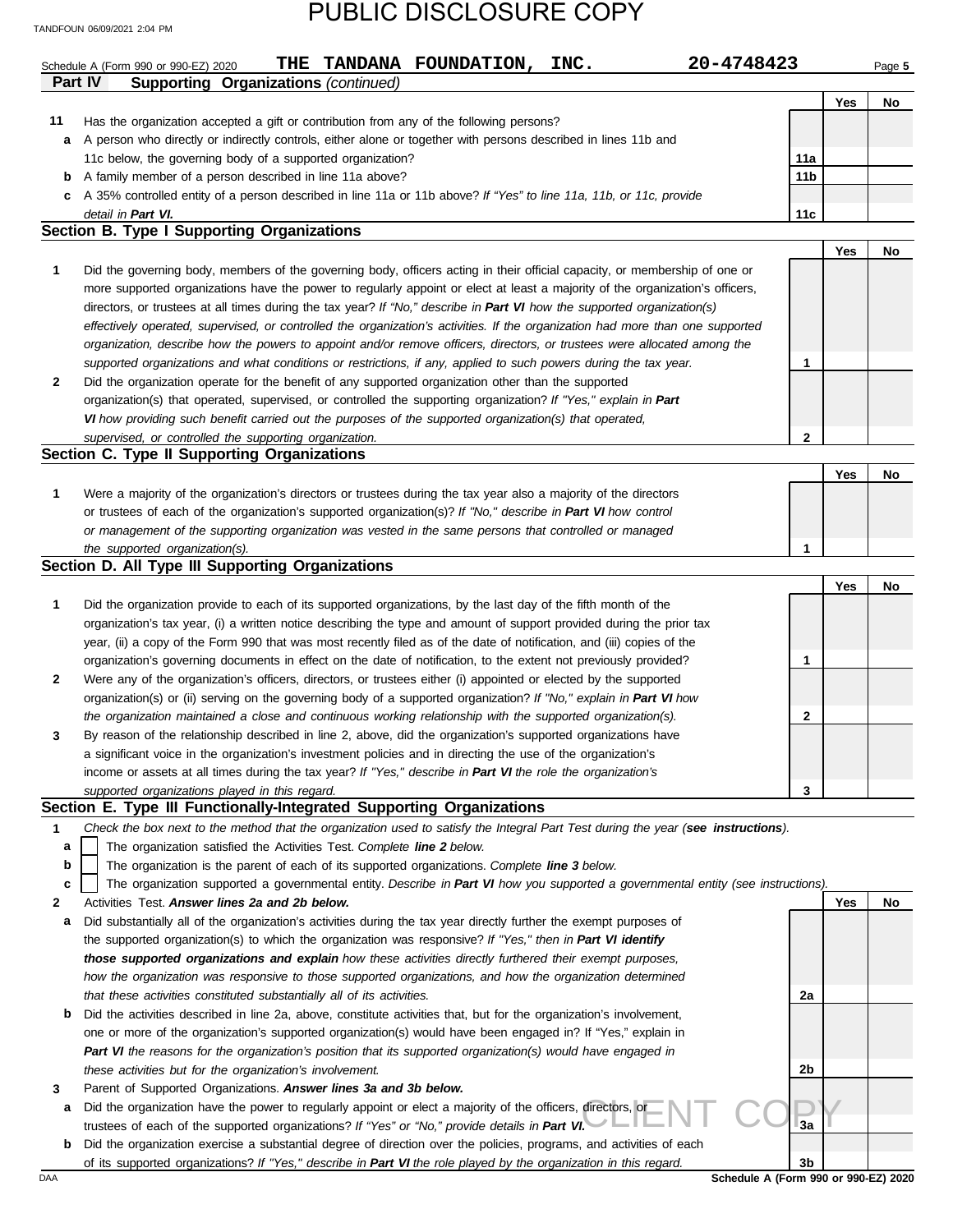|                | THE TANDANA FOUNDATION, INC.<br>Schedule A (Form 990 or 990-EZ) 2020                                                             |              | 20-4748423     | Page 6                         |
|----------------|----------------------------------------------------------------------------------------------------------------------------------|--------------|----------------|--------------------------------|
| <b>Part V</b>  | Type III Non-Functionally Integrated 509(a)(3) Supporting Organizations                                                          |              |                |                                |
| $\mathbf 1$    | Check here if the organization satisfied the Integral Part Test as a qualifying trust on Nov. 20, 1970 (explain in Part VI). See |              |                |                                |
|                | instructions. All other Type III non-functionally integrated supporting organizations must complete Sections A through E.        |              |                |                                |
|                | Section A - Adjusted Net Income                                                                                                  |              | (A) Prior Year | (B) Current Year<br>(optional) |
| $\mathbf 1$    | Net short-term capital gain                                                                                                      | 1            |                |                                |
| $\mathbf{2}$   | Recoveries of prior-year distributions                                                                                           | $\mathbf{2}$ |                |                                |
| 3              | Other gross income (see instructions)                                                                                            | 3            |                |                                |
| 4              | Add lines 1 through 3.                                                                                                           | 4            |                |                                |
| 5.             | Depreciation and depletion                                                                                                       | 5            |                |                                |
| 6              | Portion of operating expenses paid or incurred for production or collection of                                                   |              |                |                                |
|                | gross income or for management, conservation, or maintenance of property                                                         |              |                |                                |
|                | held for production of income (see instructions)                                                                                 | 6            |                |                                |
| 7              | Other expenses (see instructions)                                                                                                | 7            |                |                                |
| 8              | Adjusted Net Income (subtract lines 5, 6, and 7 from line 4)                                                                     | 8            |                |                                |
|                | Section B - Minimum Asset Amount                                                                                                 |              | (A) Prior Year | (B) Current Year<br>(optional) |
| 1              | Aggregate fair market value of all non-exempt-use assets (see                                                                    |              |                |                                |
|                | instructions for short tax year or assets held for part of year):                                                                |              |                |                                |
|                | a Average monthly value of securities                                                                                            | 1a           |                |                                |
|                | <b>b</b> Average monthly cash balances                                                                                           | 1b           |                |                                |
|                | c Fair market value of other non-exempt-use assets                                                                               | 1c           |                |                                |
|                | <b>d Total</b> (add lines 1a, 1b, and 1c)                                                                                        | 1d           |                |                                |
|                | e Discount claimed for blockage or other factors                                                                                 |              |                |                                |
|                | (explain in detail in Part VI):                                                                                                  |              |                |                                |
| $\mathbf{2}$   | Acquisition indebtedness applicable to non-exempt-use assets                                                                     | $\mathbf{2}$ |                |                                |
| 3              | Subtract line 2 from line 1d.                                                                                                    | 3            |                |                                |
| 4              | Cash deemed held for exempt use. Enter 0.015 of line 3 (for greater amount,                                                      |              |                |                                |
|                | see instructions).                                                                                                               | 4            |                |                                |
| 5.             | Net value of non-exempt-use assets (subtract line 4 from line 3)                                                                 | 5            |                |                                |
| 6              | Multiply line 5 by 0.035.                                                                                                        | 6            |                |                                |
| 7              | Recoveries of prior-year distributions                                                                                           | 7            |                |                                |
| 8              | Minimum Asset Amount (add line 7 to line 6)                                                                                      | 8            |                |                                |
|                | Section C - Distributable Amount                                                                                                 |              |                | <b>Current Year</b>            |
| 1.             | Adjusted net income for prior year (from Section A, line 8, column A)                                                            | 1            |                |                                |
|                | Enter 0.85 of line 1.                                                                                                            | 2            |                |                                |
| 3              | Minimum asset amount for prior year (from Section B, line 8, column A)                                                           | 3            |                |                                |
| 4              | Enter greater of line 2 or line 3.                                                                                               | 4            |                |                                |
| 5              | Income tax imposed in prior year                                                                                                 | 5            |                |                                |
| 6              | Distributable Amount. Subtract line 5 from line 4, unless subject to                                                             |              |                |                                |
|                | emergency temporary reduction (see instructions).                                                                                | 6            |                |                                |
| $\overline{7}$ | Check here if the current year is the organization's first as a non-functionally integrated Type III supporting organization     |              |                |                                |

**Schedule A (Form 990 or 990-EZ) 2020**

# CLIENT COPY

(see instructions).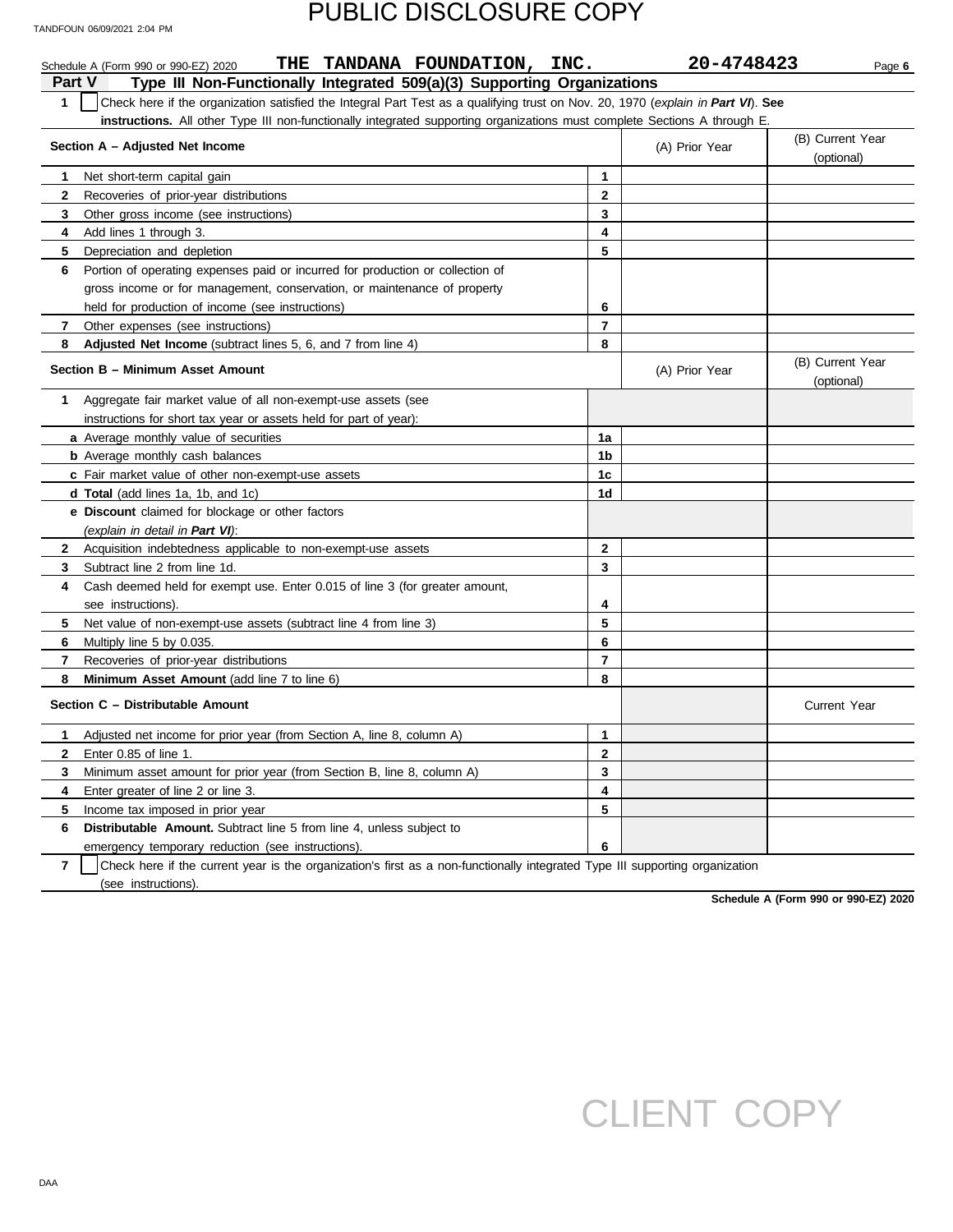| Part V       | THE TANDANA FOUNDATION, INC.<br>Schedule A (Form 990 or 990-EZ) 2020<br>Type III Non-Functionally Integrated 509(a)(3) Supporting Organizations (continued) |                             | 20-4748423                     | Page 7                                  |  |  |  |  |  |  |  |  |
|--------------|-------------------------------------------------------------------------------------------------------------------------------------------------------------|-----------------------------|--------------------------------|-----------------------------------------|--|--|--|--|--|--|--|--|
|              | Section D - Distributions                                                                                                                                   |                             |                                | <b>Current Year</b>                     |  |  |  |  |  |  |  |  |
| 1            | Amounts paid to supported organizations to accomplish exempt purposes                                                                                       |                             |                                |                                         |  |  |  |  |  |  |  |  |
| $\mathbf{2}$ | Amounts paid to perform activity that directly furthers exempt purposes of supported<br>organizations, in excess of income from activity                    |                             |                                |                                         |  |  |  |  |  |  |  |  |
| 3            | Administrative expenses paid to accomplish exempt purposes of supported organizations                                                                       |                             |                                |                                         |  |  |  |  |  |  |  |  |
|              | 4<br>Amounts paid to acquire exempt-use assets                                                                                                              |                             |                                |                                         |  |  |  |  |  |  |  |  |
| 5            | Qualified set-aside amounts (prior IRS approval required—provide details in Part VI)                                                                        |                             |                                |                                         |  |  |  |  |  |  |  |  |
| 6            | Other distributions (describe in Part VI). See instructions.                                                                                                |                             |                                |                                         |  |  |  |  |  |  |  |  |
| 7            | Total annual distributions. Add lines 1 through 6.                                                                                                          |                             |                                |                                         |  |  |  |  |  |  |  |  |
| 8            | Distributions to attentive supported organizations to which the organization is responsive                                                                  |                             |                                |                                         |  |  |  |  |  |  |  |  |
|              | (provide details in Part VI). See instructions.                                                                                                             |                             |                                |                                         |  |  |  |  |  |  |  |  |
| 9            | Distributable amount for 2020 from Section C, line 6                                                                                                        |                             |                                |                                         |  |  |  |  |  |  |  |  |
| 10           | Line 8 amount divided by line 9 amount                                                                                                                      |                             |                                |                                         |  |  |  |  |  |  |  |  |
|              |                                                                                                                                                             | (i)                         | (iii)                          | (iii)                                   |  |  |  |  |  |  |  |  |
|              | <b>Section E - Distribution Allocations (see instructions)</b>                                                                                              | <b>Excess Distributions</b> | Underdistributions<br>Pre-2020 | <b>Distributable</b><br>Amount for 2020 |  |  |  |  |  |  |  |  |
| 1            | Distributable amount for 2020 from Section C, line 6                                                                                                        |                             |                                |                                         |  |  |  |  |  |  |  |  |
| $\mathbf{2}$ | Underdistributions, if any, for years prior to 2020<br>(reasonable cause required-explain in Part VI). See<br>instructions.                                 |                             |                                |                                         |  |  |  |  |  |  |  |  |
| 3            | Excess distributions carryover, if any, to 2020                                                                                                             |                             |                                |                                         |  |  |  |  |  |  |  |  |
|              |                                                                                                                                                             |                             |                                |                                         |  |  |  |  |  |  |  |  |
|              |                                                                                                                                                             |                             |                                |                                         |  |  |  |  |  |  |  |  |
|              |                                                                                                                                                             |                             |                                |                                         |  |  |  |  |  |  |  |  |
|              |                                                                                                                                                             |                             |                                |                                         |  |  |  |  |  |  |  |  |
|              |                                                                                                                                                             |                             |                                |                                         |  |  |  |  |  |  |  |  |
|              | f Total of lines 3a through 3e                                                                                                                              |                             |                                |                                         |  |  |  |  |  |  |  |  |
|              | g Applied to underdistributions of prior years                                                                                                              |                             |                                |                                         |  |  |  |  |  |  |  |  |
|              | <b>h</b> Applied to 2020 distributable amount                                                                                                               |                             |                                |                                         |  |  |  |  |  |  |  |  |
|              | Carryover from 2015 not applied (see instructions)                                                                                                          |                             |                                |                                         |  |  |  |  |  |  |  |  |
|              | Remainder. Subtract lines 3g, 3h, and 3i from line 3f.                                                                                                      |                             |                                |                                         |  |  |  |  |  |  |  |  |
| 4            | Distributions for 2020 from                                                                                                                                 |                             |                                |                                         |  |  |  |  |  |  |  |  |
|              | \$<br>Section D, line 7:                                                                                                                                    |                             |                                |                                         |  |  |  |  |  |  |  |  |
|              | <b>a</b> Applied to underdistributions of prior years                                                                                                       |                             |                                |                                         |  |  |  |  |  |  |  |  |
|              | <b>b</b> Applied to 2020 distributable amount                                                                                                               |                             |                                |                                         |  |  |  |  |  |  |  |  |
|              | <b>c</b> Remainder. Subtract lines 4a and 4b from line 4.                                                                                                   |                             |                                |                                         |  |  |  |  |  |  |  |  |
| 5            | Remaining underdistributions for years prior to 2020, if                                                                                                    |                             |                                |                                         |  |  |  |  |  |  |  |  |
|              | any. Subtract lines 3g and 4a from line 2. For result                                                                                                       |                             |                                |                                         |  |  |  |  |  |  |  |  |
|              | greater than zero, explain in Part VI. See instructions.                                                                                                    |                             |                                |                                         |  |  |  |  |  |  |  |  |
| 6            | Remaining underdistributions for 2020 Subtract lines 3h                                                                                                     |                             |                                |                                         |  |  |  |  |  |  |  |  |
|              | and 4b from line 1. For result greater than zero, explain in                                                                                                |                             |                                |                                         |  |  |  |  |  |  |  |  |
|              | Part VI. See instructions.                                                                                                                                  |                             |                                |                                         |  |  |  |  |  |  |  |  |
| 7            | Excess distributions carryover to 2021. Add lines 3j<br>and 4c.                                                                                             |                             |                                |                                         |  |  |  |  |  |  |  |  |
| 8            | Breakdown of line 7:                                                                                                                                        |                             |                                |                                         |  |  |  |  |  |  |  |  |
|              | a Excess from 2016                                                                                                                                          |                             |                                |                                         |  |  |  |  |  |  |  |  |
|              |                                                                                                                                                             |                             |                                |                                         |  |  |  |  |  |  |  |  |
|              | c Excess from 2018                                                                                                                                          |                             |                                |                                         |  |  |  |  |  |  |  |  |
|              | d Excess from 2019<br>.                                                                                                                                     |                             |                                |                                         |  |  |  |  |  |  |  |  |
|              | <b>e</b> Excess from 2020                                                                                                                                   |                             |                                |                                         |  |  |  |  |  |  |  |  |
|              |                                                                                                                                                             |                             | Calcadola A (Ea)               | $\sim$ 000 $\sim$ 000 $\sim$ 71,0000    |  |  |  |  |  |  |  |  |

**Schedule A (Form 990 or 990-EZ) 2020**

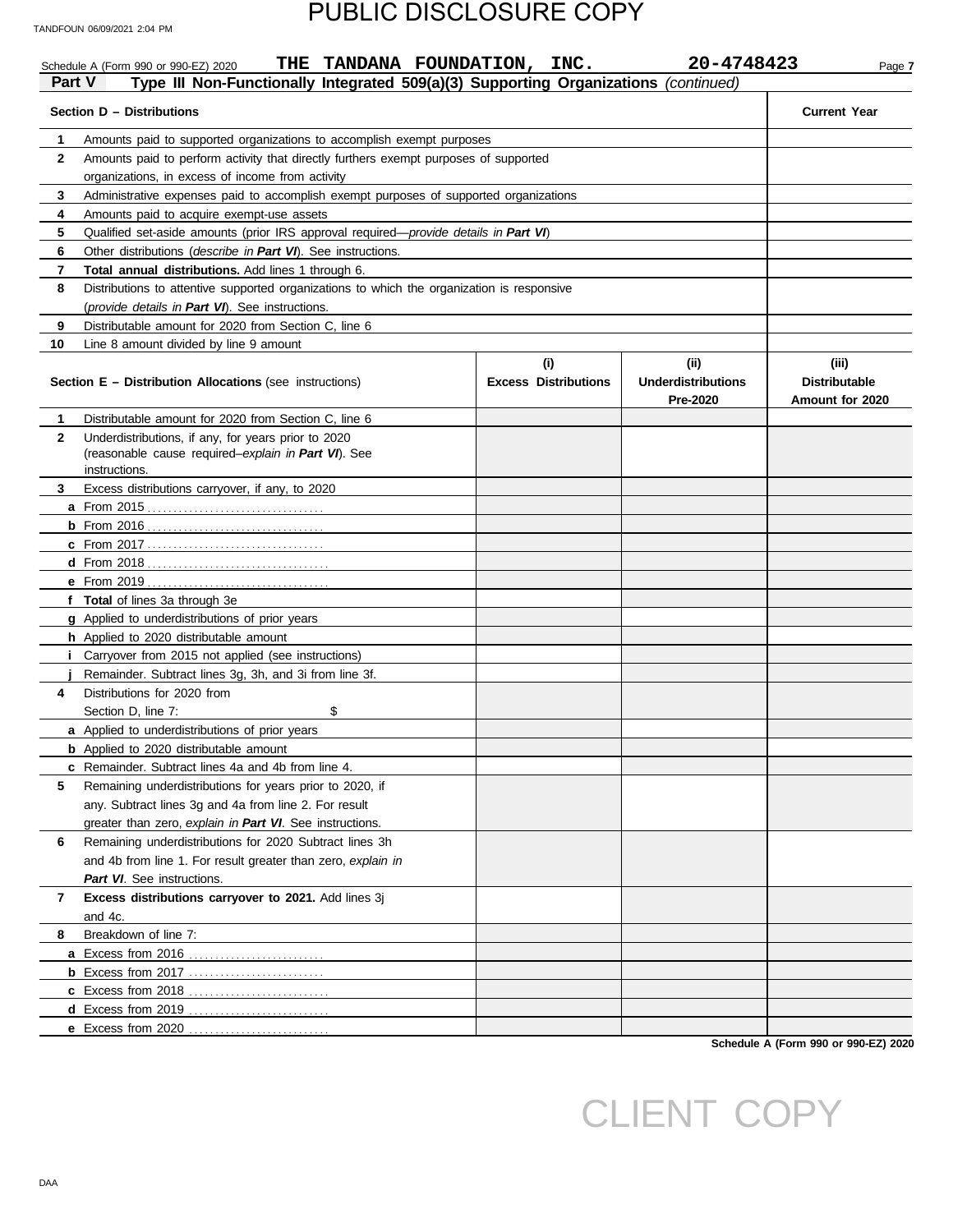|         | Schedule A (Form 990 or 990-EZ) 2020                                                           | THE TANDANA FOUNDATION, INC. | 20-4748423                                                                                                                                                                                                                                                                                                                                                                                                                                                                                | Page 8 |
|---------|------------------------------------------------------------------------------------------------|------------------------------|-------------------------------------------------------------------------------------------------------------------------------------------------------------------------------------------------------------------------------------------------------------------------------------------------------------------------------------------------------------------------------------------------------------------------------------------------------------------------------------------|--------|
| Part VI | lines 2, 5, and 6. Also complete this part for any additional information. (See instructions.) |                              | Supplemental Information. Provide the explanations required by Part II, line 10; Part II, line 17a or 17b; Part<br>III, line 12; Part IV, Section A, lines 1, 2, 3b, 3c, 4b, 4c, 5a, 6, 9a, 9b, 9c, 11a, 11b, and 11c; Part IV, Section<br>B, lines 1 and 2; Part IV, Section C, line 1; Part IV, Section D, lines 2 and 3; Part IV, Section E, lines 1c, 2a, 2b,<br>3a, and 3b; Part V, line 1; Part V, Section B, line 1e; Part V, Section D, lines 5, 6, and 8; and Part V, Section E, |        |
|         |                                                                                                |                              |                                                                                                                                                                                                                                                                                                                                                                                                                                                                                           |        |
|         |                                                                                                |                              |                                                                                                                                                                                                                                                                                                                                                                                                                                                                                           |        |
|         |                                                                                                |                              |                                                                                                                                                                                                                                                                                                                                                                                                                                                                                           |        |
|         |                                                                                                |                              |                                                                                                                                                                                                                                                                                                                                                                                                                                                                                           |        |
|         |                                                                                                |                              |                                                                                                                                                                                                                                                                                                                                                                                                                                                                                           |        |
|         |                                                                                                |                              |                                                                                                                                                                                                                                                                                                                                                                                                                                                                                           |        |
|         |                                                                                                |                              |                                                                                                                                                                                                                                                                                                                                                                                                                                                                                           |        |
|         |                                                                                                |                              |                                                                                                                                                                                                                                                                                                                                                                                                                                                                                           |        |
|         |                                                                                                |                              |                                                                                                                                                                                                                                                                                                                                                                                                                                                                                           |        |
|         |                                                                                                |                              |                                                                                                                                                                                                                                                                                                                                                                                                                                                                                           |        |
|         |                                                                                                |                              |                                                                                                                                                                                                                                                                                                                                                                                                                                                                                           |        |
|         |                                                                                                |                              |                                                                                                                                                                                                                                                                                                                                                                                                                                                                                           |        |
|         |                                                                                                |                              |                                                                                                                                                                                                                                                                                                                                                                                                                                                                                           |        |
|         |                                                                                                |                              |                                                                                                                                                                                                                                                                                                                                                                                                                                                                                           |        |
|         |                                                                                                |                              |                                                                                                                                                                                                                                                                                                                                                                                                                                                                                           |        |
|         |                                                                                                |                              |                                                                                                                                                                                                                                                                                                                                                                                                                                                                                           |        |
|         |                                                                                                |                              |                                                                                                                                                                                                                                                                                                                                                                                                                                                                                           |        |
|         |                                                                                                |                              |                                                                                                                                                                                                                                                                                                                                                                                                                                                                                           |        |
|         |                                                                                                |                              |                                                                                                                                                                                                                                                                                                                                                                                                                                                                                           |        |
|         |                                                                                                |                              |                                                                                                                                                                                                                                                                                                                                                                                                                                                                                           |        |
|         |                                                                                                |                              |                                                                                                                                                                                                                                                                                                                                                                                                                                                                                           |        |
|         |                                                                                                |                              |                                                                                                                                                                                                                                                                                                                                                                                                                                                                                           |        |
|         |                                                                                                |                              |                                                                                                                                                                                                                                                                                                                                                                                                                                                                                           |        |
|         |                                                                                                |                              |                                                                                                                                                                                                                                                                                                                                                                                                                                                                                           |        |
|         |                                                                                                |                              |                                                                                                                                                                                                                                                                                                                                                                                                                                                                                           |        |
|         |                                                                                                |                              |                                                                                                                                                                                                                                                                                                                                                                                                                                                                                           |        |
|         |                                                                                                |                              |                                                                                                                                                                                                                                                                                                                                                                                                                                                                                           |        |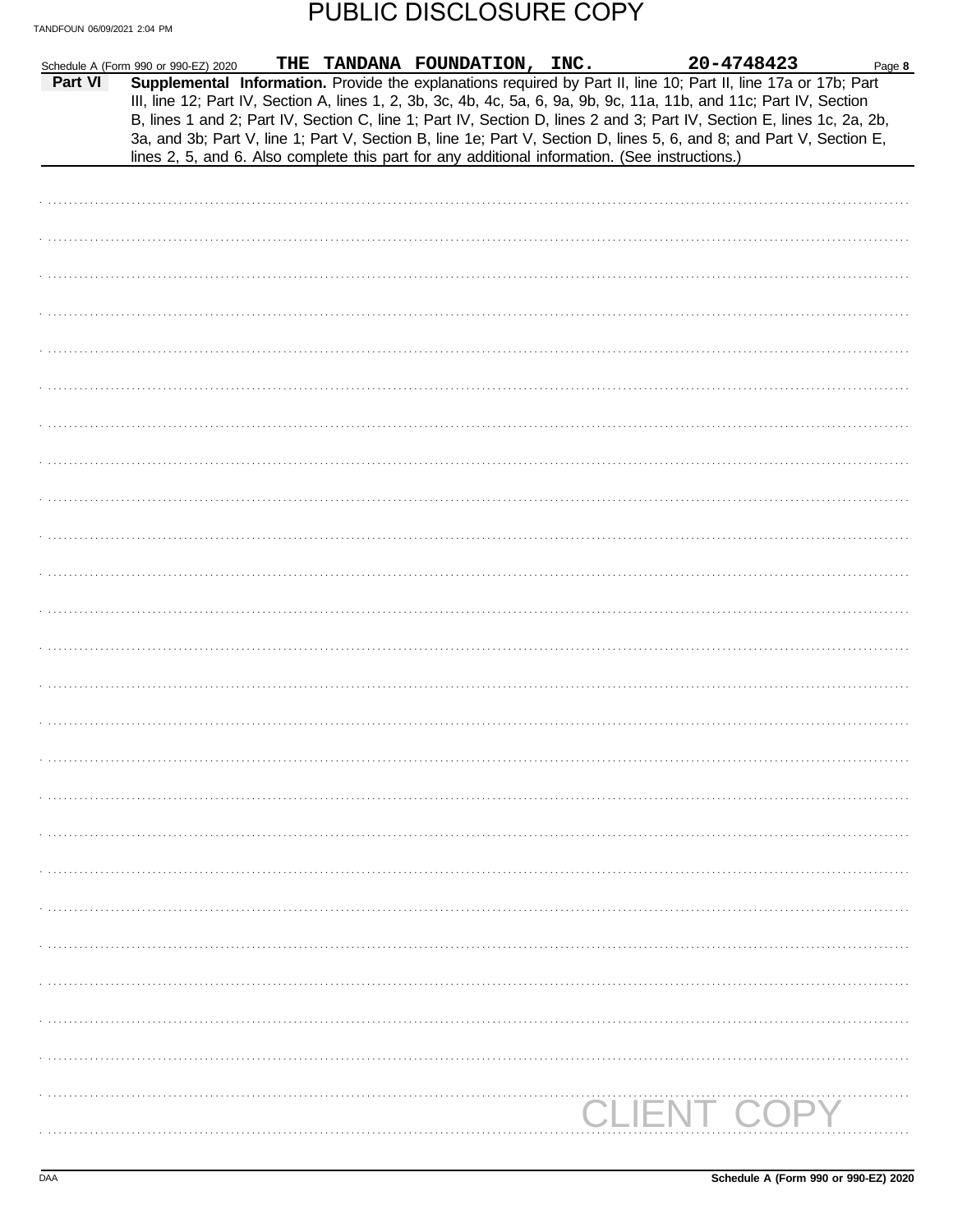| TANDFOUN 06/09/2021 2:04 PM |  |  |
|-----------------------------|--|--|
|                             |  |  |

| Schedule d                                |                                                                                                                                                                           | Supplemental Financial Statements                                                                 |                                | OMB No. 1545-0047               |  |  |
|-------------------------------------------|---------------------------------------------------------------------------------------------------------------------------------------------------------------------------|---------------------------------------------------------------------------------------------------|--------------------------------|---------------------------------|--|--|
| (Form 990)                                |                                                                                                                                                                           | u Complete if the organization answered "Yes" on Form 990,                                        |                                |                                 |  |  |
| Department of the Treasury                |                                                                                                                                                                           | Part IV, line 6, 7, 8, 9, 10, 11a, 11b, 11c, 11d, 11e, 11f, 12a, or 12b.<br>u Attach to Form 990. |                                | Open to Public                  |  |  |
| Internal Revenue Service                  |                                                                                                                                                                           | <b>u</b> Go to <i>www.irs.gov/Form990</i> for instructions and the latest information.            |                                | <b>Inspection</b>               |  |  |
| Name of the organization                  |                                                                                                                                                                           |                                                                                                   | Employer identification number |                                 |  |  |
|                                           |                                                                                                                                                                           |                                                                                                   |                                |                                 |  |  |
| THE<br>Part I                             | TANDANA FOUNDATION, INC.<br>Organizations Maintaining Donor Advised Funds or Other Similar Funds or Accounts.                                                             |                                                                                                   | 20-4748423                     |                                 |  |  |
|                                           | Complete if the organization answered "Yes" on Form 990, Part IV, line 6.                                                                                                 |                                                                                                   |                                |                                 |  |  |
|                                           |                                                                                                                                                                           | (a) Donor advised funds                                                                           |                                | (b) Funds and other accounts    |  |  |
| Total number at end of year<br>1          |                                                                                                                                                                           |                                                                                                   |                                |                                 |  |  |
| 2                                         |                                                                                                                                                                           |                                                                                                   |                                |                                 |  |  |
| 3                                         |                                                                                                                                                                           |                                                                                                   |                                |                                 |  |  |
| 4                                         |                                                                                                                                                                           |                                                                                                   |                                |                                 |  |  |
| 5                                         | Did the organization inform all donors and donor advisors in writing that the assets held in donor advised                                                                |                                                                                                   |                                |                                 |  |  |
|                                           | funds are the organization's property, subject to the organization's exclusive legal control?                                                                             |                                                                                                   |                                | Yes<br>No                       |  |  |
| 6                                         | Did the organization inform all grantees, donors, and donor advisors in writing that grant funds can be used                                                              |                                                                                                   |                                |                                 |  |  |
|                                           | only for charitable purposes and not for the benefit of the donor or donor advisor, or for any other purpose                                                              |                                                                                                   |                                |                                 |  |  |
| Part II                                   | <b>Conservation Easements.</b>                                                                                                                                            |                                                                                                   |                                | Yes<br>No                       |  |  |
|                                           | Complete if the organization answered "Yes" on Form 990, Part IV, line 7.                                                                                                 |                                                                                                   |                                |                                 |  |  |
| 1.                                        | Purpose(s) of conservation easements held by the organization (check all that apply).                                                                                     |                                                                                                   |                                |                                 |  |  |
|                                           | Preservation of land for public use (for example, recreation or education)                                                                                                | Preservation of a historically important land area                                                |                                |                                 |  |  |
| Protection of natural habitat             |                                                                                                                                                                           | Preservation of a certified historic structure                                                    |                                |                                 |  |  |
| Preservation of open space                |                                                                                                                                                                           |                                                                                                   |                                |                                 |  |  |
| $\mathbf{2}$                              | Complete lines 2a through 2d if the organization held a qualified conservation contribution in the form of a conservation                                                 |                                                                                                   |                                |                                 |  |  |
| easement on the last day of the tax year. |                                                                                                                                                                           |                                                                                                   |                                | Held at the End of the Tax Year |  |  |
| а                                         |                                                                                                                                                                           |                                                                                                   | 2a                             |                                 |  |  |
| b                                         |                                                                                                                                                                           |                                                                                                   | 2b                             |                                 |  |  |
| c                                         | Number of conservation easements on a certified historic structure included in (a) [[[[[[ [ ]]]]                                                                          |                                                                                                   | 2с                             |                                 |  |  |
| d                                         | Number of conservation easements included in (c) acquired after 7/25/06, and not on a                                                                                     |                                                                                                   |                                |                                 |  |  |
|                                           | historic structure listed in the National Register                                                                                                                        |                                                                                                   | 2d                             |                                 |  |  |
| 3                                         | Number of conservation easements modified, transferred, released, extinguished, or terminated by the organization during the                                              |                                                                                                   |                                |                                 |  |  |
| tax year $\mathbf{u}$<br>4                | Number of states where property subject to conservation easement is located $\mathbf u$                                                                                   |                                                                                                   |                                |                                 |  |  |
| 5                                         | Does the organization have a written policy regarding the periodic monitoring, inspection, handling of                                                                    |                                                                                                   |                                |                                 |  |  |
|                                           | violations, and enforcement of the conservation easements it holds? $\Box$ and $\Box$ are $\Box$ are $\Box$ No                                                            |                                                                                                   |                                |                                 |  |  |
| 6                                         | Staff and volunteer hours devoted to monitoring, inspecting, handling of violations, and enforcing conservation easements during the year                                 |                                                                                                   |                                |                                 |  |  |
| ${\bf u}$                                 |                                                                                                                                                                           |                                                                                                   |                                |                                 |  |  |
| $\mathbf{7}$                              | Amount of expenses incurred in monitoring, inspecting, handling of violations, and enforcing conservation easements during the year                                       |                                                                                                   |                                |                                 |  |  |
| $\mathbf{u}$ \$                           |                                                                                                                                                                           |                                                                                                   |                                |                                 |  |  |
| 8                                         | Does each conservation easement reported on line 2(d) above satisfy the requirements of section 170(h)(4)(B)(i)                                                           |                                                                                                   |                                |                                 |  |  |
|                                           |                                                                                                                                                                           |                                                                                                   |                                | Yes    <br>No                   |  |  |
| 9.                                        | In Part XIII, describe how the organization reports conservation easements in its revenue and expense statement and                                                       |                                                                                                   |                                |                                 |  |  |
|                                           | balance sheet, and include, if applicable, the text of the footnote to the organization's financial statements that describes the                                         |                                                                                                   |                                |                                 |  |  |
|                                           | organization's accounting for conservation easements.                                                                                                                     |                                                                                                   |                                |                                 |  |  |
| Part III                                  | Organizations Maintaining Collections of Art, Historical Treasures, or Other Similar Assets.<br>Complete if the organization answered "Yes" on Form 990, Part IV, line 8. |                                                                                                   |                                |                                 |  |  |
|                                           | 1a If the organization elected, as permitted under FASB ASC 958, not to report in its revenue statement and balance sheet works                                           |                                                                                                   |                                |                                 |  |  |
|                                           | of art, historical treasures, or other similar assets held for public exhibition, education, or research in furtherance of public                                         |                                                                                                   |                                |                                 |  |  |
|                                           | service, provide in Part XIII the text of the footnote to its financial statements that describes these items.                                                            |                                                                                                   |                                |                                 |  |  |
|                                           | <b>b</b> If the organization elected, as permitted under FASB ASC 958, to report in its revenue statement and balance sheet works of                                      |                                                                                                   |                                |                                 |  |  |
|                                           | art, historical treasures, or other similar assets held for public exhibition, education, or research in furtherance of public service,                                   |                                                                                                   |                                |                                 |  |  |
|                                           | provide the following amounts relating to these items:                                                                                                                    |                                                                                                   |                                |                                 |  |  |
|                                           |                                                                                                                                                                           |                                                                                                   |                                |                                 |  |  |
|                                           |                                                                                                                                                                           |                                                                                                   |                                | $\frac{u}{2}$                   |  |  |
| $\mathbf{2}$                              | If the organization received or held works of art, historical treasures, or other similar assets for financial gain, provide the                                          |                                                                                                   |                                |                                 |  |  |
|                                           | following amounts required to be reported under FASB ASC 958 relating to these items: <b>WELLET</b>                                                                       |                                                                                                   |                                |                                 |  |  |
|                                           |                                                                                                                                                                           |                                                                                                   |                                |                                 |  |  |

**b**

Assets included in Form 990, Part X . . . . . . . . . . . . . . . . . . . . . . . . . . . . . . . . . . . . . . . . . . . . . . . . . . . . . . . . . . . . . . . . . . . . . . . . . . . . . . . . . . . . .

<u>u \$</u>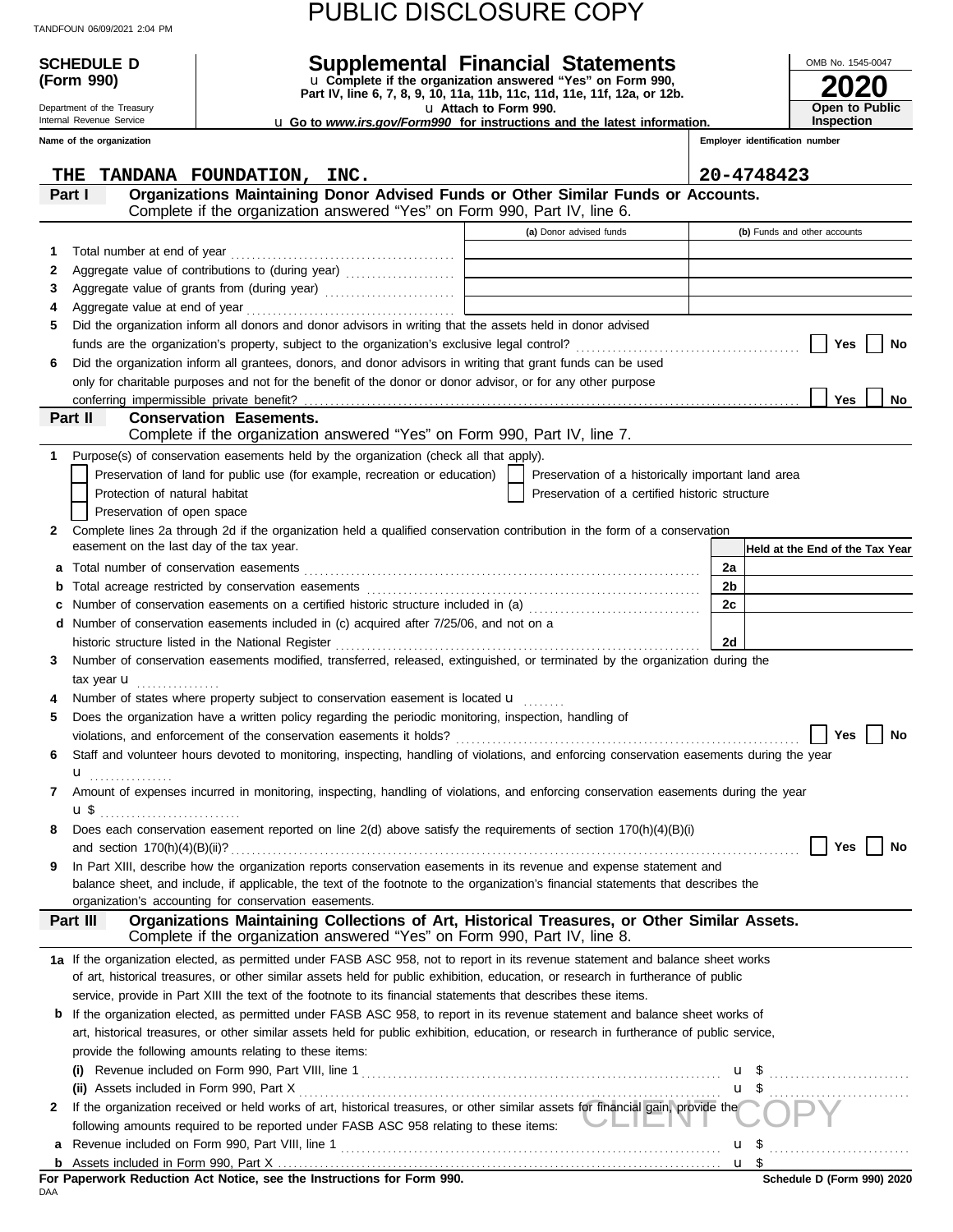|                | Schedule D (Form 990) 2020                                                                                                                                                                                                    |                                                                    |  | THE TANDANA FOUNDATION, INC. |                          |                                                                                                            | 20-4748423      |                      |                            | Page 2    |
|----------------|-------------------------------------------------------------------------------------------------------------------------------------------------------------------------------------------------------------------------------|--------------------------------------------------------------------|--|------------------------------|--------------------------|------------------------------------------------------------------------------------------------------------|-----------------|----------------------|----------------------------|-----------|
| Part III       |                                                                                                                                                                                                                               |                                                                    |  |                              |                          | Organizations Maintaining Collections of Art, Historical Treasures, or Other Similar Assets (continued)    |                 |                      |                            |           |
|                | 3 Using the organization's acquisition, accession, and other records, check any of the following that make significant use of its<br>collection items (check all that apply):                                                 |                                                                    |  |                              |                          |                                                                                                            |                 |                      |                            |           |
| a              | Public exhibition                                                                                                                                                                                                             |                                                                    |  | d                            | Loan or exchange program |                                                                                                            |                 |                      |                            |           |
| b              | Scholarly research                                                                                                                                                                                                            |                                                                    |  | е                            |                          |                                                                                                            |                 |                      |                            |           |
| c              | Preservation for future generations                                                                                                                                                                                           |                                                                    |  |                              |                          |                                                                                                            |                 |                      |                            |           |
|                | Provide a description of the organization's collections and explain how they further the organization's exempt purpose in Part                                                                                                |                                                                    |  |                              |                          |                                                                                                            |                 |                      |                            |           |
| XIII.          |                                                                                                                                                                                                                               |                                                                    |  |                              |                          |                                                                                                            |                 |                      |                            |           |
|                | During the year, did the organization solicit or receive donations of art, historical treasures, or other similar                                                                                                             |                                                                    |  |                              |                          |                                                                                                            |                 |                      |                            |           |
|                |                                                                                                                                                                                                                               |                                                                    |  |                              |                          |                                                                                                            |                 |                      | <b>Yes</b>                 | No        |
| <b>Part IV</b> |                                                                                                                                                                                                                               | <b>Escrow and Custodial Arrangements.</b><br>990, Part X, line 21. |  |                              |                          | Complete if the organization answered "Yes" on Form 990, Part IV, line 9, or reported an amount on Form    |                 |                      |                            |           |
|                | 1a Is the organization an agent, trustee, custodian or other intermediary for contributions or other assets not                                                                                                               |                                                                    |  |                              |                          |                                                                                                            |                 |                      |                            |           |
|                |                                                                                                                                                                                                                               |                                                                    |  |                              |                          |                                                                                                            |                 |                      | Yes                        | No        |
|                | <b>b</b> If "Yes," explain the arrangement in Part XIII and complete the following table:                                                                                                                                     |                                                                    |  |                              |                          |                                                                                                            |                 |                      |                            |           |
|                |                                                                                                                                                                                                                               |                                                                    |  |                              |                          |                                                                                                            |                 |                      | Amount                     |           |
|                |                                                                                                                                                                                                                               |                                                                    |  |                              |                          |                                                                                                            |                 | 1c                   |                            |           |
| C              |                                                                                                                                                                                                                               |                                                                    |  |                              |                          |                                                                                                            |                 | 1 <sub>d</sub>       |                            |           |
|                | Additions during the year with the continuum control of the state of the state of the state of the state of the state of the state of the state of the state of the state of the state of the state of the state of the state |                                                                    |  |                              |                          |                                                                                                            |                 |                      |                            |           |
|                |                                                                                                                                                                                                                               |                                                                    |  |                              |                          |                                                                                                            |                 | 1е                   |                            |           |
|                |                                                                                                                                                                                                                               |                                                                    |  |                              |                          |                                                                                                            |                 | 1f                   |                            |           |
|                | 2a Did the organization include an amount on Form 990, Part X, line 21, for escrow or custodial account liability?                                                                                                            |                                                                    |  |                              |                          |                                                                                                            |                 |                      | Yes                        | <b>No</b> |
| Part V         |                                                                                                                                                                                                                               | <b>Endowment Funds.</b>                                            |  |                              |                          |                                                                                                            |                 |                      |                            |           |
|                |                                                                                                                                                                                                                               |                                                                    |  |                              |                          |                                                                                                            |                 |                      |                            |           |
|                |                                                                                                                                                                                                                               |                                                                    |  |                              |                          | Complete if the organization answered "Yes" on Form 990, Part IV, line 10.                                 |                 |                      |                            |           |
|                |                                                                                                                                                                                                                               |                                                                    |  | (a) Current year             | (b) Prior year           | (c) Two years back                                                                                         |                 | (d) Three years back | (e) Four years back        |           |
|                | 1a Beginning of year balance                                                                                                                                                                                                  |                                                                    |  |                              |                          |                                                                                                            |                 |                      |                            |           |
| b              | Contributions                                                                                                                                                                                                                 |                                                                    |  |                              |                          |                                                                                                            |                 |                      |                            |           |
|                | Net investment earnings, gains, and                                                                                                                                                                                           |                                                                    |  |                              |                          |                                                                                                            |                 |                      |                            |           |
|                |                                                                                                                                                                                                                               |                                                                    |  |                              |                          |                                                                                                            |                 |                      |                            |           |
|                | d Grants or scholarships                                                                                                                                                                                                      |                                                                    |  |                              |                          |                                                                                                            |                 |                      |                            |           |
|                | e Other expenditures for facilities and                                                                                                                                                                                       |                                                                    |  |                              |                          |                                                                                                            |                 |                      |                            |           |
|                |                                                                                                                                                                                                                               |                                                                    |  |                              |                          |                                                                                                            |                 |                      |                            |           |
|                | f Administrative expenses                                                                                                                                                                                                     |                                                                    |  |                              |                          |                                                                                                            |                 |                      |                            |           |
| g              | End of year balance                                                                                                                                                                                                           |                                                                    |  |                              |                          |                                                                                                            |                 |                      |                            |           |
| 2              | Provide the estimated percentage of the current year end balance (line 1g, column (a)) held as:                                                                                                                               |                                                                    |  |                              |                          |                                                                                                            |                 |                      |                            |           |
|                | Board designated or quasi-endowment <b>u</b>                                                                                                                                                                                  |                                                                    |  |                              |                          |                                                                                                            |                 |                      |                            |           |
|                | <b>b</b> Permanent endowment <b>u</b> %                                                                                                                                                                                       |                                                                    |  |                              |                          |                                                                                                            |                 |                      |                            |           |
|                | Term endowment <b>u</b> %                                                                                                                                                                                                     |                                                                    |  |                              |                          |                                                                                                            |                 |                      |                            |           |
| c              | The percentages on lines 2a, 2b, and 2c should equal 100%.                                                                                                                                                                    |                                                                    |  |                              |                          |                                                                                                            |                 |                      |                            |           |
|                |                                                                                                                                                                                                                               |                                                                    |  |                              |                          |                                                                                                            |                 |                      |                            |           |
|                | 3a Are there endowment funds not in the possession of the organization that are held and administered for the                                                                                                                 |                                                                    |  |                              |                          |                                                                                                            |                 |                      |                            |           |
|                | organization by:                                                                                                                                                                                                              |                                                                    |  |                              |                          |                                                                                                            |                 |                      |                            | Yes<br>No |
|                |                                                                                                                                                                                                                               |                                                                    |  |                              |                          |                                                                                                            |                 |                      | 3a(i)                      |           |
|                | (ii) Related organizations                                                                                                                                                                                                    |                                                                    |  |                              |                          |                                                                                                            |                 |                      | 3a(ii)                     |           |
|                |                                                                                                                                                                                                                               |                                                                    |  |                              |                          |                                                                                                            |                 |                      | 3b                         |           |
|                | Describe in Part XIII the intended uses of the organization's endowment funds.                                                                                                                                                |                                                                    |  |                              |                          |                                                                                                            |                 |                      |                            |           |
| Part VI        |                                                                                                                                                                                                                               | Land, Buildings, and Equipment.                                    |  |                              |                          |                                                                                                            |                 |                      |                            |           |
|                |                                                                                                                                                                                                                               |                                                                    |  |                              |                          | Complete if the organization answered "Yes" on Form 990, Part IV, line 11a. See Form 990, Part X, line 10. |                 |                      |                            |           |
|                |                                                                                                                                                                                                                               | Description of property                                            |  | (a) Cost or other basis      |                          | (b) Cost or other basis                                                                                    | (c) Accumulated |                      | (d) Book value             |           |
|                |                                                                                                                                                                                                                               |                                                                    |  | (investment)                 |                          | (other)                                                                                                    | depreciation    |                      |                            |           |
|                |                                                                                                                                                                                                                               |                                                                    |  |                              |                          |                                                                                                            |                 |                      |                            |           |
|                | <b>b</b> Buildings <b>Multiples b</b>                                                                                                                                                                                         |                                                                    |  |                              |                          |                                                                                                            |                 |                      |                            |           |
|                | c Leasehold improvements                                                                                                                                                                                                      |                                                                    |  |                              |                          |                                                                                                            |                 |                      |                            |           |
|                |                                                                                                                                                                                                                               |                                                                    |  |                              |                          |                                                                                                            |                 |                      |                            |           |
|                |                                                                                                                                                                                                                               |                                                                    |  |                              |                          | 28,059                                                                                                     |                 | 14,442               |                            | 13,617    |
|                | Total. Add lines 1a through 1e. (Column (d) must equal Form 990, Part X, column (B), line 10c.)                                                                                                                               |                                                                    |  |                              |                          |                                                                                                            |                 | ū                    |                            | 13,617    |
|                |                                                                                                                                                                                                                               |                                                                    |  |                              |                          |                                                                                                            |                 |                      | Schedule D (Form 990) 2020 |           |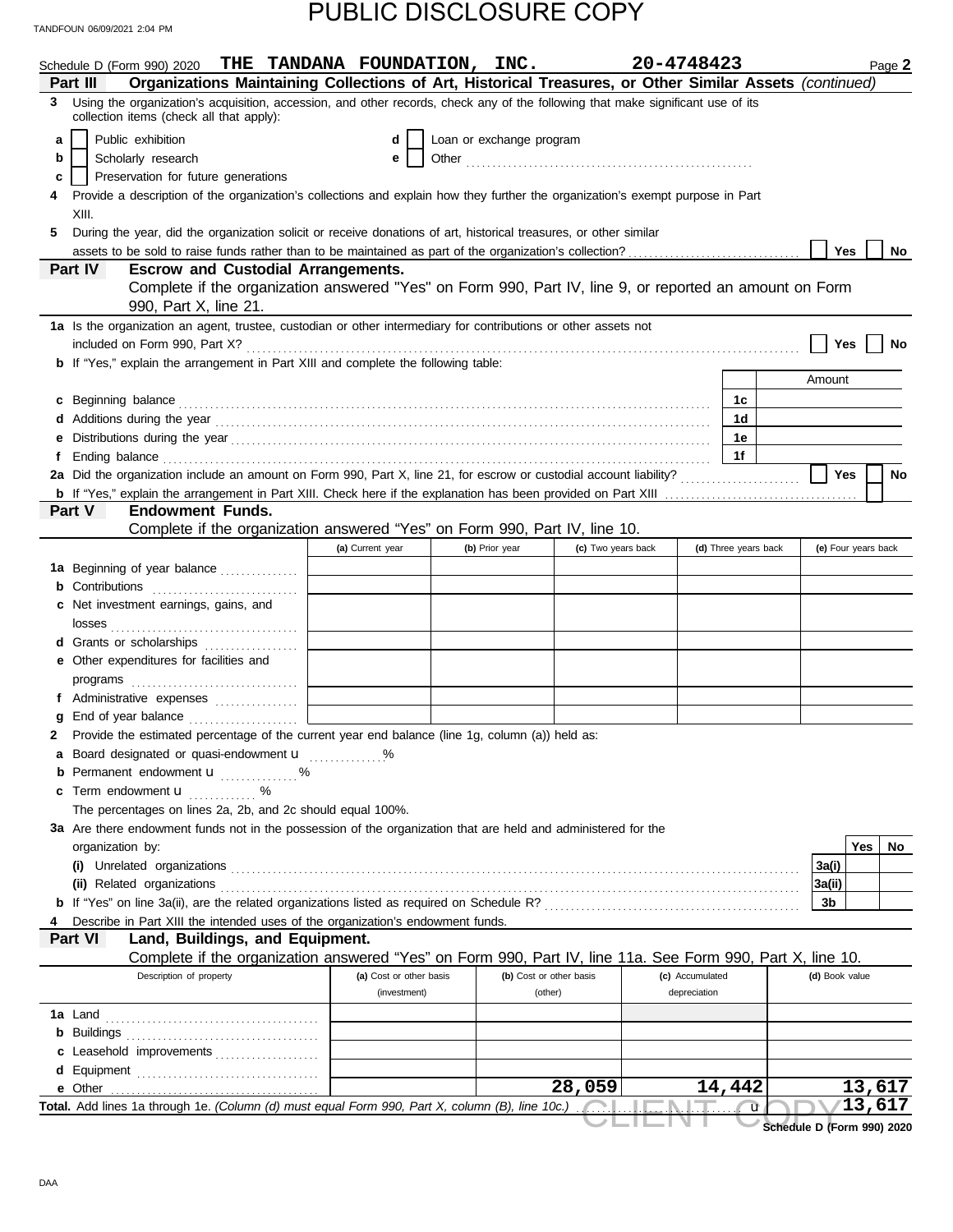| Schedule D (Form 990) 2020 | THE TANDANA FOUNDATION, INC.                                                                                                                                                                                                                                                                                                       |                | 20-4748423 |                                  | Page 3 |
|----------------------------|------------------------------------------------------------------------------------------------------------------------------------------------------------------------------------------------------------------------------------------------------------------------------------------------------------------------------------|----------------|------------|----------------------------------|--------|
| <b>Part VII</b>            | <b>Investments - Other Securities.</b>                                                                                                                                                                                                                                                                                             |                |            |                                  |        |
|                            | Complete if the organization answered "Yes" on Form 990, Part IV, line 11b. See Form 990, Part X, line 12.                                                                                                                                                                                                                         |                |            |                                  |        |
|                            | (a) Description of security or category                                                                                                                                                                                                                                                                                            | (b) Book value |            | (c) Method of valuation:         |        |
|                            | (including name of security)                                                                                                                                                                                                                                                                                                       |                |            | Cost or end-of-year market value |        |
|                            |                                                                                                                                                                                                                                                                                                                                    |                |            |                                  |        |
|                            |                                                                                                                                                                                                                                                                                                                                    |                |            |                                  |        |
|                            | (3) Other $\qquad \qquad$ 0.11                                                                                                                                                                                                                                                                                                     |                |            |                                  |        |
|                            |                                                                                                                                                                                                                                                                                                                                    |                |            |                                  |        |
|                            |                                                                                                                                                                                                                                                                                                                                    |                |            |                                  |        |
| (C)                        |                                                                                                                                                                                                                                                                                                                                    |                |            |                                  |        |
|                            | $\mathbf{D}$ $\mathbf{D}$ $\mathbf{D}$ $\mathbf{D}$ $\mathbf{D}$ $\mathbf{D}$ $\mathbf{D}$ $\mathbf{D}$ $\mathbf{D}$ $\mathbf{D}$ $\mathbf{D}$ $\mathbf{D}$ $\mathbf{D}$ $\mathbf{D}$ $\mathbf{D}$ $\mathbf{D}$ $\mathbf{D}$ $\mathbf{D}$ $\mathbf{D}$ $\mathbf{D}$ $\mathbf{D}$ $\mathbf{D}$ $\mathbf{D}$ $\mathbf{D}$ $\mathbf{$ |                |            |                                  |        |
| (E)                        |                                                                                                                                                                                                                                                                                                                                    |                |            |                                  |        |
| (F)                        |                                                                                                                                                                                                                                                                                                                                    |                |            |                                  |        |
| $\overline{G}$ (G)         |                                                                                                                                                                                                                                                                                                                                    |                |            |                                  |        |
| (H)                        |                                                                                                                                                                                                                                                                                                                                    |                |            |                                  |        |
|                            | Total. (Column (b) must equal Form 990, Part X, col. (B) line 12.)<br>u                                                                                                                                                                                                                                                            |                |            |                                  |        |
| Part VIII                  | Investments - Program Related.                                                                                                                                                                                                                                                                                                     |                |            |                                  |        |
|                            | Complete if the organization answered "Yes" on Form 990, Part IV, line 11c. See Form 990, Part X, line 13.                                                                                                                                                                                                                         |                |            |                                  |        |
|                            | (a) Description of investment                                                                                                                                                                                                                                                                                                      | (b) Book value |            | (c) Method of valuation:         |        |
|                            |                                                                                                                                                                                                                                                                                                                                    |                |            | Cost or end-of-year market value |        |
| (1)                        |                                                                                                                                                                                                                                                                                                                                    |                |            |                                  |        |
| (2)                        |                                                                                                                                                                                                                                                                                                                                    |                |            |                                  |        |
| (3)                        |                                                                                                                                                                                                                                                                                                                                    |                |            |                                  |        |
| (4)                        |                                                                                                                                                                                                                                                                                                                                    |                |            |                                  |        |
| (5)                        |                                                                                                                                                                                                                                                                                                                                    |                |            |                                  |        |
| (6)                        |                                                                                                                                                                                                                                                                                                                                    |                |            |                                  |        |
| (7)                        |                                                                                                                                                                                                                                                                                                                                    |                |            |                                  |        |
| (8)                        |                                                                                                                                                                                                                                                                                                                                    |                |            |                                  |        |
| (9)                        |                                                                                                                                                                                                                                                                                                                                    |                |            |                                  |        |
| Part IX                    | <b>Total.</b> (Column (b) must equal Form 990, Part X, col. (B) line 13.) $\ldots$ <b>u</b><br>Other Assets.                                                                                                                                                                                                                       |                |            |                                  |        |
|                            | Complete if the organization answered "Yes" on Form 990, Part IV, line 11d. See Form 990, Part X, line 15.                                                                                                                                                                                                                         |                |            |                                  |        |
|                            | (a) Description                                                                                                                                                                                                                                                                                                                    |                |            | (b) Book value                   |        |
| (1)                        |                                                                                                                                                                                                                                                                                                                                    |                |            |                                  |        |
| (2)                        |                                                                                                                                                                                                                                                                                                                                    |                |            |                                  |        |
| (3)                        |                                                                                                                                                                                                                                                                                                                                    |                |            |                                  |        |
| (4)                        |                                                                                                                                                                                                                                                                                                                                    |                |            |                                  |        |
| (5)                        |                                                                                                                                                                                                                                                                                                                                    |                |            |                                  |        |
| (6)                        |                                                                                                                                                                                                                                                                                                                                    |                |            |                                  |        |
| (7)                        |                                                                                                                                                                                                                                                                                                                                    |                |            |                                  |        |
| (8)                        |                                                                                                                                                                                                                                                                                                                                    |                |            |                                  |        |
| (9)                        |                                                                                                                                                                                                                                                                                                                                    |                |            |                                  |        |
|                            | Total. (Column (b) must equal Form 990, Part X, col. (B) line 15.)                                                                                                                                                                                                                                                                 |                | u          |                                  |        |
| Part X                     | Other Liabilities.                                                                                                                                                                                                                                                                                                                 |                |            |                                  |        |
|                            | Complete if the organization answered "Yes" on Form 990, Part IV, line 11e or 11f. See Form 990, Part X,                                                                                                                                                                                                                           |                |            |                                  |        |
|                            | line 25.                                                                                                                                                                                                                                                                                                                           |                |            |                                  |        |
| 1.                         | (a) Description of liability                                                                                                                                                                                                                                                                                                       |                |            | (b) Book value                   |        |
| (1)                        | Federal income taxes                                                                                                                                                                                                                                                                                                               |                |            |                                  |        |
| (2)                        |                                                                                                                                                                                                                                                                                                                                    |                |            |                                  |        |
| (3)                        |                                                                                                                                                                                                                                                                                                                                    |                |            |                                  |        |
| (4)                        |                                                                                                                                                                                                                                                                                                                                    |                |            |                                  |        |
| (5)                        |                                                                                                                                                                                                                                                                                                                                    |                |            |                                  |        |
| (6)                        |                                                                                                                                                                                                                                                                                                                                    |                |            |                                  |        |
| (7)                        |                                                                                                                                                                                                                                                                                                                                    |                |            |                                  |        |
| (8)                        |                                                                                                                                                                                                                                                                                                                                    |                |            |                                  |        |
| (9)                        |                                                                                                                                                                                                                                                                                                                                    |                |            |                                  |        |
|                            | Total. (Column (b) must equal Form 990, Part X, col. (B) line 25.)                                                                                                                                                                                                                                                                 |                |            |                                  |        |
|                            | 2. Liability for uncertain tax positions. In Part XIII, provide the text of the footnote to the organization's financial statements that reports the                                                                                                                                                                               |                |            |                                  |        |
|                            | organization's liability for uncertain tax positions under FASB ASC 740. Check here if the text of the footnote has been provided in Part XIII                                                                                                                                                                                     |                |            |                                  |        |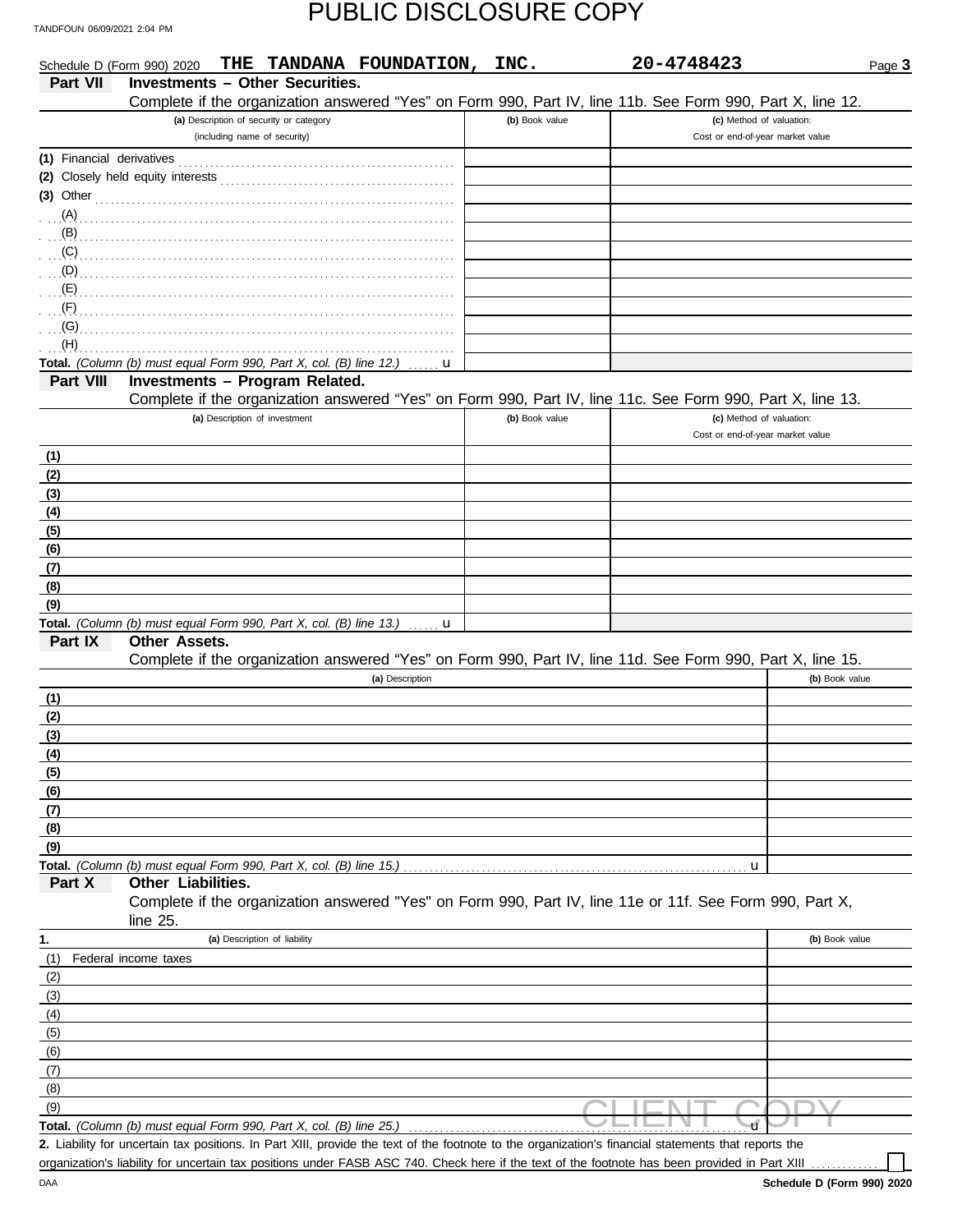| PUBLIC DISCLOSURE COPY |
|------------------------|
|------------------------|

|   | Schedule D (Form 990) 2020 THE TANDANA FOUNDATION, INC.                                                                                                                                                                        |                | 20-4748423   | Page 4 |
|---|--------------------------------------------------------------------------------------------------------------------------------------------------------------------------------------------------------------------------------|----------------|--------------|--------|
|   | Reconciliation of Revenue per Audited Financial Statements With Revenue per Return.<br>Part XI                                                                                                                                 |                |              |        |
|   | Complete if the organization answered "Yes" on Form 990, Part IV, line 12a.                                                                                                                                                    |                |              |        |
| 1 |                                                                                                                                                                                                                                |                | $\mathbf{1}$ |        |
| 2 | Amounts included on line 1 but not on Form 990, Part VIII, line 12:                                                                                                                                                            |                |              |        |
| а |                                                                                                                                                                                                                                | 2a             |              |        |
| b |                                                                                                                                                                                                                                | 2 <sub>b</sub> |              |        |
| c |                                                                                                                                                                                                                                | 2c             |              |        |
| d |                                                                                                                                                                                                                                | 2d             |              |        |
| е | Add lines 2a through 2d [11] Add [12] Add [12] Add lines 2a through 2d [12] Add lines 2a through 2d [12] Add [12] Add [12] Add [12] Add [12] Add [12] Add [12] Add [12] Add [12] Add [12] Add [12] Add [12] Add [12] Add [12]  |                | 2e           |        |
| З |                                                                                                                                                                                                                                |                | 3            |        |
| 4 | Amounts included on Form 990, Part VIII, line 12, but not on line 1:                                                                                                                                                           |                |              |        |
| а | Investment expenses not included on Form 990, Part VIII, line 7b [100] [100] [100] [100] [100] [100] [100] [100] [100] [100] [100] [100] [100] [100] [100] [100] [100] [100] [100] [100] [100] [100] [100] [100] [100] [100] [ | 4a             |              |        |
| b |                                                                                                                                                                                                                                | 4b             |              |        |
| c | Add lines 4a and 4b                                                                                                                                                                                                            |                | 4c           |        |
| 5 |                                                                                                                                                                                                                                |                | 5            |        |
|   | Part XII<br>Reconciliation of Expenses per Audited Financial Statements With Expenses per Return.                                                                                                                              |                |              |        |
|   | Complete if the organization answered "Yes" on Form 990, Part IV, line 12a.                                                                                                                                                    |                |              |        |
| 1 |                                                                                                                                                                                                                                |                | $\mathbf{1}$ |        |
| 2 | Amounts included on line 1 but not on Form 990, Part IX, line 25:                                                                                                                                                              |                |              |        |
| а |                                                                                                                                                                                                                                | 2a             |              |        |
| b |                                                                                                                                                                                                                                | 2 <sub>b</sub> |              |        |
| c |                                                                                                                                                                                                                                | 2c             |              |        |
| d |                                                                                                                                                                                                                                | 2d             |              |        |
| е | Add lines 2a through 2d [11] Add [12] Add [12] Add lines 2a through 2d [12] Add lines 2a through 2d [12] Add [12] Add [12] Add [12] Add [12] Add [12] Add [12] Add [12] Add [12] Add [12] Add [12] Add [12] Add [12] Add [12]  |                | 2e           |        |
| З |                                                                                                                                                                                                                                |                | 3            |        |
| 4 | Amounts included on Form 990, Part IX, line 25, but not on line 1:                                                                                                                                                             |                |              |        |
| а |                                                                                                                                                                                                                                | 4a             |              |        |
| b |                                                                                                                                                                                                                                | 4b             |              |        |
|   | c Add lines 4a and 4b                                                                                                                                                                                                          |                | 4c           |        |
|   |                                                                                                                                                                                                                                |                | 5            |        |
|   | Part XIII Supplemental Information.                                                                                                                                                                                            |                |              |        |
|   | Provide the descriptions required for Part II, lines 3, 5, and 9; Part III, lines 1a and 4; Part IV, lines 1b and 2b; Part V, line 4; Part X, line                                                                             |                |              |        |
|   | 2; Part XI, lines 2d and 4b; and Part XII, lines 2d and 4b. Also complete this part to provide any additional information.                                                                                                     |                |              |        |
|   |                                                                                                                                                                                                                                |                |              |        |
|   |                                                                                                                                                                                                                                |                |              |        |
|   |                                                                                                                                                                                                                                |                |              |        |
|   |                                                                                                                                                                                                                                |                |              |        |
|   |                                                                                                                                                                                                                                |                |              |        |
|   |                                                                                                                                                                                                                                |                |              |        |
|   |                                                                                                                                                                                                                                |                |              |        |
|   |                                                                                                                                                                                                                                |                |              |        |
|   |                                                                                                                                                                                                                                |                |              |        |
|   |                                                                                                                                                                                                                                |                |              |        |
|   |                                                                                                                                                                                                                                |                |              |        |
|   |                                                                                                                                                                                                                                |                |              |        |
|   |                                                                                                                                                                                                                                |                |              |        |
|   |                                                                                                                                                                                                                                |                |              |        |
|   |                                                                                                                                                                                                                                |                |              |        |
|   |                                                                                                                                                                                                                                |                |              |        |
|   |                                                                                                                                                                                                                                |                |              |        |
|   |                                                                                                                                                                                                                                |                |              |        |
|   |                                                                                                                                                                                                                                |                |              |        |
|   |                                                                                                                                                                                                                                |                |              |        |
|   |                                                                                                                                                                                                                                |                |              |        |
|   |                                                                                                                                                                                                                                |                |              |        |
|   |                                                                                                                                                                                                                                |                |              |        |
|   |                                                                                                                                                                                                                                |                |              |        |
|   |                                                                                                                                                                                                                                |                |              |        |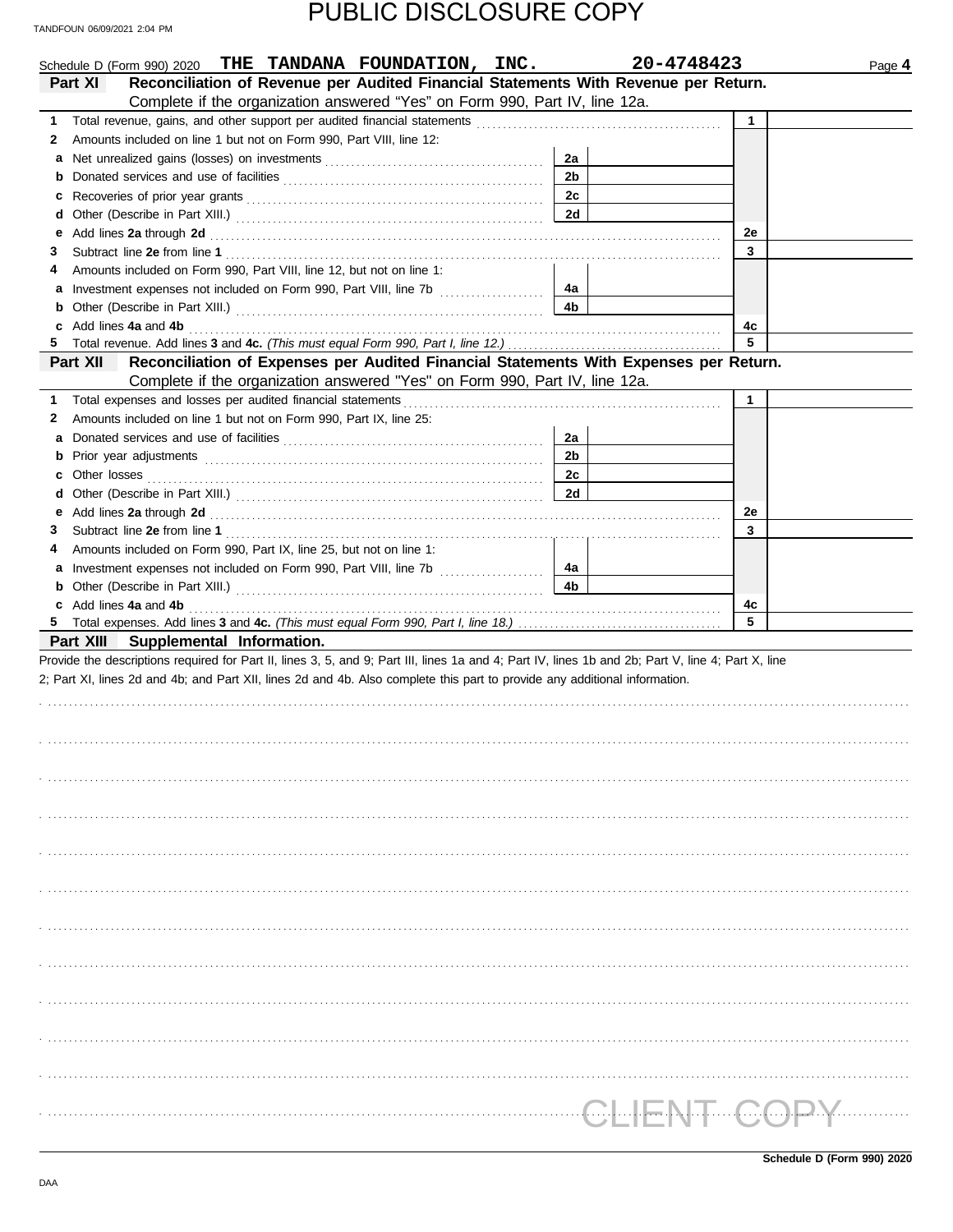|  | Schedule D (Form 990) 2020 THE TANDANA FOUNDATION, INC.<br>Part XIII Supplemental Information (continued) | 20-4748423         | Page 5 |
|--|-----------------------------------------------------------------------------------------------------------|--------------------|--------|
|  |                                                                                                           |                    |        |
|  |                                                                                                           |                    |        |
|  |                                                                                                           |                    |        |
|  |                                                                                                           |                    |        |
|  |                                                                                                           |                    |        |
|  |                                                                                                           |                    |        |
|  |                                                                                                           |                    |        |
|  |                                                                                                           |                    |        |
|  |                                                                                                           |                    |        |
|  |                                                                                                           |                    |        |
|  |                                                                                                           |                    |        |
|  |                                                                                                           |                    |        |
|  |                                                                                                           |                    |        |
|  |                                                                                                           |                    |        |
|  |                                                                                                           |                    |        |
|  |                                                                                                           |                    |        |
|  |                                                                                                           |                    |        |
|  |                                                                                                           |                    |        |
|  |                                                                                                           |                    |        |
|  |                                                                                                           |                    |        |
|  |                                                                                                           |                    |        |
|  |                                                                                                           |                    |        |
|  |                                                                                                           |                    |        |
|  |                                                                                                           |                    |        |
|  |                                                                                                           |                    |        |
|  |                                                                                                           |                    |        |
|  |                                                                                                           |                    |        |
|  |                                                                                                           |                    |        |
|  |                                                                                                           |                    |        |
|  |                                                                                                           | <b>CLIENT COPY</b> |        |

Schedule D (Form 990) 2020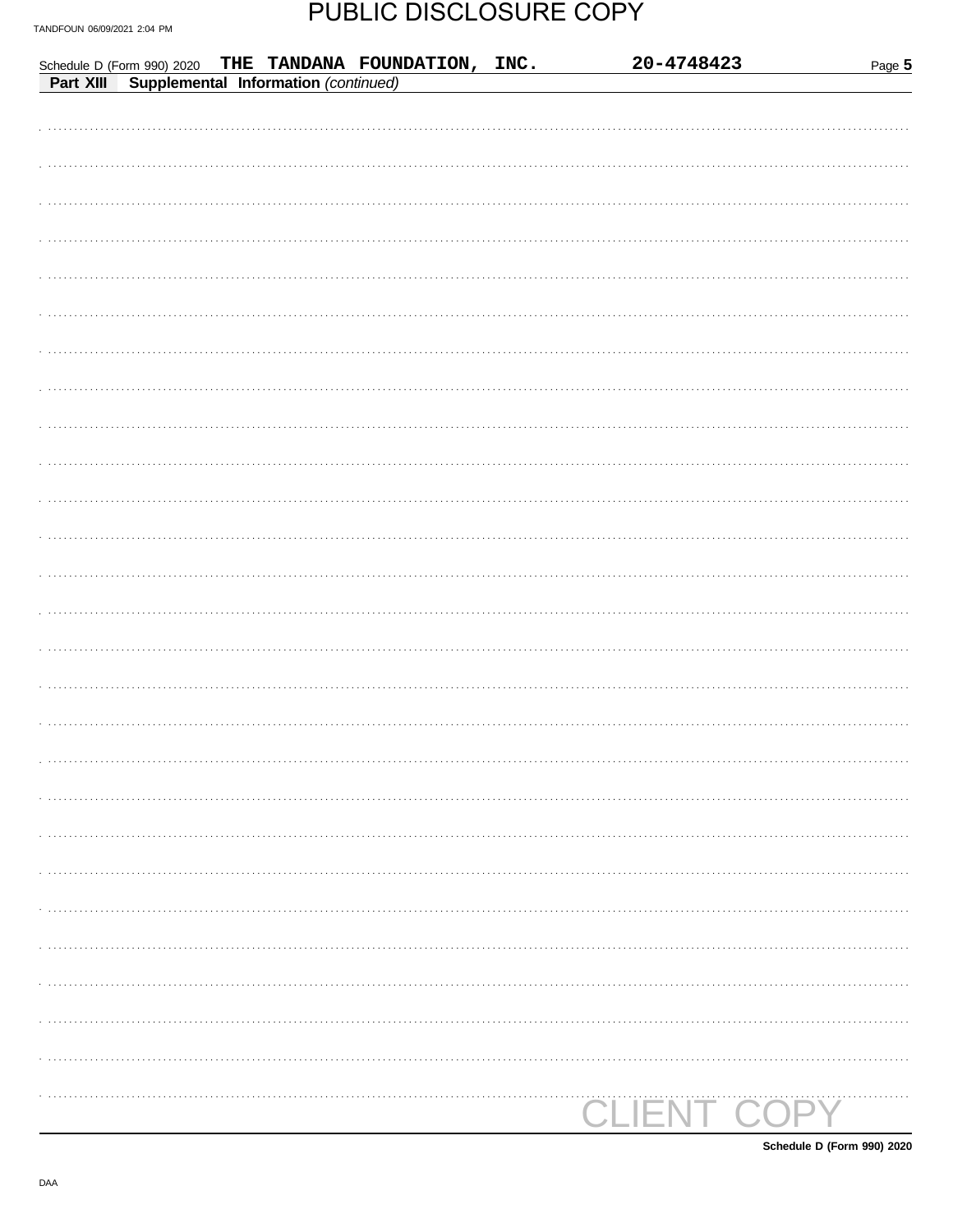| <b>SCHEDULE F</b><br>(Form 990)            |                              |                                                                          | <b>Statement of Activities Outside the United States</b><br>u Complete if the organization answered "Yes" on Form 990, Part IV, line 14b, 15, or 16.                                                                 |                                                                             |                                              | OMB No. 1545-0047                                    |
|--------------------------------------------|------------------------------|--------------------------------------------------------------------------|----------------------------------------------------------------------------------------------------------------------------------------------------------------------------------------------------------------------|-----------------------------------------------------------------------------|----------------------------------------------|------------------------------------------------------|
| Department of the Treasury                 |                              |                                                                          | u Attach to Form 990.                                                                                                                                                                                                |                                                                             |                                              | Open to Public                                       |
| Internal Revenue Service                   |                              |                                                                          | u Go to www.irs.gov/Form990 for instructions and the latest information.                                                                                                                                             |                                                                             |                                              | <b>Inspection</b>                                    |
| Name of the organization                   | THE                          | TANDANA FOUNDATION, INC.                                                 |                                                                                                                                                                                                                      |                                                                             | Employer identification number<br>20-4748423 |                                                      |
| Part I                                     |                              |                                                                          | General Information on Activities Outside the United States. Complete if the organization answered "Yes" on                                                                                                          |                                                                             |                                              |                                                      |
|                                            | Form 990, Part IV, line 14b. |                                                                          |                                                                                                                                                                                                                      |                                                                             |                                              |                                                      |
| 1                                          |                              |                                                                          | For grantmakers. Does the organization maintain records to substantiate the amount of its grants and<br>other assistance, the grantees' eligibility for the grants or assistance, and the selection criteria used to |                                                                             |                                              |                                                      |
|                                            |                              |                                                                          |                                                                                                                                                                                                                      |                                                                             |                                              | $ X $ Yes<br>No                                      |
| $\mathbf{2}$<br>outside the United States. |                              |                                                                          | For grantmakers. Describe in Part V the organization's procedures for monitoring the use of its grants and other assistance                                                                                          |                                                                             |                                              |                                                      |
| 3                                          |                              |                                                                          | Activities per Region. (The following Part I, line 3 table can be duplicated if additional space is needed.)                                                                                                         |                                                                             |                                              |                                                      |
| (a) Region                                 | (b) Number                   | (c) Number of                                                            | (d) Activities conducted in the                                                                                                                                                                                      | (e) If activity listed in (d) is                                            |                                              | (f) Total                                            |
|                                            | of offices in<br>the region  | employees,<br>agents, and<br>independent<br>contractors<br>in the region | region (by type) (such as,<br>fundraising, program services,<br>investments, grants to recipients<br>located in the region)                                                                                          | a program service,<br>describe specific type of<br>service(s) in the region |                                              | expenditures for<br>and investments<br>in the region |
| <b>ECUADOR</b>                             |                              |                                                                          |                                                                                                                                                                                                                      |                                                                             |                                              |                                                      |
| (1)<br><b>MALI</b>                         |                              |                                                                          | 1 PROGRAM                                                                                                                                                                                                            | <b>HEALTHCARE,</b>                                                          | EDU                                          | 135,270                                              |
| (2)                                        |                              |                                                                          | 1 PROGRAM                                                                                                                                                                                                            | COMMUNITY                                                                   |                                              | 144,000                                              |
|                                            |                              |                                                                          |                                                                                                                                                                                                                      |                                                                             |                                              |                                                      |
| (3)                                        |                              |                                                                          |                                                                                                                                                                                                                      |                                                                             |                                              |                                                      |
| (4)                                        |                              |                                                                          |                                                                                                                                                                                                                      |                                                                             |                                              |                                                      |
| (5)                                        |                              |                                                                          |                                                                                                                                                                                                                      |                                                                             |                                              |                                                      |
| (6)                                        |                              |                                                                          |                                                                                                                                                                                                                      |                                                                             |                                              |                                                      |
|                                            |                              |                                                                          |                                                                                                                                                                                                                      |                                                                             |                                              |                                                      |
| (7)                                        |                              |                                                                          |                                                                                                                                                                                                                      |                                                                             |                                              |                                                      |
| (8)                                        |                              |                                                                          |                                                                                                                                                                                                                      |                                                                             |                                              |                                                      |
| (9)                                        |                              |                                                                          |                                                                                                                                                                                                                      |                                                                             |                                              |                                                      |
| (10)                                       |                              |                                                                          |                                                                                                                                                                                                                      |                                                                             |                                              |                                                      |
| (11)                                       |                              |                                                                          |                                                                                                                                                                                                                      |                                                                             |                                              |                                                      |
|                                            |                              |                                                                          |                                                                                                                                                                                                                      |                                                                             |                                              |                                                      |
| (12)                                       |                              |                                                                          |                                                                                                                                                                                                                      |                                                                             |                                              |                                                      |
| (13)                                       |                              |                                                                          |                                                                                                                                                                                                                      |                                                                             |                                              |                                                      |
| (14)                                       |                              |                                                                          |                                                                                                                                                                                                                      |                                                                             |                                              |                                                      |
| (15)                                       |                              |                                                                          |                                                                                                                                                                                                                      |                                                                             |                                              |                                                      |
| (16)                                       |                              |                                                                          |                                                                                                                                                                                                                      |                                                                             |                                              |                                                      |
|                                            |                              |                                                                          |                                                                                                                                                                                                                      |                                                                             |                                              |                                                      |
| (17)<br>3a Subtotal                        |                              | $\overline{\mathbf{c}}$                                                  |                                                                                                                                                                                                                      |                                                                             |                                              | 279,270                                              |
| <b>b</b> Total from continuation           |                              |                                                                          |                                                                                                                                                                                                                      |                                                                             |                                              |                                                      |
| sheets to Part I<br>c Totals (add          |                              |                                                                          |                                                                                                                                                                                                                      |                                                                             |                                              |                                                      |
| lines 3a and 3b)                           |                              | 2                                                                        |                                                                                                                                                                                                                      |                                                                             |                                              | 279,270                                              |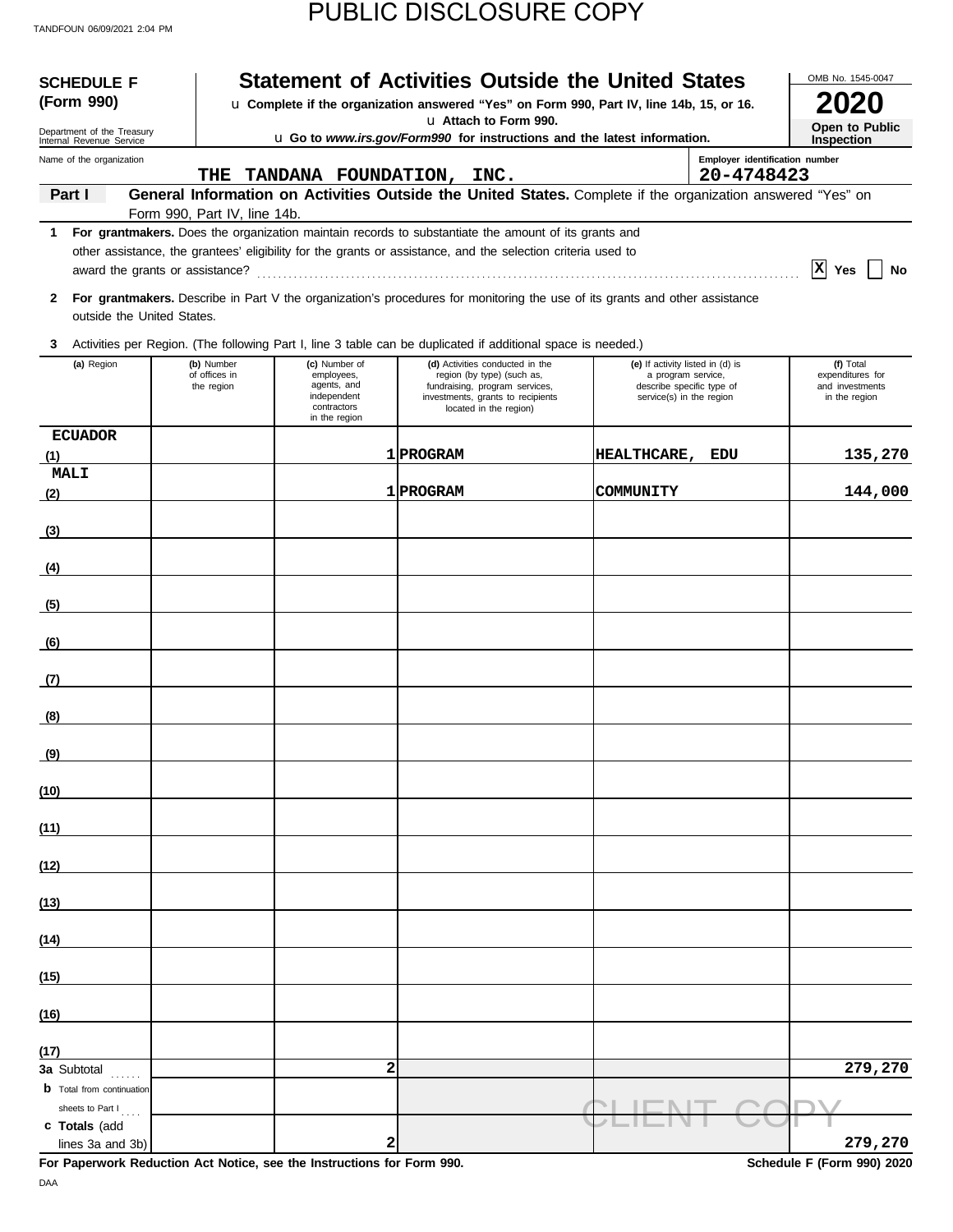| Part II      |                             |                                                    |            | Grants and Other Assistance to Organizations or Entities Outside the United States. Complete if the organization answered "Yes" on Form 990,<br>Part IV, line 15, for any recipient who received more than \$5,000. Part II can be duplicated if additional space is needed. |                             |                                       |                                        |                                          |                                                                |
|--------------|-----------------------------|----------------------------------------------------|------------|------------------------------------------------------------------------------------------------------------------------------------------------------------------------------------------------------------------------------------------------------------------------------|-----------------------------|---------------------------------------|----------------------------------------|------------------------------------------|----------------------------------------------------------------|
| $\mathbf{1}$ | (a) Name of<br>organization | (b) IRS code<br>section and EIN<br>(if applicable) | (c) Region | (d) Purpose of<br>grant                                                                                                                                                                                                                                                      | (e) Amount of<br>cash grant | (f) Manner of<br>cash<br>disbursement | (g) Amount of<br>noncash<br>assistance | (h) Description<br>of noncash assistance | (i) Method of<br>valuation<br>(book, FMV,<br>appraisal, other) |
| (1)          |                             |                                                    |            |                                                                                                                                                                                                                                                                              |                             |                                       |                                        |                                          |                                                                |
| (2)          |                             |                                                    |            |                                                                                                                                                                                                                                                                              |                             |                                       |                                        |                                          |                                                                |
| (3)          |                             |                                                    |            |                                                                                                                                                                                                                                                                              |                             |                                       |                                        |                                          |                                                                |
| (4)          |                             |                                                    |            |                                                                                                                                                                                                                                                                              |                             |                                       |                                        |                                          |                                                                |
| (5)          |                             |                                                    |            |                                                                                                                                                                                                                                                                              |                             |                                       |                                        |                                          |                                                                |
| (6)          |                             |                                                    |            |                                                                                                                                                                                                                                                                              |                             |                                       |                                        |                                          |                                                                |
| (7)          |                             |                                                    |            |                                                                                                                                                                                                                                                                              |                             |                                       |                                        |                                          |                                                                |
| (8)          |                             |                                                    |            |                                                                                                                                                                                                                                                                              |                             |                                       |                                        |                                          |                                                                |
| (9)          |                             |                                                    |            |                                                                                                                                                                                                                                                                              |                             |                                       |                                        |                                          |                                                                |
| (10)         |                             |                                                    |            |                                                                                                                                                                                                                                                                              |                             |                                       |                                        |                                          |                                                                |
| (11)         |                             |                                                    |            |                                                                                                                                                                                                                                                                              |                             |                                       |                                        |                                          |                                                                |
| (12)         |                             |                                                    |            |                                                                                                                                                                                                                                                                              |                             |                                       |                                        |                                          |                                                                |
| (13)         |                             |                                                    |            |                                                                                                                                                                                                                                                                              |                             |                                       |                                        |                                          |                                                                |
| (14)         |                             |                                                    |            |                                                                                                                                                                                                                                                                              |                             |                                       |                                        |                                          |                                                                |
| (15)         |                             |                                                    |            |                                                                                                                                                                                                                                                                              |                             |                                       |                                        |                                          |                                                                |
| (16)         |                             |                                                    |            |                                                                                                                                                                                                                                                                              |                             |                                       |                                        |                                          |                                                                |
|              |                             |                                                    |            | 2 Enter total number of recipient organizations listed above that are recognized as charities by the foreign country, recognized as a tax                                                                                                                                    |                             |                                       |                                        | $\mathbf{u}$                             |                                                                |
| 3            |                             |                                                    |            |                                                                                                                                                                                                                                                                              |                             |                                       |                                        | $\mathbf u$                              | Schedule F (Form 990) 2020                                     |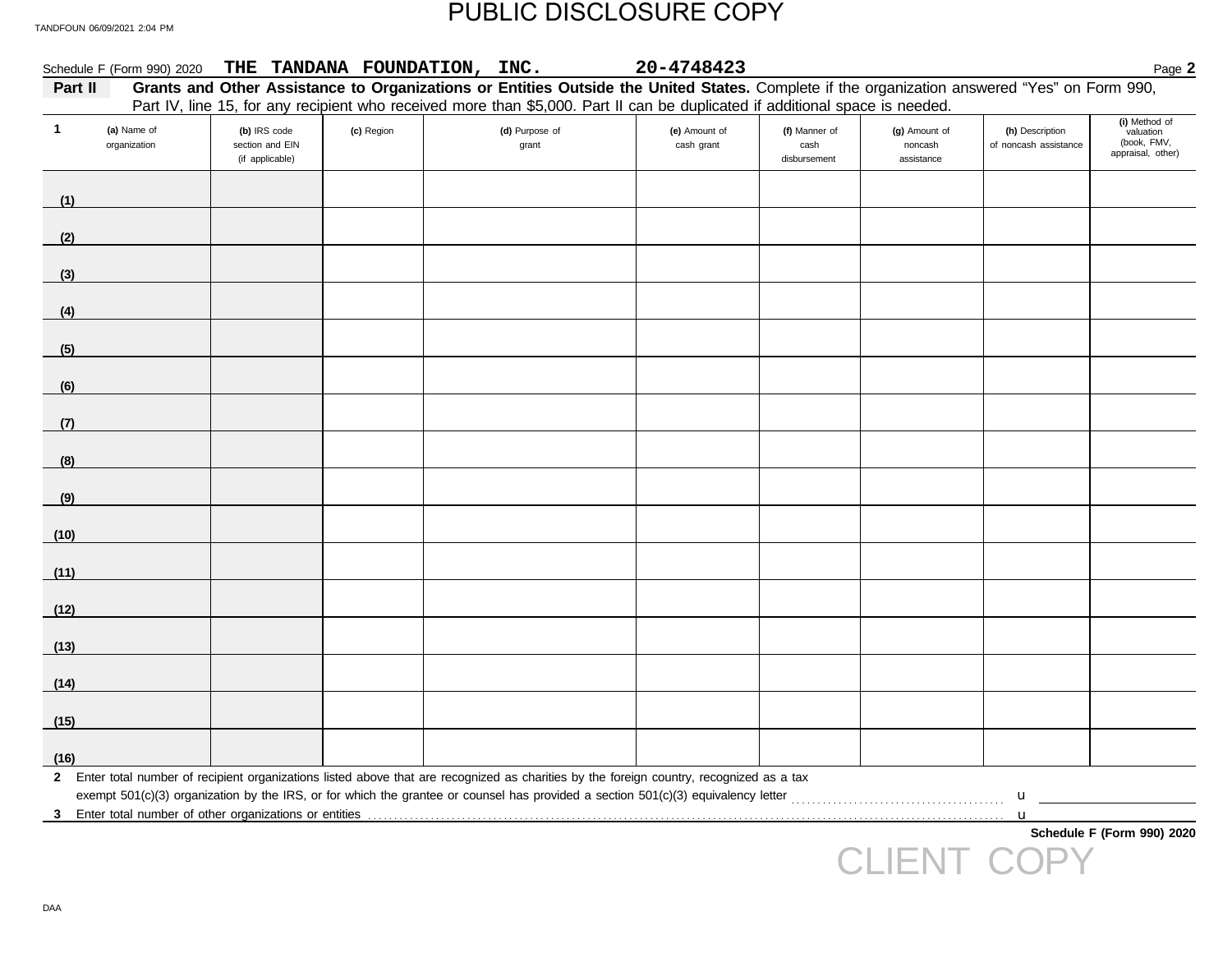| Schedule F (Form 990) 2020 THE TANDANA FOUNDATION, INC. 20-4748423                                                                                                                                                        |                |                             |                             |                                       |                                        |                                          | Page 3                                                         |
|---------------------------------------------------------------------------------------------------------------------------------------------------------------------------------------------------------------------------|----------------|-----------------------------|-----------------------------|---------------------------------------|----------------------------------------|------------------------------------------|----------------------------------------------------------------|
| Grants and Other Assistance to Individuals Outside the United States. Complete if the organization answered "Yes" on Form 990, Part IV, line 16.<br>Part III<br>Part III can be duplicated if additional space is needed. |                |                             |                             |                                       |                                        |                                          |                                                                |
| (a) Type of grant or assistance                                                                                                                                                                                           | (b) Region     | (c) Number of<br>recipients | (d) Amount of<br>cash grant | (e) Manner of<br>cash<br>disbursement | (f) Amount of<br>noncash<br>assistance | (g) Description<br>of noncash assistance | (h) Method of<br>valuation<br>(book, FMV,<br>appraisal, other) |
|                                                                                                                                                                                                                           | <b>ECUADOR</b> |                             |                             |                                       |                                        |                                          |                                                                |
| (1) EDUCATIONAL ASSISTANCE                                                                                                                                                                                                | <b>ECUADOR</b> |                             |                             | $13,653$ HAND CASH                    |                                        | $11,012$ SUPPLIES, FEES                  | <b>BOOK</b>                                                    |
| (2) FTE GRANT-SCHOLARSHIPS                                                                                                                                                                                                |                |                             | 11,808                      | <b>WIRE TRANSFER</b>                  |                                        | <b>SUPPLIES</b>                          | <b>BOOK</b>                                                    |
| (3) FTE GRANT- COMMUNITY PROJ                                                                                                                                                                                             | <b>ECUADOR</b> |                             | 38,092                      | <b>WIRE TRANSFER</b>                  |                                        | <b>SUPPLIES</b>                          | <b>BOOK</b>                                                    |
| (4) FTE GRANT-VOLUNTEER PROGR                                                                                                                                                                                             | <b>ECUADOR</b> |                             | 31,275                      | <b>WIRE TRANSFER</b>                  |                                        | <b>SUPPLIES</b>                          | <b>BOOK</b>                                                    |
| (5) MALI GRANT - WOMEN'S BUSI                                                                                                                                                                                             | MALI           |                             |                             | $5,786$ HAND CASH                     |                                        |                                          | <b>BOOK</b>                                                    |
| (6)                                                                                                                                                                                                                       |                |                             |                             |                                       |                                        |                                          |                                                                |
| (7)                                                                                                                                                                                                                       |                |                             |                             |                                       |                                        |                                          |                                                                |
| (8)                                                                                                                                                                                                                       |                |                             |                             |                                       |                                        |                                          |                                                                |
|                                                                                                                                                                                                                           |                |                             |                             |                                       |                                        |                                          |                                                                |
| (9)                                                                                                                                                                                                                       |                |                             |                             |                                       |                                        |                                          |                                                                |
| (10)                                                                                                                                                                                                                      |                |                             |                             |                                       |                                        |                                          |                                                                |
| (11)                                                                                                                                                                                                                      |                |                             |                             |                                       |                                        |                                          |                                                                |
| (12)                                                                                                                                                                                                                      |                |                             |                             |                                       |                                        |                                          |                                                                |
| (13)                                                                                                                                                                                                                      |                |                             |                             |                                       |                                        |                                          |                                                                |
| (14)                                                                                                                                                                                                                      |                |                             |                             |                                       |                                        |                                          |                                                                |
| (15)                                                                                                                                                                                                                      |                |                             |                             |                                       |                                        |                                          |                                                                |
| (16)                                                                                                                                                                                                                      |                |                             |                             |                                       |                                        |                                          |                                                                |
| (17)                                                                                                                                                                                                                      |                |                             |                             |                                       |                                        |                                          |                                                                |
| (18)                                                                                                                                                                                                                      |                |                             |                             |                                       |                                        |                                          |                                                                |
|                                                                                                                                                                                                                           |                |                             |                             |                                       | CLIENT                                 |                                          | Schedule F (Form 990) 2020                                     |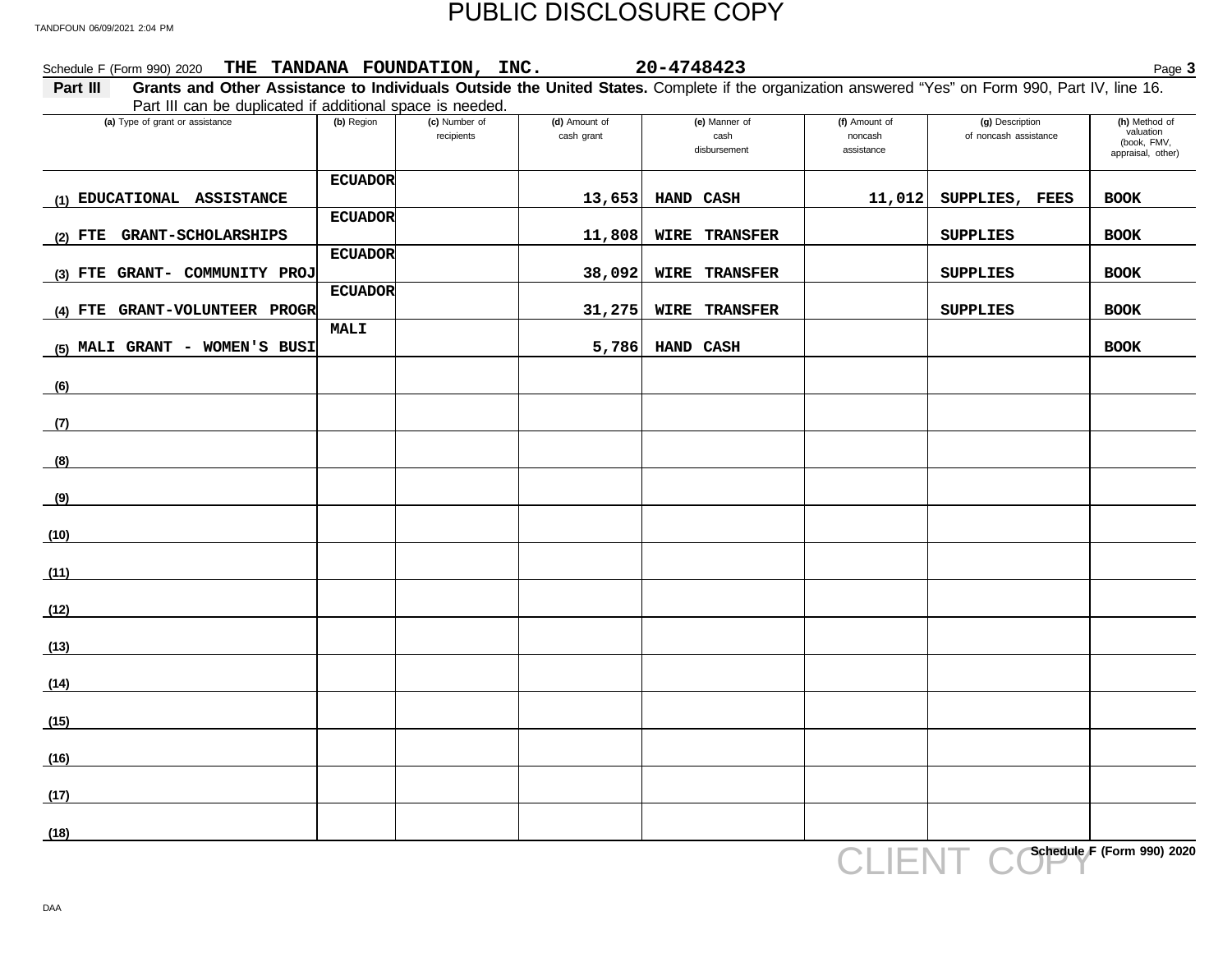# PUBLIC DISCLOSURE COPY

|    | 20-4748423<br>Schedule F (Form 990) 2020<br>THE TANDANA FOUNDATION, INC.                                                                                                                                                                                                                                                                                                                                                                           |     | Page 4             |
|----|----------------------------------------------------------------------------------------------------------------------------------------------------------------------------------------------------------------------------------------------------------------------------------------------------------------------------------------------------------------------------------------------------------------------------------------------------|-----|--------------------|
|    | <b>Foreign Forms</b><br>Part IV                                                                                                                                                                                                                                                                                                                                                                                                                    |     |                    |
| 1. | Was the organization a U.S. transferor of property to a foreign corporation during the tax year? If "Yes,"<br>the organization may be required to file Form 926, Return by a U.S. Transferor of Property to a Foreign                                                                                                                                                                                                                              | Yes | No                 |
| 2  | Did the organization have an interest in a foreign trust during the tax year? If "Yes," the organization may<br>be required to separately file Form 3520, Annual Return To Report Transactions With Foreign Trusts and<br>Receipt of Certain Foreign Gifts, and/or Form 3520-A, Annual Information Return of Foreign Trust With a<br>U.S. Owner (see Instructions for Forms 3520 and 3520-A; don't file with Form 990) <i>[[[[[[[[[[[[[[[]]]</i> ] | Yes | $\mathbf{x}$<br>No |
| 3  | Did the organization have an ownership interest in a foreign corporation during the tax year? If "Yes,"<br>the organization may be required to file Form 5471, Information Return of U.S. Persons With Respect to<br>Certain Foreign Corporations (see Instructions for Form 5471) [11] [2010] [2010] [2010] [2010] [2010] [2010] [                                                                                                                | Yes | ΙXΙ<br>No          |
| 4  | Was the organization a direct or indirect shareholder of a passive foreign investment company or a<br>qualified electing fund during the tax year? If "Yes," the organization may be required to file Form 8621,<br>Information Return by a Shareholder of a Passive Foreign Investment Company or Qualified Electing                                                                                                                              | Yes | ΙXΙ<br>No          |
| 5  | Did the organization have an ownership interest in a foreign partnership during the tax year? If "Yes,"<br>the organization may be required to file Form 8865, Return of U.S. Persons With Respect to Certain                                                                                                                                                                                                                                      | Yes | No                 |
| 6  | Did the organization have any operations in or related to any boycotting countries during the tax year? If<br>"Yes," the organization may be required to separately file Form 5713, International Boycott Report (see                                                                                                                                                                                                                              | Yes | No                 |

**Schedule F (Form 990) 2020**

# CLIENT COPY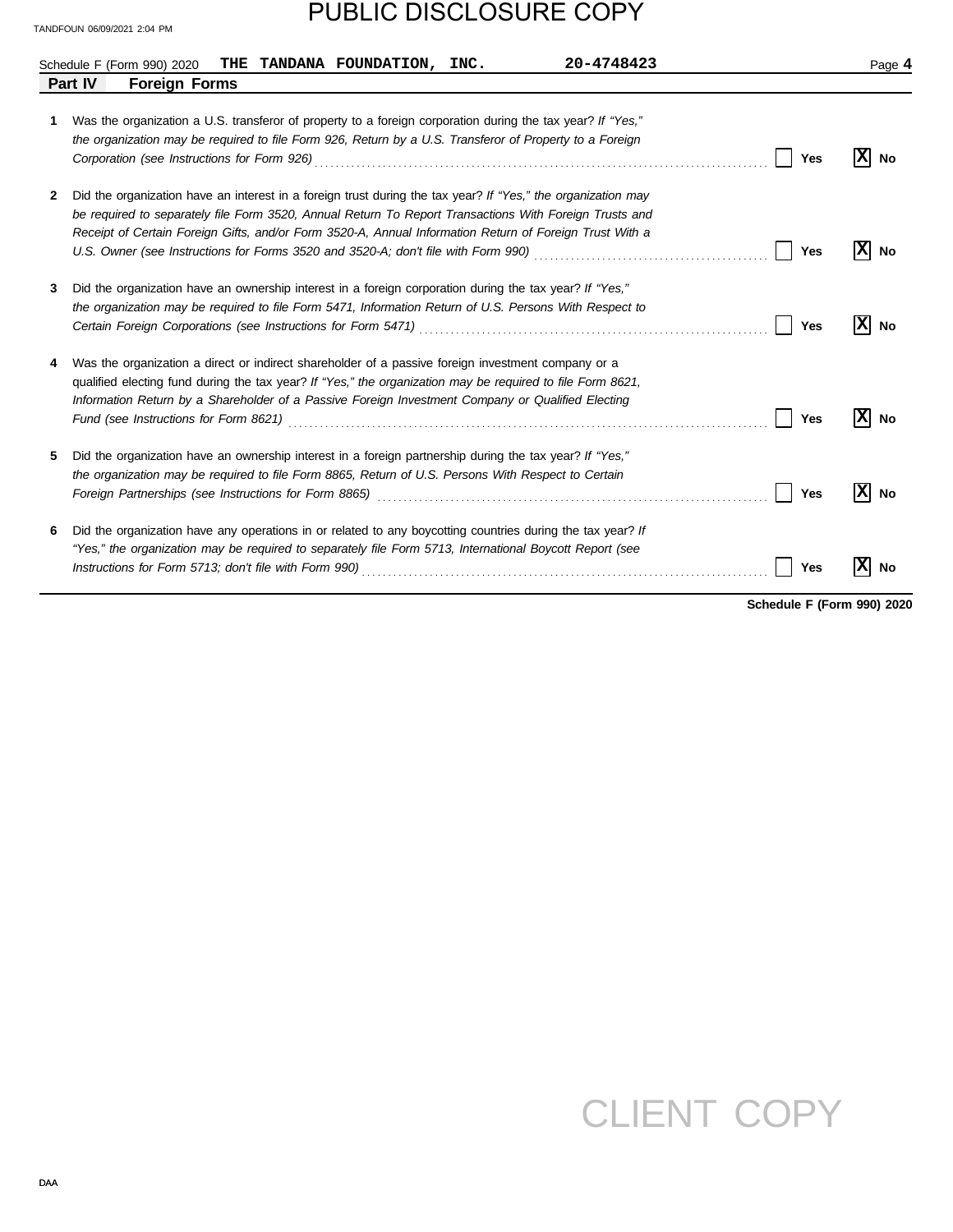| Schedule F (Form 990) 2020<br>THE TANDANA FOUNDATION, INC.           | 20-4748423                                                                                                                                                                                                                                                                                                                                                                         | Page 5            |
|----------------------------------------------------------------------|------------------------------------------------------------------------------------------------------------------------------------------------------------------------------------------------------------------------------------------------------------------------------------------------------------------------------------------------------------------------------------|-------------------|
| Supplemental Information<br>Part V<br>information. See instructions. | Provide the information required by Part I, line 2 (monitoring of funds); Part I, line 3, column (f) (accounting method;<br>amounts of investments vs. expenditures per region); Part II, line 1 (accounting method); Part III (accounting method); and<br>Part III, column (c) (estimated number of recipients), as applicable. Also complete this part to provide any additional |                   |
|                                                                      | PART I, LINE 2 - PROCEDURES FOR MONITORING THE USE OF GRANT FUNDS                                                                                                                                                                                                                                                                                                                  |                   |
| THE LOCAL AGENT                                                      | IN ECUADOR WORKS CLOSELY WITH STUDENTS TO IDENTIFY THEIR                                                                                                                                                                                                                                                                                                                           |                   |
| EDUCATIONAL NEEDS                                                    | (BOOKS, SUPPLIES, UNIFORMS, TRANSPORTATION, OTHER FEES)                                                                                                                                                                                                                                                                                                                            |                   |
| AND DISTRIBUTES FUNDS BASED ON THOSE NEEDS.                          |                                                                                                                                                                                                                                                                                                                                                                                    |                   |
|                                                                      |                                                                                                                                                                                                                                                                                                                                                                                    |                   |
|                                                                      | THE OPERATIONS DIRECTOR WORKS CLOSELY WITH THE STAFF OF OUR PARTNER                                                                                                                                                                                                                                                                                                                |                   |
| ORGANIZATION FUNDACION TANDANA ECUADOR TO                            | <b>IDENTIFY NEEDS AND</b>                                                                                                                                                                                                                                                                                                                                                          | <b>SENDS WIRE</b> |
| <b>TRANSFERS</b><br>ACCORDINGLY.                                     | FUNDACION TANDANA ECUADOR THEN SENDS                                                                                                                                                                                                                                                                                                                                               | <b>DETAILED</b>   |
| EXPENSE REPORTS                                                      | JUSTIFYING EACH EXPENDITURE.<br>THE LOCAL AGENT                                                                                                                                                                                                                                                                                                                                    | <b>IN MALI</b>    |
|                                                                      | ORGANIZES A BUSINESS PLAN CONTEST FOR WOMEN'S ASSOCIATIONS                                                                                                                                                                                                                                                                                                                         | THROUGH WHICH     |
| PROPOSALS ARE SCORED USING A RUBRIC.                                 | THE ASSOCIATIONS WITH THE TOP-SCORING                                                                                                                                                                                                                                                                                                                                              |                   |
|                                                                      | PROPOSALS RECEIVE FUNDS TO START THEIR BUSINESSES. THE LOCAL AGENT THEN                                                                                                                                                                                                                                                                                                            |                   |
| <b>FOLLOWS UP</b>                                                    | TO MONITOR THEIR ACCOUNTING RECORDS.                                                                                                                                                                                                                                                                                                                                               |                   |
|                                                                      |                                                                                                                                                                                                                                                                                                                                                                                    |                   |
| PART I, LINE 3 - ACTIVITIES PER REGION                               |                                                                                                                                                                                                                                                                                                                                                                                    |                   |
| <b>REGION</b>                                                        | <b>INVESTMENTS</b><br><b>EXPENDITURES</b>                                                                                                                                                                                                                                                                                                                                          |                   |
| <b>ECUADOR</b>                                                       | \$<br>$135,270$ \$                                                                                                                                                                                                                                                                                                                                                                 | 0                 |
| <b>MALI</b>                                                          | \$<br>$144,000$ \$                                                                                                                                                                                                                                                                                                                                                                 | 0                 |
|                                                                      |                                                                                                                                                                                                                                                                                                                                                                                    |                   |
| PART V - ADDITIONAL INFORMATION                                      |                                                                                                                                                                                                                                                                                                                                                                                    |                   |
|                                                                      | FUNDS ARE TRANSFERRED TO TANDANA'S BANK ACCOUNT IN ECUADOR AS NEEDED                                                                                                                                                                                                                                                                                                               |                   |
|                                                                      | BASED ON COMMUNICATION WITH THE LOCAL AGENT. THE AGENT SENDS MONTHLY                                                                                                                                                                                                                                                                                                               |                   |
|                                                                      | REPORTS DETAILING EXPENDITURES INCURRED TO THE U.S. ACCOUNTANT, WHO USES                                                                                                                                                                                                                                                                                                           |                   |
|                                                                      | THEM TO PREPARE BANK RECONCILIATION. ALL EXPENDITURES ARE THEN                                                                                                                                                                                                                                                                                                                     |                   |
| STATEMENTS OF THE U.S. OPERATION.                                    | ENTERED IN THE ACCOUNTING SOFTWARE AND INTEGRATED IN THE FINANCIAL                                                                                                                                                                                                                                                                                                                 |                   |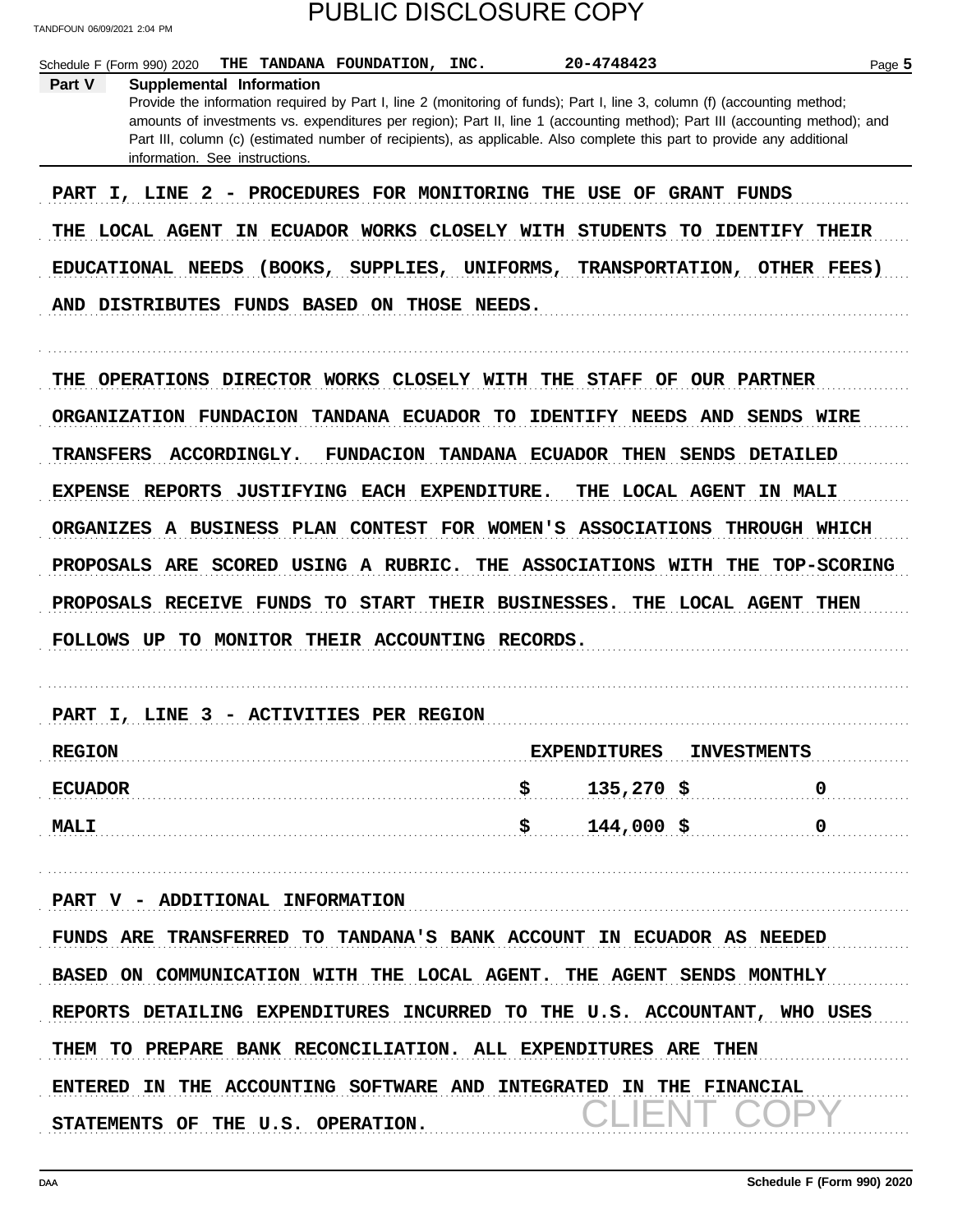**SCHEDULE O Supplemental Information to Form 990 or 990-EZ**

**Form 990 or 990-EZ or to provide any additional information. (Form 990 or 990-EZ) Complete to provide information for responses to specific questions on**

> u **Attach to Form 990 or 990-EZ.** u **Go to** *www.irs.gov/Form990* **for the latest information.**

**2020**

OMB No. 1545-0047

**Open to Public Inspection**

Name of the organization **Employer identification number Employer identification number** Internal Revenue Service Department of the Treasury

**THE TANDANA FOUNDATION, INC. 20-4748423**

FORM 990, PART III, LINE 4B - SECOND ACCOMPLISHMENT TANDANA PROVIDED FUNDING FOR SEVERAL COMMUNITY INITIATIVES IN MALI: BEGAN CONSTRUCTION ON A NEW HEALTH CENTER, A LITERACY PROGRAM FOR 300 WOMEN, A PROGRAM THAT ALLOWED 21 YOUNG MOTHERS TO CONTINUE TO PURSUE THEIR EDUCATION, SUPPORTING AN ELEMENTARY SCHOOL TEACHER, DONATION OF DESKS, CHAIRS, AND CABINETS FOR AN ELEMENTARY SCHOOL, CREATION OF 2 SCHOOL GARDENS, SUPPORT FOR AN ENVIRONMENTAL ASSOCIATION WHICH LED TO REPRESENTATIVES FROM 10 MEMBER VILLAGES LEARNING HOW TO BUILD STONE CONTOUR LINES TO PREVENT EROSION WHO THEN TAUGHT THESE TECHNIQUES TO OTHER FARMERS, A REFORESTATION CAMPAIGN, DURING WHICH 1,890 TREES WERE PLANTED, MEMBERS COMMITTED TO PRACTICING ASSISTED NATURAL REGENERATION WHICH IS A PRUNING TECHNIQUE THAT ENCOURAGES GROWTH ON 7,395 TREES. COVID RESPONSE WHICH INSTALLED 80 LARGE HAND WASH STATIONS AT HEALTH CENTERS, SCHOOLS, MOSQUES, CHURCHES, BUS STATIONS, AND OTHER PUBLIC PLACES, PROVIDED SUPPLIES AND PPE FOR 5 HEALTH CENTERS AND 1 HOSPITAL, HOSTED 530 EDUCATION SESSIONS IN 82 VILLAGES ON PREVENTING THE SPREAD OF THE VIRUS, PROVIDED 570 SMALL HAND WASH SETUPS FOR WOMEN'S ASSOCIATIONS, OTHER GROUPS, AND FAMILIES, DISTRIBUTED 1,200 MASKS, PRODUCED AND BROADCAST A RADIO PROGRAM ABOUT PREVENTING THE SPREAD OF COVID. 30 NEW SAVINGS FOR CHANGE GROUPS STARTED WITH 681 WOMEN MEMBERS 26 OF WHOM LEARNED HOW TO BECOME REPLICATORS CREATING NEW GROUPS AND SUPPORTING THEM AS THEY LEARN HOW TO MANAGE THEIR GROUP FUNDS, 5 WOMEN'S ASSOCIATIONS RECEIVED STARTUP FUNDING FOR BUSINESSES IN INDIGO DYING, SHEEP HUSBANDRY, AND MARKET GARDENING. RESTORATION AND IMPROVEMENT OF A WELL.

PNASTERING AND IN ECUADOR, TANDANA SUPPORTED PROJECTS THAT INCLUDED: PLASTERING AND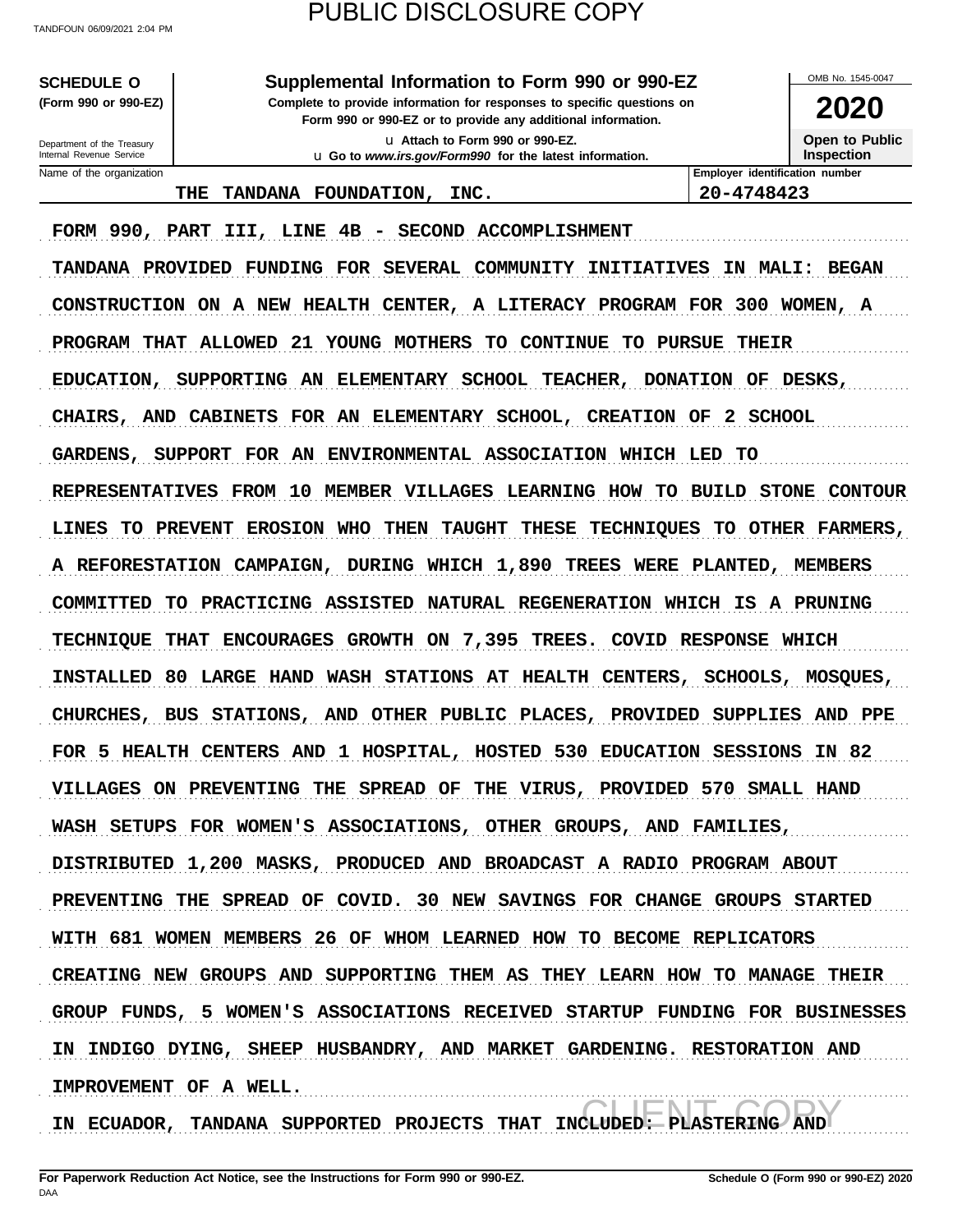TANDFOUN 06/09/2021 2:04 PM

Schedule O (Form 990 or 990-EZ) 2020

| Name of the organization<br>THE TANDANA FOUNDATION, INC.                    | Employer identification number<br>20-4748423 |
|-----------------------------------------------------------------------------|----------------------------------------------|
| PAINTING A COMMUNITY CENTER, PROVIDED PAINT AND SUPPLIES FOR A HEALTH       |                                              |
| CENTER, THE FIRST EVER VIRTUAL SUMMER SCHOOL PROGRAM FOR 20 STUDENTS,       |                                              |
| PROVIDED INTERNET ACCESS FOR STUDENTS SO THEY COULD ATTEND CLASSES,         |                                              |
| DONATION OF 4 LAPTOP COMPUTERS AND THE REPAIR OF 6 LAPTOP COMPUTERS AND 1   |                                              |
| PRINTER FOR AN ELEMENTARY SCHOOL COMPUTER LAB, PLANTED 1,112 ORNAMENTAL     |                                              |
| PLANTS. COVID RESPONSE PROVIDED 1,000 TUBES AND 500 SWABS FOR COVID-19      |                                              |
| TESTING, PROVIDED MEDICATIONS, SUPPLIES, AND PPE TO 2 HEALTH CENTERS AND 1  |                                              |
| HOSPITAL INCLUDING 200 DISPOSABLE MASKS, 100 KN95 MASKS AND 40 FLUID        |                                              |
| RESISTANT ISOLATION GOWNS, FUNDED TRANSPORTATION FOR STAFF FROM 2 HEALTH    |                                              |
| CENTERS TO VISIT THE COMMUNITIES FOR WHICH THEY ARE RESPONSIBLE TO PROVIDE  |                                              |
| CARE TO 335 PATIENTS AND DELIVER MEDICATIONS, PROVIDED FOOD BASKETS TO 673  |                                              |
| FAMILIES PARTICULARLY AFFECTED BY THE PANDEMIC, PROVIDED 1,280 MASKS TO     |                                              |
| MEMBERS OF 21 COMMUNITIES, PROVIDED 3 EDUCATION SESSIONS THAT BENEFITED 88  |                                              |
| PEOPLE IN 18 DIFFERENT COMMUNITIES, PATIENT FOLLOW UP PROGRAM IN WHICH 121  |                                              |
| PATIENTS RECEIVED SUPPORT WITH MEDICAL FOLLOW UP CARE, 54 PATIENTS RECEIVED |                                              |
| SUPPORT WITH VISION FOLLOW UP CARE, 13 PATIENTS RECEIVED GLASSES, 2         |                                              |
| PATIENTS ACCESSED SURGERIES, 1 PATIENT RECEIVED HEARING AIDS, 1 PATIENT     |                                              |
| RECEIVED AN EYE PROSTHESIS. MAJOR PROGRESS AND NEAR COMPLETION ON A NEW     |                                              |
| POTABLE WATER SYSTEM BRINGING CLEAN WATER TO 100 HOMES, DIGGING A TRENCH    |                                              |
| FOR A POTABLE WATER SYSTEM.                                                 |                                              |
|                                                                             |                                              |
| FORM 990, PART V, LINE 4B - FINANCIAL ACCOUNTS IN FOREIGN COUNTRIES         |                                              |
| <b>ECUADOR, MALI</b>                                                        |                                              |
|                                                                             |                                              |
| FORM 990, PART VI, LINE 2 - RELATED PARTY INFORMATION AMONG OFFICERS        |                                              |
| <b>ANNA TAFT</b>                                                            | HOPE TAFT                                    |
| <b>FOUNDING DIR</b><br>PRESIDENT                                            |                                              |
|                                                                             | PAGE 1 OF 2                                  |

Schedule O (Form 990 or 990-EZ) 2020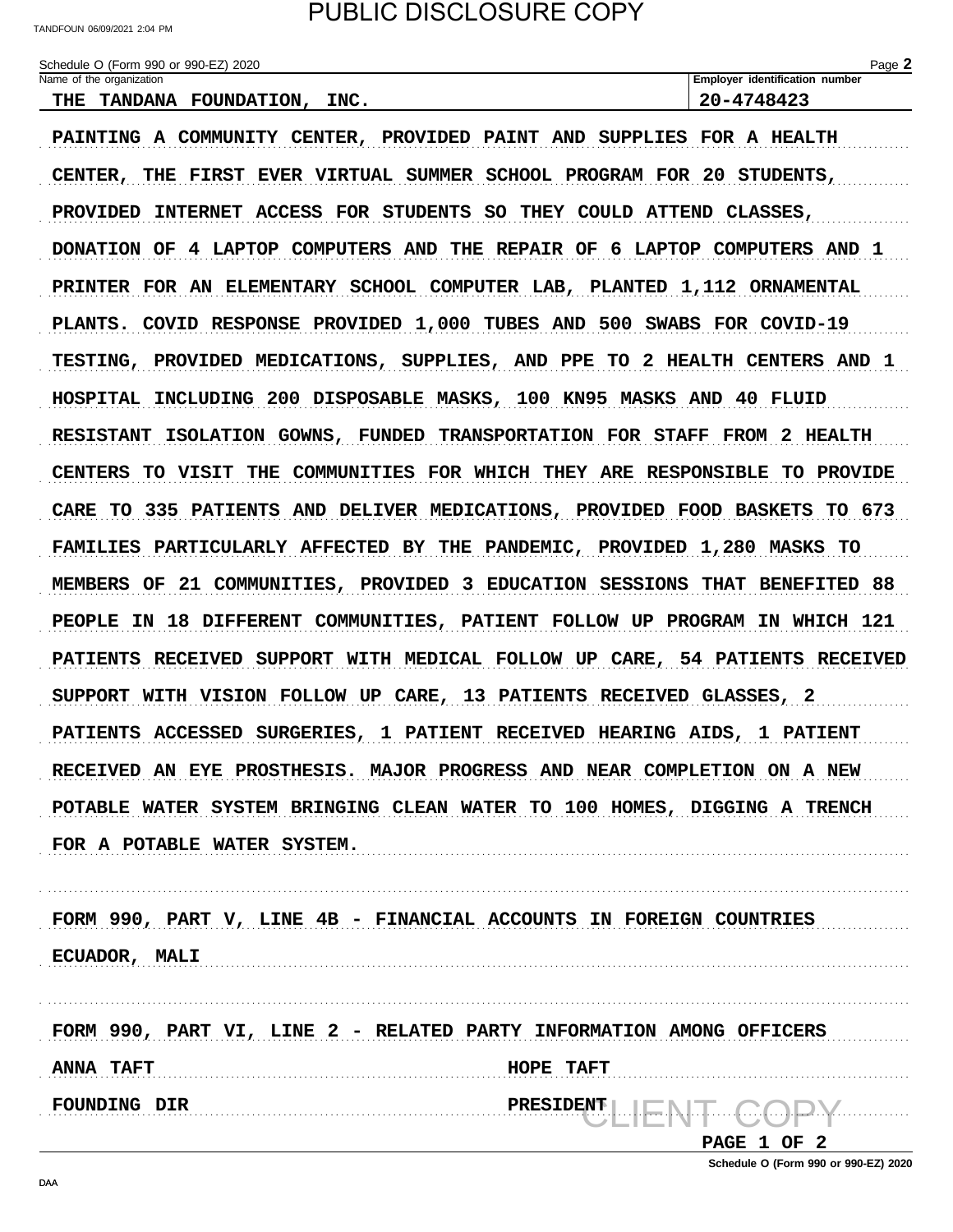### PUBLIC DISCLOSURE COPY

| Schedule O (Form 990 or 990-EZ) 2020<br>Name of the organization |              |                                                                             |               | Employer identification number | Page 2             |
|------------------------------------------------------------------|--------------|-----------------------------------------------------------------------------|---------------|--------------------------------|--------------------|
|                                                                  |              | THE TANDANA FOUNDATION, INC.                                                |               | 20-4748423                     |                    |
| <b>FAMILY</b>                                                    |              |                                                                             |               |                                |                    |
|                                                                  |              |                                                                             |               |                                |                    |
|                                                                  |              | FORM 990, PART VI, LINE 11B - ORGANIZATION'S PROCESS TO REVIEW FORM 990     |               |                                |                    |
|                                                                  |              | THE PRESIDENT, EXECUTIVE DIRECTOR AND ACCOUNTANT REVIEW THE 990 AND ADDRESS |               |                                |                    |
|                                                                  |              | ANY QUESTIONS TO THE PREPARER                                               |               |                                |                    |
|                                                                  |              | FORM 990, PART VI, LINE 19 - GOVERNING DOCUMENTS DISCLOSURE EXPLANATION     |               |                                |                    |
|                                                                  |              | DOCUMENTS MAY BE AVAILABLE UPON REQUEST                                     |               |                                |                    |
|                                                                  |              |                                                                             |               |                                |                    |
|                                                                  |              | FORM 990, PART IX, LINE 11G - OTHER FEES FOR SERVICES                       |               |                                |                    |
| <b>DESCRIPTION</b>                                               |              |                                                                             |               |                                |                    |
|                                                                  |              |                                                                             |               |                                |                    |
|                                                                  |              | TOT/PROG SERVICE                                                            | MGT & GENERAL |                                | <b>FUNDRAISING</b> |
| CONTRACTORS FEES                                                 |              |                                                                             |               |                                |                    |
|                                                                  | \$           | 8,505                                                                       | \$733         | \$                             | 99                 |
| LOCAL PROFESSIONALS                                              |              |                                                                             |               |                                |                    |
|                                                                  | \$           | 77,298                                                                      | \$<br>100     | \$                             | 0                  |
|                                                                  | <b>TOTAL</b> |                                                                             |               |                                |                    |
|                                                                  | Ŝ.           | 85,803                                                                      | \$<br>8,833   | \$                             | 99                 |
|                                                                  |              |                                                                             |               |                                |                    |
|                                                                  |              |                                                                             |               |                                |                    |
|                                                                  |              |                                                                             |               |                                |                    |
|                                                                  |              |                                                                             |               |                                |                    |
|                                                                  |              |                                                                             |               |                                |                    |
|                                                                  |              |                                                                             |               |                                |                    |
|                                                                  |              |                                                                             |               |                                |                    |
|                                                                  |              |                                                                             |               |                                |                    |
|                                                                  |              |                                                                             |               |                                |                    |
|                                                                  |              |                                                                             |               |                                |                    |
|                                                                  |              |                                                                             |               |                                |                    |
|                                                                  |              |                                                                             |               | PAGE 2 OF 2                    |                    |

Schedule O (Form 990 or 990-EZ) 2020